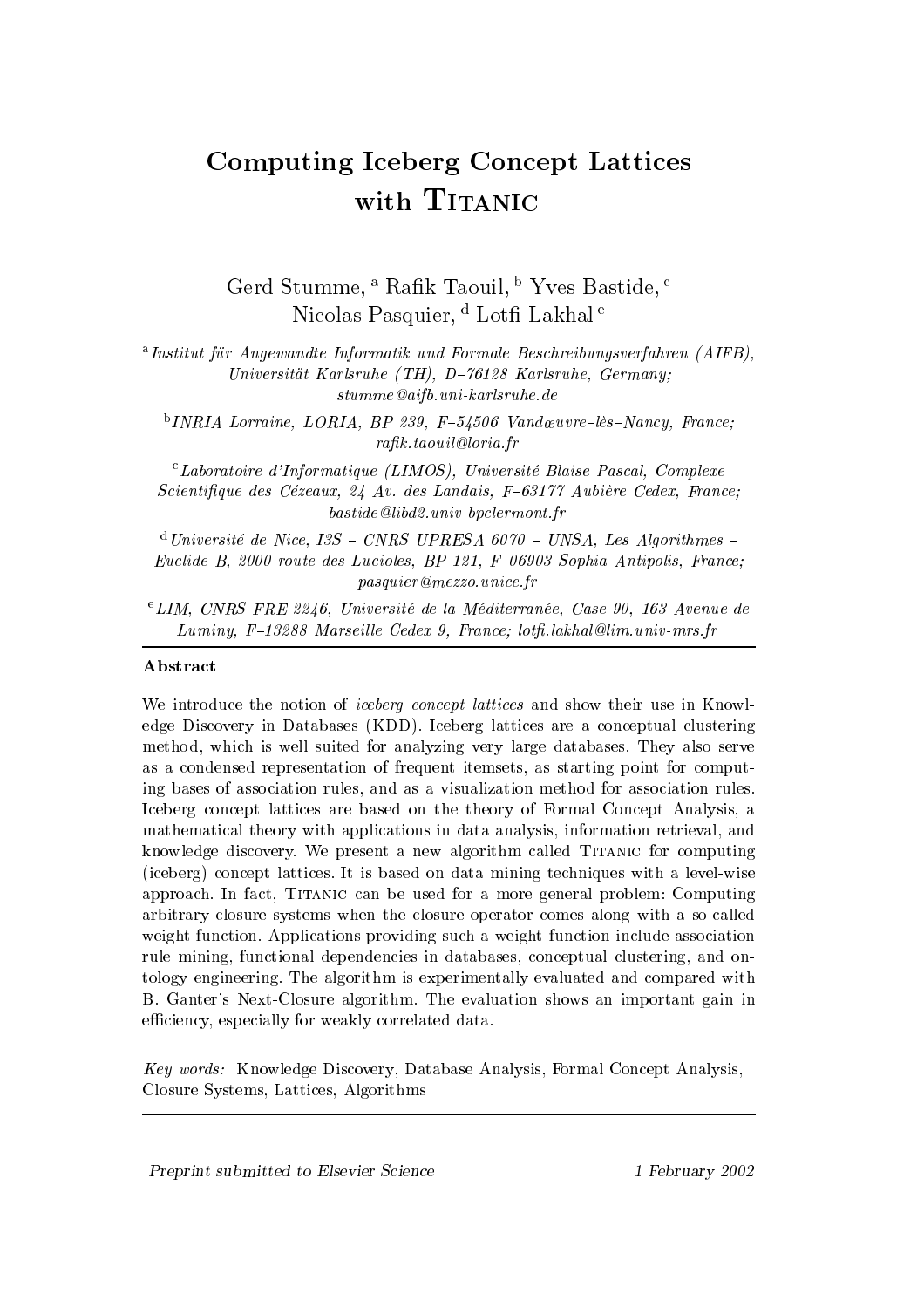# Content

- 1 Introduction
- 2 Formal Concept Analysis
- 3 Iceberg Concept Lattices
- 4 Computing Closure Systems: the Problem
- 5 Computing Closure Systems Based on Weights
- 6 The Titanic Algorithm
- 7 Computing (Iceberg) Concept Lattices with TITANIC
- 8 Some Typical Applications
- 9 Complexity and Experimental Evaluation
- 10 Conclusion

#### **Introduction**  $\mathbf{1}$

Concept Lattices are used to represent conceptual hierarchies which are inherent in data. They are the core of the mathematical theory of Formal Concept Analysis (FCA). Introduced in the early 1980ies as a formalization of the concept of `concept' [Wi82], FCA has over the years grown to a powerful theory for data analysis, information retrieval, and knowledge discovery [SW00]. In Artificial Intelligence (AI), FCA is used as a knowledge representation mechanism [Wi92] and as conceptual clustering method [StrW93,CR93,MG95]. In database theory, FCA has been extensively used for class hierarchy design and management [MiS89,YLBC96,DDJL96,WTL97,SS98,GMMMAC98]. Its usefulness for the analysis of data stored in relational databases has been demonstrated with the commercially used management system TOSCANA for Conceptual Information Systems [Vo95].

A current research domain common to both the AI and the database community is Knowledge Discovery in Databases (KDD). Here FCA has been used as a formal framework for implication and association rules discovery and reduction [PBTL99a,STBPL01] and for improving the response times of algorithms for mining association rules [PBTL99b,PBTL99a]. The interaction of FCA and KDD in general has been discussed in [SWW98] and [HSWW00].

In this paper we show that, vice versa, FCA can also benefit from ideas used for mining association rules: Computing concept lattices is an important issue, investigated for long years [MiS89,GR91,GM94,YLBC96,NR99]. We address the problem of computing concept lattices from a data mining viewpoint by using a level-wise approach [AS94,MT97]; and provide a new, efficient algorithm called Titanic. In fact, Titanic can be used for a more general problem: Computing arbitrary closure systems when the closure operator comes along with a so-called weight function. The use of weight functions for computing closure systems has not been discussed in the literature up to now. Weight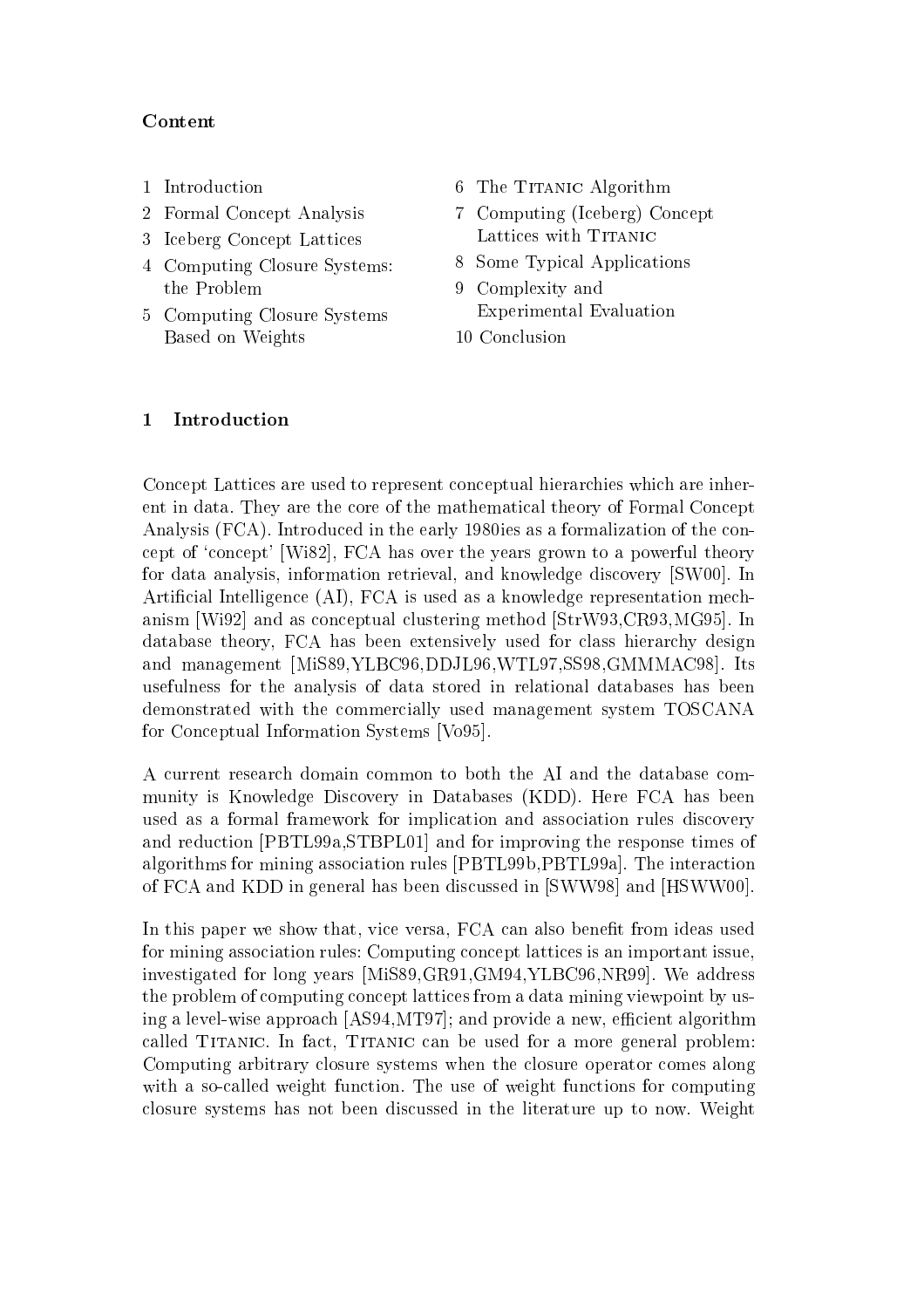functions appear naturally in a variety of applications, include association rule mining, functional dependencies in databases, conceptual clustering, ontology learning, transformation of class hierarchies in object-oriented languages, and configuration space analysis in software re-engineering.

We also introduce the notion of *iceberg concept lattices*. Iceberg concept lattices show only the top-most part of a concept lattice. Iceberg concept lattices have different uses in KDD: as conceptual clustering tool, as a visualization method  $\frac{1}{x}$  especially for *very large* databases  $\frac{1}{x}$ , as a condensed representation of frequent itemsets, as a base of association rules, and as a visualization tool for association rules.

In the next section, we recall the basics of FCA. In Section 3, we introduce iceberg concept lattices and explain their use as conceptual clustering method by an example. Section 4 provides the theoretical foundation and gives a formal statement of the generalized problem of computing closure systems using a weight function. The problem is split in several subtasks in Section 5, and turned into pseudo-code in Section 6. In Section 7, we apply the algorithm to concept lattices and iceberg concept lattices, and provide examples. Section 8 lists some typical applications. In Section 9, we provide a complexity discussion and an experimental evaluation. Section 10 concludes the article.

This article consolidates research presented in the workshop papers [STBPL00] and [STBL01].

# 2 Formal Concept Analysis

Since concepts are necessary for expressing human knowledge, any knowledge management process benefits from a comprehensive formalization of concepts. FCA offers such a formalization by mathematizing the concept of 'concept' as a unit of thought constituted of two parts: its extension and its intension [Wi82, GW99]. This understanding of 'concept' is first mentioned explicitly in the Logic of Port Royal [AN68] and has been established in the international standard ISO 704.

We recall the basics of Formal Concept Analysis as far as they are needed for this paper. The definitions and theorems in this subsection are quoted from [Wi82]. A more extensive overview is given in [GW99].

To allow a mathematical description of extensions and intensions, FCA starts with a *(formal)* context.<sup>1</sup>

 $^\circ$  -fine notion of context has also been used in many other AI applications. See http://extractor.iit.nrc.ca/bibliographies/context-sensitive for references. In this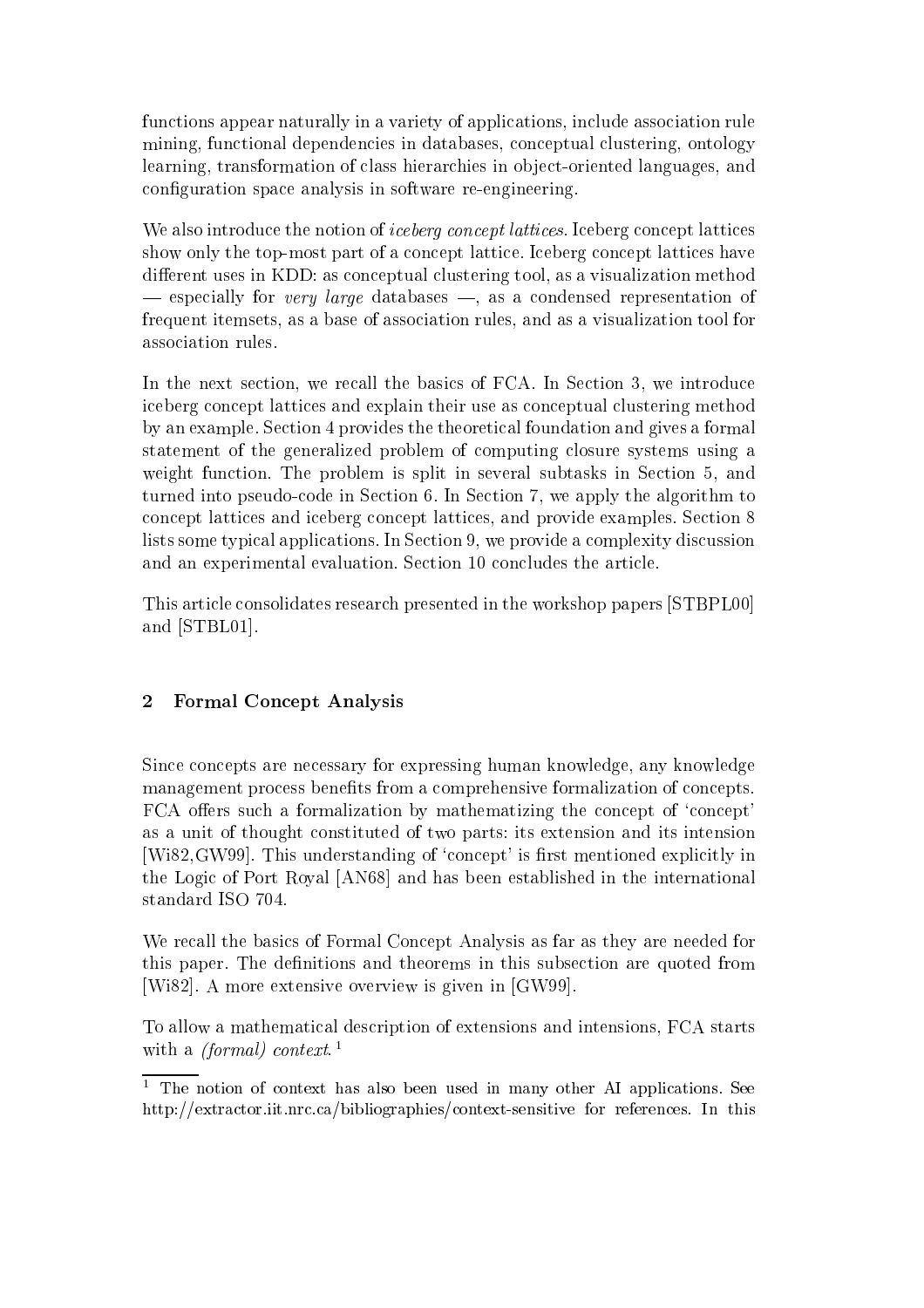**Definition 1** A formal context is a triple  $\mathbb{K} := (G, M, I)$  where G and M are sets and <sup>I</sup> <sup>G</sup> -M is a binary relation. The elements of G are cal led ob jects and the elements of M attributes. The inclusion (g;m) 2 I is read  $\mathbf{z}$  is read  $\mathbf{z}$  is read  $\mathbf{z}$ has attribute med the form of the second terms of the second contract of the second contract of the second contract of the second contract of the second contract of the second contract of the second contract of the second

$$
A' := \{ m \in M \mid \forall g \in A : (g, m) \in I \} ;
$$

and for  $\mathbb{R}^n$  and the definition of the set of  $\mathbb{R}^n$ 

$$
B' := \{ g \in G \mid \forall m \in B : (g, m) \in I \} .
$$

We assume  $-$  in this article  $-$  that all sets are finite, especially G and M.

**Lemma 1** Let  $(G, M, I)$  be a context,  $A_1, A_2 \subseteq G$  sets of objects, and  $B_1, B_2 \subseteq G$  $M$  sets of attributes. Then the following holds:

| $(1)$ $A_1 \subseteq A_2 \Longrightarrow A'_2 \subseteq A'_1$<br>$(2) A \subseteq A''$<br>$(3) A' = A'''$ | 1') $B_1 \subseteq B_2 \implies$<br>$B'_2 \subseteq B'_1$<br>2') $B \subseteq B''$<br>$3'$ ) $B' = B'''$ |
|-----------------------------------------------------------------------------------------------------------|----------------------------------------------------------------------------------------------------------|
|                                                                                                           |                                                                                                          |

4) 
$$
A \subseteq B' \iff B \subseteq A' \iff A \times B \subseteq I
$$
.

**Definition 2** A formal concept is a pair  $(A, B)$  with  $A \subseteq G$ ,  $B \subseteq M$ ,  $A' = B$ and  $D = A$ . (This is equivalent to  $A \subseteq G$  and  $D \subseteq M$  being maximal with A - B <sup>I</sup> .) <sup>A</sup> is cal led extent and <sup>B</sup> is cal led intent of the concept.

The set  $\underline{\mathfrak{B}}(\mathbb{K})$  of all concepts of a formal context  $\mathbb K$  together with the partial order  $(A_1, B_1) \leq (A_2, B_2)$  :  $\Leftrightarrow A_1 \subseteq A_2$  (which is equivalent to  $B_1 \supseteq B_2$ ) is called concept lattice of  $K$ .

The following lemma shows, together with Lemma  $1(3')$ , that a concept lattice can be derived from the set of its concept intents.

**Lemma 2** Let  $\mathbb{K} := (G, M, I)$  be a formal context. Then

$$
\underline{\mathfrak{B}}(\mathbb{K}) = \{ (B', B'') \mid B \subseteq M \} .
$$

The fundamental theorem of FCA [Wi82] shows that each concept lattice is a complete lattice, and that the set of its intents is a closure system (see Section 5):

paper, we always refer to the notion developed in FCA.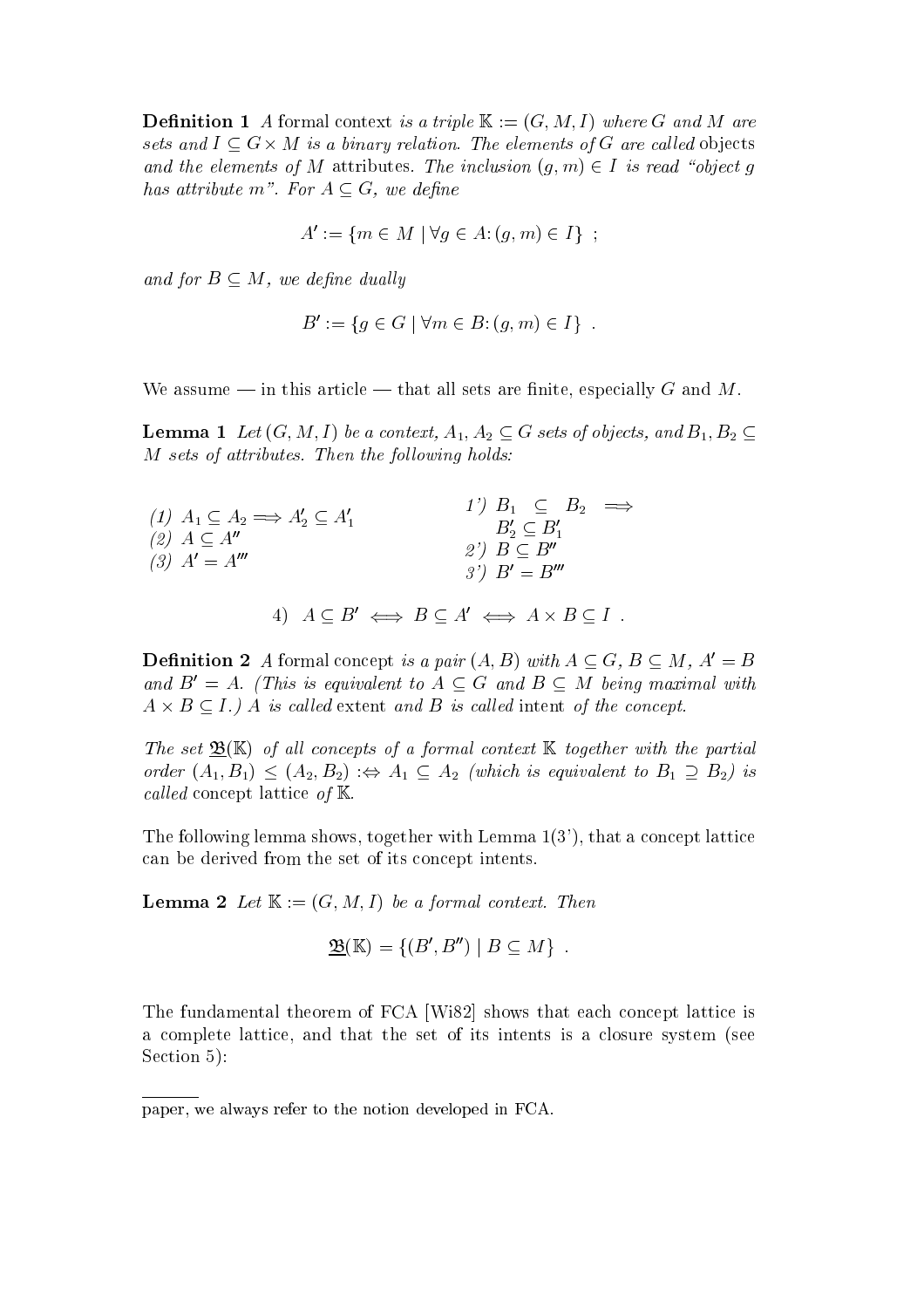#### Theorem 3 (Fundamental Theorem of Formal Concept Analysis)

Let  $\mathbb{K} := (G, M, I)$  be a formal context. Then  $\underline{\mathfrak{B}}(\mathbb{K})$  is a complete lattice in which infima and suprema can be described as follows:

$$
\bigwedge_{j\in J}(A_j,B_j) = \left(\bigcap_{j\in J}A_j,\left(\bigcup_{j\in J}B_j\right)^{\prime\prime}\right) ,\quad \bigvee_{j\in J}(A_j,B_j) = \left(\left(\bigcup_{j\in J}A_j\right)^{\prime\prime},\bigcap_{j\in J}B_j\right)
$$

Conversely, if L is a complete lattice then  $L \cong \mathfrak{B}(\mathbb{K})$  if and only if there are mappings : G ! <sup>L</sup> and : <sup>M</sup> ! <sup>L</sup> such that (G) is supremum-dense in L,  $\mathbb{P}^{n}$  is independent the contract in  $\mathbb{P}^{n}$  , and  $\mathbb{P}^{n}$  is equivalent to  $\mathbb{P}^{n}$  ,  $\mathbb{P}^{n}$ for all  $q \in G$  and  $m \in M$ . In particular,  $L \cong \mathfrak{B}(L, L, \leq)$ .

*Example.* As running example, we use the MUSHROOM database from the UCI KDD Archive  $(\text{http://kdd.ics.uci.edu/}).$  It consists of a database with 8,416 objects (mushrooms) and 22 (nominally valued) attributes. We obtain a formal context by creating one (Boolean) attribute for each of the 80 possible values of the 22 database attributes. The resulting formal context has thus 8,416 objects and 80 attributes. In order to explain FCA by a small example, we restrict ourselves first to a very limited sub-context, namely the first ten objects, and 13 attributes. This restricted formal context is shown in Figure 1. A line diagram of its concept lattice is shown in Figure 2.



Fig. 1. Formal context about mushrooms

In the *line diagram*, the name of an object  $g$  is always attached to the circle representing the smallest concept with  $q$  in its extent; dually, the name of an attribute  $m$  is always attached to the circle representing the largest concept with  $m$  in its intent. This allows us to read the context relation from the diagram because an object q has an attribute  $m$  if and only if there is an ascending path from the circle labeled by q to the circle labeled by  $m$ . The extent of a concept consists of all objects whose labels are below in the hierarchy, and the intent consists of all attributes attached to concepts above in the hierarchy. For example, the concept without label in the middle of the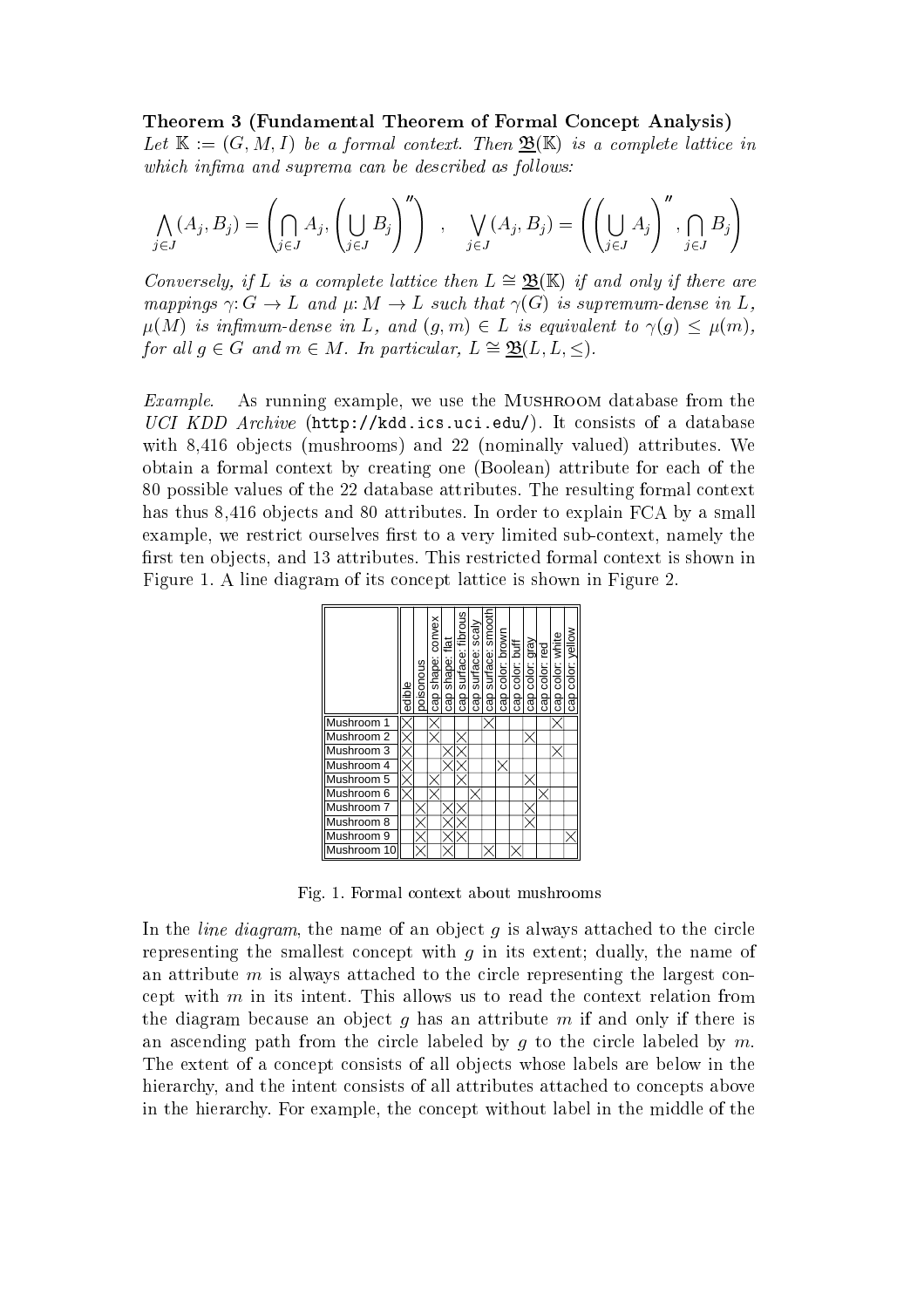

Fig. 2. The concept lattice of the context in Figure 1

diagram has  $\{Mushroom\ 3, Mushroom\ 4\}$  as extent, and  $\{edible, cap surface:$ fibrous, cap shape: flat as intent.

For  $X, Y \subseteq M$ , we say that the *implication*  $X \Longrightarrow Y$  holds in the context, if each object having all attributes in X also has all attributes in Y (i.e., an implication is an association rule<sup>2</sup> with  $100\%$  confidence). For instance, the implication {cap shape: flat, cap surface: smooth}  $\implies$  {cap color: buff, poisonous} holds in the context. (Of course it may not hold any longer when we enlarge the set of objects under consideration.)

Implications can be read directly in the line diagram: the largest concept having both 'cap shape: flat' and 'cap surface: smooth' in its intent is just the concept labeled by 'cap color: buff' — which on its turn lies below the concept labeled by 'poisonous'. In the next section is discussed how also association rules with less than  $100\%$  confidence can by visualized in the line diagram.

Beside association rule mining, FCA has been applied in a wide range of application domains, including medicine, psychology, social sciences, linguistics, information sciences, machine and civil engineering etc. (cf. [SW00]). Over all, FCA has been used in more than 200 projects, both on the scientific and the commercial level. For instance, FCA has been applied for analyzing data of children with diabetes [SSVWW93], for developing qualitative theories in music esthetics [MW97], for managing emails [CS00], for database marketing [HSWW00], and for an IT security management system [BSWWZ00].

<sup>-</sup> An association rule is a pair  $A \rightarrow I$  with  $A, I \subseteq M$ . Its support is defined by supp $(X \to Y) := \frac{|\langle X \cup Y \rangle|^2}{|G|}$ , and its confidence by conf( $X \to Y$ ) :=  $\frac{|\langle X \cup Y \rangle|^2}{|X'|}$ . See [AIS93].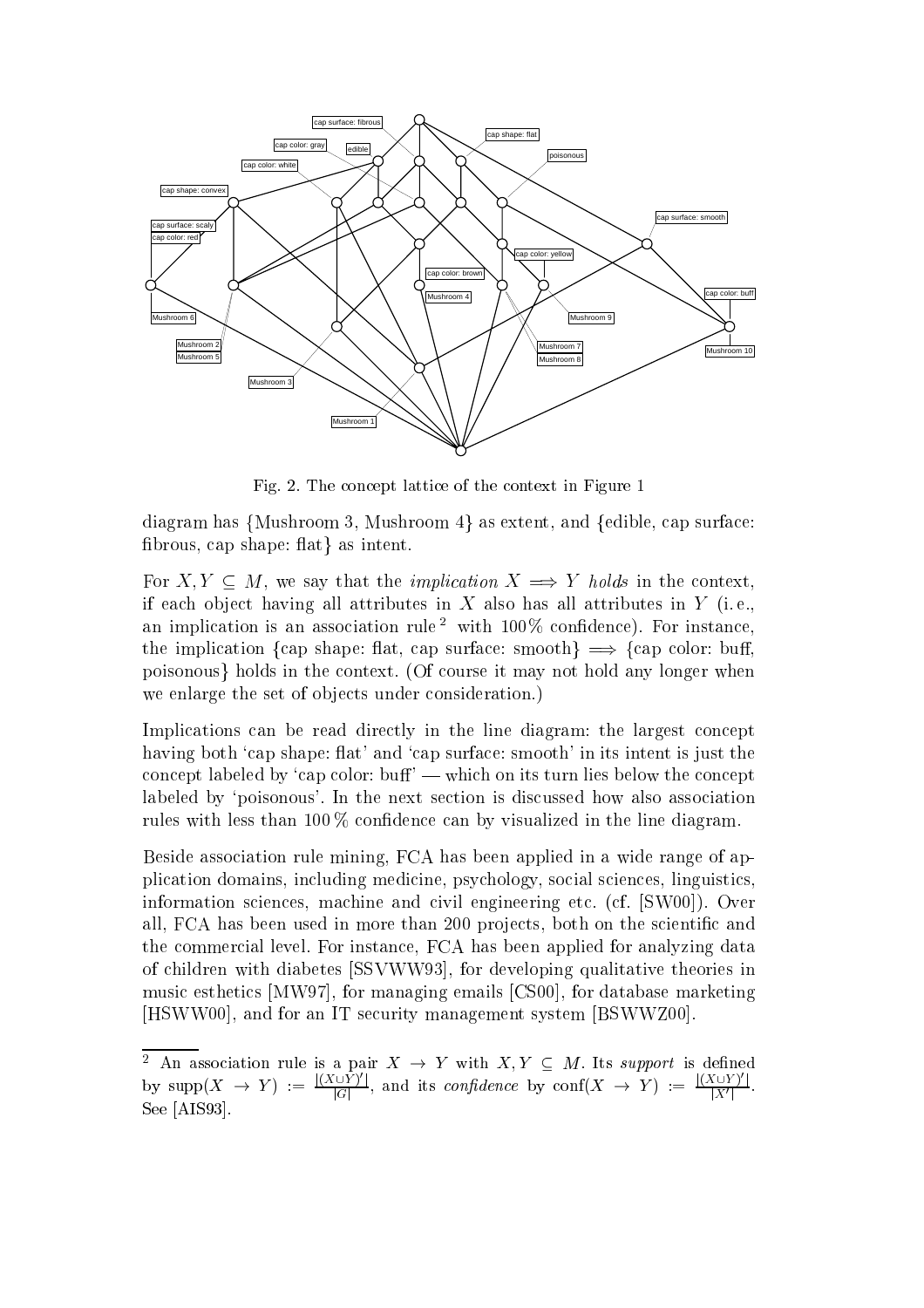# 3 Iceberg Concept Lattices

The previous example was unsatisfying insofar as it was restricted to a very small and  $-$  more important  $-$  arbitrarily chosen set of objects. On the other hand, this restriction allowed us to display the entire concept lattice. In the worst case, the size of concept lattices grows exponentially with the size of the context. Hence for most applications one has to consider strategies (other than arbitrarily reducing the context) for dealing with such large concept lattices.

In this paper, we present an approach based on *frequent itemsets* as known from data mining [AIS93]: Our iceberg concept lattices will consist only of the top-most concepts of the concept lattice. These are the concepts which provide the most global structuring of the domain:

 $\blacksquare$  denote the support  $\blacksquare$  . The support count of the support count of the support count of the support of the support of the support of the support of the support of the support of the support of the support of the attribute set (also called itemset) B in K is supp $(B) := \frac{|B|}{|G|}$ . B is said to be a frequent attribute set if supp(B) minsupp.

A concept is called frequent concept if its intent is frequent. The set of all frequent concepts of a context  $K$  is called the iceberg concept lattice of the  $context$   $K.$ 

Because the support function is monotonously decreasing (i.e.,  $B_1 \subseteq B_2 \Longrightarrow$  $\text{supp}(B_1) \geq \text{supp}(B_2)$ , the iceberg concept lattice is an order filter of the whole concept lattice, and thus in general only a join-semi-lattice. But when we add a new bottom element, it becomes a lattice again. This makes it possible to apply the same algorithm (which will be introduced in the following sections) for computing concept lattices and iceberg concept lattices. But before talking about their computation, let's have a closer look to iceberg concept lattices:

Example. Now we consider the whole Mushroom database. Its concept lattice consists of 32,086 concepts, hence is by far too large to be displayed. But for a first glance, it is sufficient to see its top-most part: Figure 3 shows the MUSHROOM iceberg concept lattice for a minimum support of  $85\%$ .

In the diagram one can clearly see that all mushrooms in the database have the attribute `veil type: partial'. Furthermore the diagram tells us that the three next-frequent attributes are: `veil color: white' (with 97.62 % support), 'gill attachment: free'  $(97.43 \%)$ , and 'ring number: one'  $(92.30 \%)$ . There is no other attribute having a support higher than 85 %. But even the combination of all these four concepts is frequent (with respect to our threshold of  $85\%$ ): 89.92 % of all mushrooms in our database have one ring, a white partial veil, and free gills. This concept with a quite complex description contains more objects than the concept described by the fth-most attribute, which has a support below our threshold of 85 %, since it is not displayed in the diagram.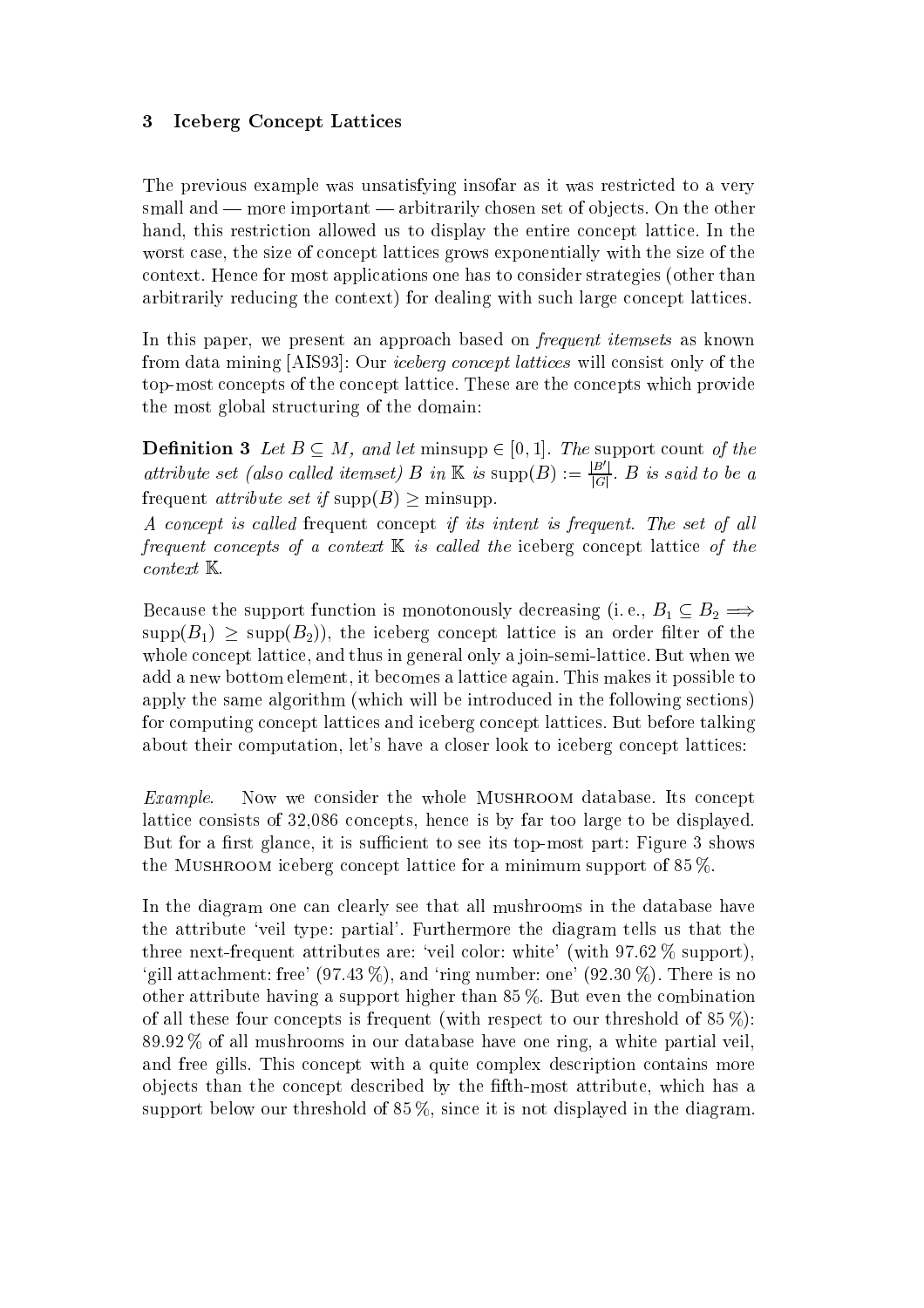

Fig. 3. Iceberg concept lattice of the mushroom database with minsupp  $= 85\%$ 

In the diagram, we can detect the implication

{ring number: one, veil color: white}  $\Longrightarrow$  {gill attachment: free}.

It is indicated by the fact that there is no concept having 'ring number: one' and 'veil color: white' (and 'veil type: partial') in its intent, but not 'gill attachment: free'. This implication has a support of 89.92 % (and as it is an implication, a confidence of 100 %). Unlike the implications in Example 1 (which hold for the ten ob jects under consideration only), this implication is globally valid in the Mushroom database, i. e., it does not change when we consider a different minimum support.

If we want to see more details, we have to decrease the minimum support. Figure 4 shows the Mushroom iceberg concept lattice for a minimum support of 70 %. One observes that, of course, its top-most part is just the iceberg lattice for minsupp  $= 85\%$ . Additionally, we obtain five new concepts, having the possible combinations of the next-frequent attribute `gill spacing: close' (having support 81.08 %) with the previous four attributes. The fact that the combination {veil type: partial, gill attachment: free, gill spacing: close} is not realized as a concept intent indicates another implication:

{gill attachment: free, gill spacing: close}  $\implies$  {veil color: white} (\*)

This implication has  $78.52\%$  support (the support of the most general concept having all three attributes in its intent) and  $-$  being an implication  $100\,\%$  confidence.

By further decreasing the minimum support, we discover more and more details. Figure 5 shows the Mushrooms iceberg concept lattice for a minimum support of 55%. It shows four more partial copies of the 85% iceberg lattice, and three new, single concepts.

The Mushrooms example shows that iceberg concept lattices are suitable especially for strongly correlated data. In Table 1, the size of the iceberg lattice (i. e., the number of all frequent closed itemsets) is compared with the number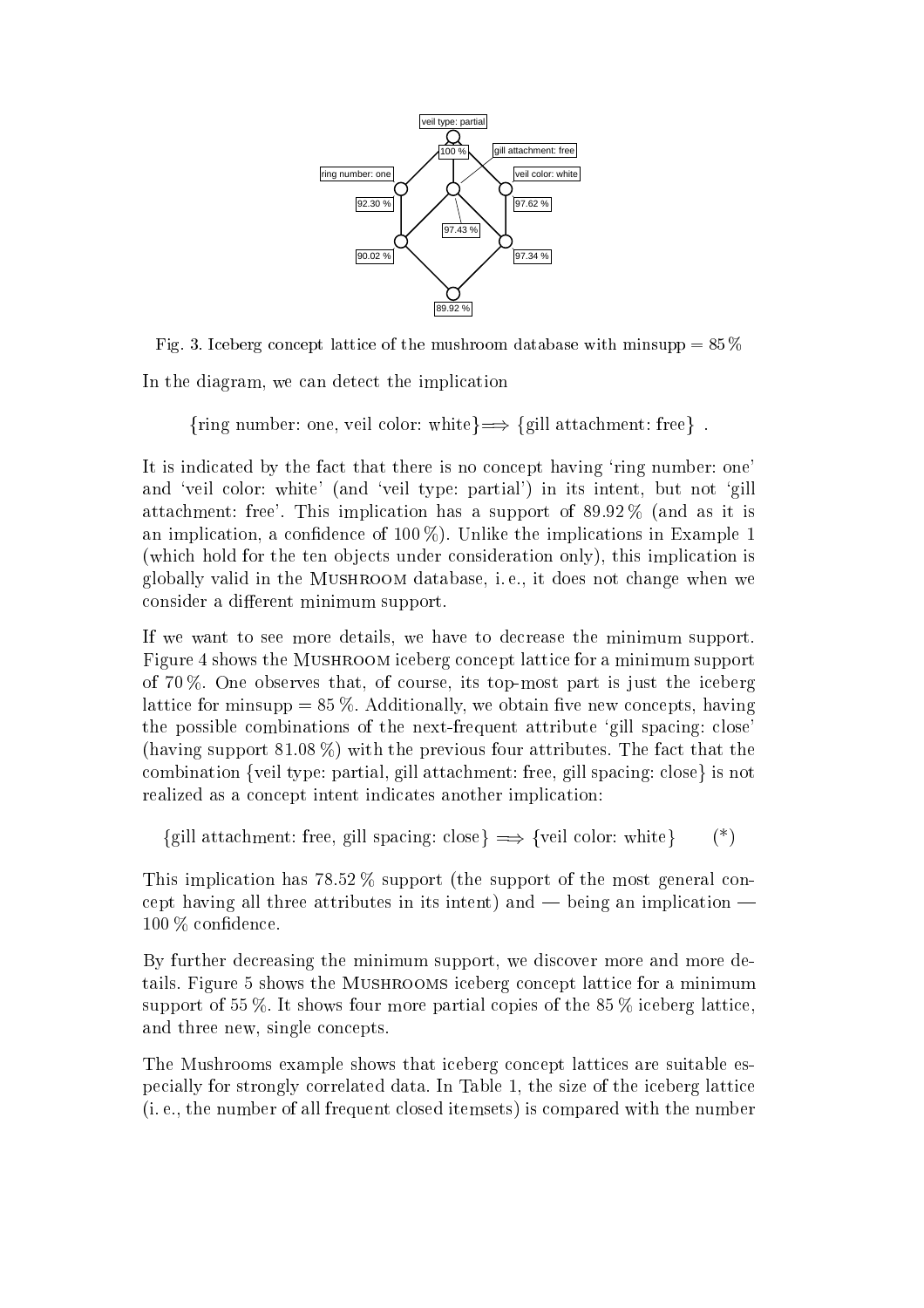

Fig. 4. Iceberg concept lattice of the mushroom database with minsupp =  $70\,\%$ 



Fig. 5. Iceberg concept lattice of the mushroom database with minsupp =  $55\%$ 

of all frequent itemsets. It shows for instance, that, for the minimum support of 55 %, only 32 frequent closed itemsets are needed to provide all information about the support of all 116 frequent itemsets one obtains for the same threshold.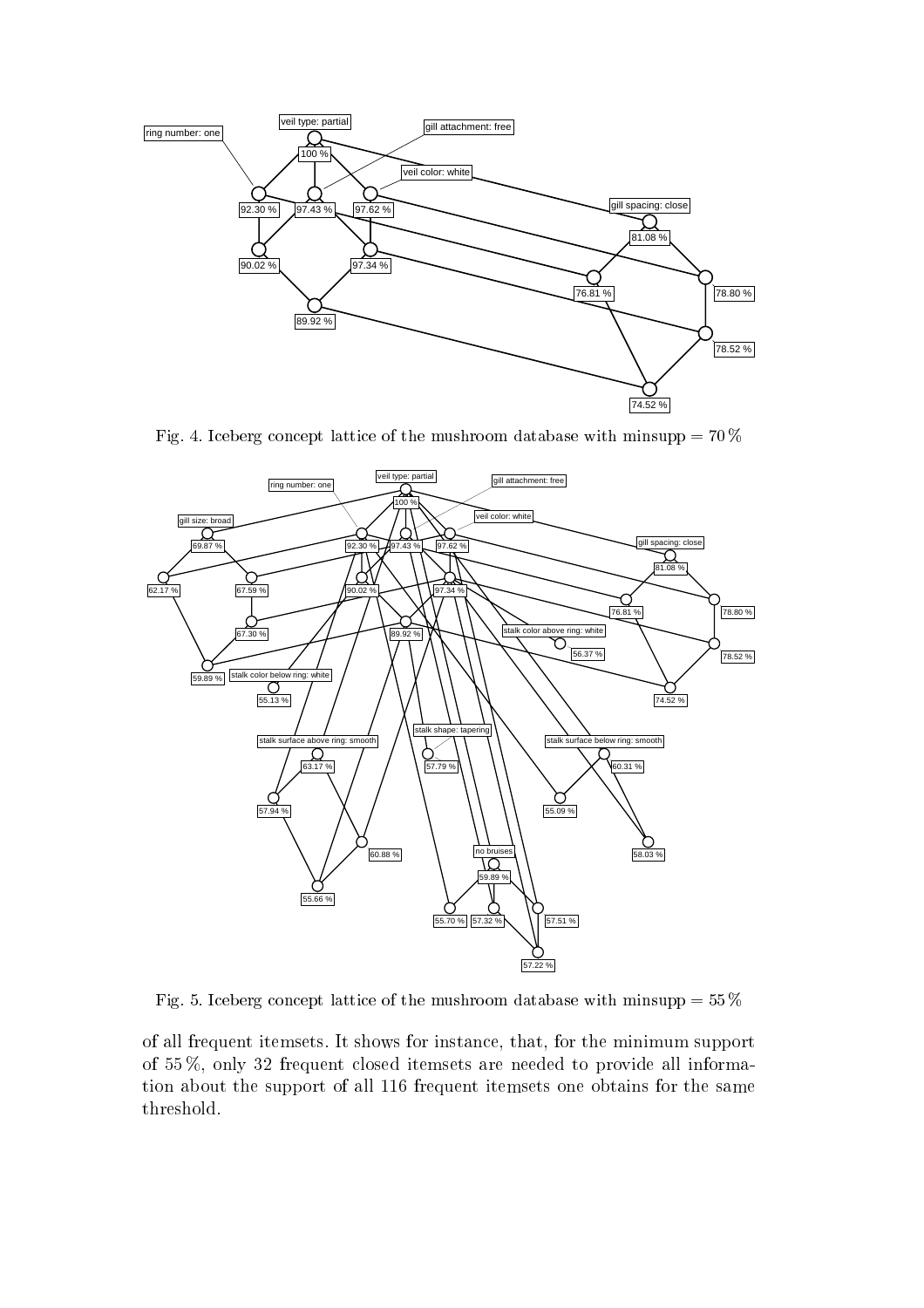Table 1

Number of frequent closed itemsets and frequent itemsets for the Mushrooms example

| minsupp  | $#$ frequent closed itemsets | $#$ frequent itemsets |
|----------|------------------------------|-----------------------|
| $85\,\%$ | 母                            |                       |
| $70\,\%$ | 12                           | 32                    |
| $55\,\%$ | 32                           | 116                   |
| 0%       | 32.086                       | 280                   |

The observation that the top-most part of the iceberg lattice appears partially again in combination with other attributes can be used for an alternative visualization: Figure 6 shows the iceberg concept lattice as a nested line diagram. The diagram provides exactly the same information than Figure 5, but in a more structured way.

Each of the 'satellites' contains a partial copy of the top-most iceberg lattice. Only those concepts are copied which are, together with the new attribute(s), still frequent. The lines of the outer diagram have to be read as a bundle of parallel lines, linking corresponding concepts. For instance, the concept on the right side of the diagram labeled by '78.80  $\%$ ' is not only an immediate subconcept of the one labeled by `81.08 %, but also of the one labeled by `97.62 %'.

The empty circles indicate *unrealized concepts*: They are still frequent, but all ob jects in an unrealized concept share at least one more attribute. For instance, the unrealized concept on the right side left of the concept labeled by '78.80  $\%$ ' has as intent {gill spacing: close, gill attachment: free, veil type: partial}. But implication  $(*)$  tells us that all objects having these attributes also have the attribute `veil color: white'. Therefore, `veil color: white' has to be in each realized concept which contains the three other attributes. The largest of them is just the first realized concept below: the one with  $78.52\%$  support. This way, each unrealized concept indicates an implication: the attributes of its intent always imply all attributes in the intent of its largest realized subconcept. For instance, the two unrealized concepts below the attribute `no bruises' indicate the implications

$$
\{no \; bruisse, \; gill \; attachment: \; free \} \Longrightarrow \{veil \; color: \; white \}
$$
\n
$$
\{no \; bruisse, \; veil \; color: \; white \} \Longrightarrow \{gill \; attachment: \; free \}
$$

respectively, each having 57.22 % support.

For attributes which are labeled at concepts having no subconcepts in the diagram, we cannot decide whether they are part of interesting implications. For instance, the diagram does not show whether there is an implication having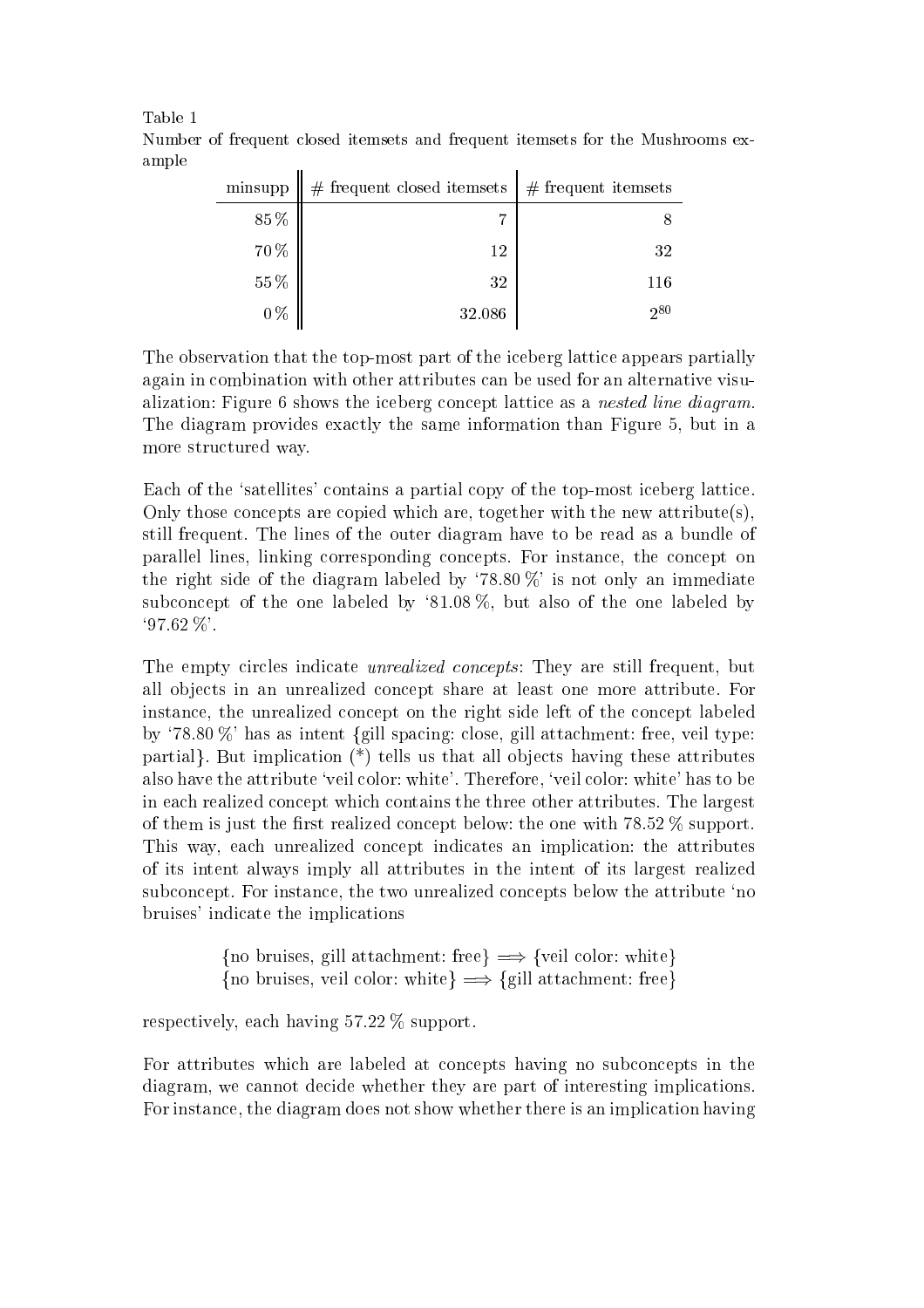

Fig. 6. Nested line diagram of the iceberg concept lattice in Figure 5

`stalk color below ring: white' in its premise or conclusion (other than the trivial implication {stalk color below ring: white}  $\implies$  {veil type: partial}). If there are any such rules, then their support is below the actual minimum support of 55 %. In order to study them, the threshold has to be decreased further.

In the way nested line diagrams are introduced in [Wi84], the attributes are grouped manually according to their semantics. Related attributes are grouped together. This usually involves a human expert to decide which attributes are related. The support function, on the other hand, allows an automatic grouping: In Figure 6, the inner diagram contains the top-most attributes, the outer diagram the next-most attributes. The resulting diagram shows the most important attributes for structuring the domain. The knowledge engineer only has to fix the minimum support thresholds for the different layers.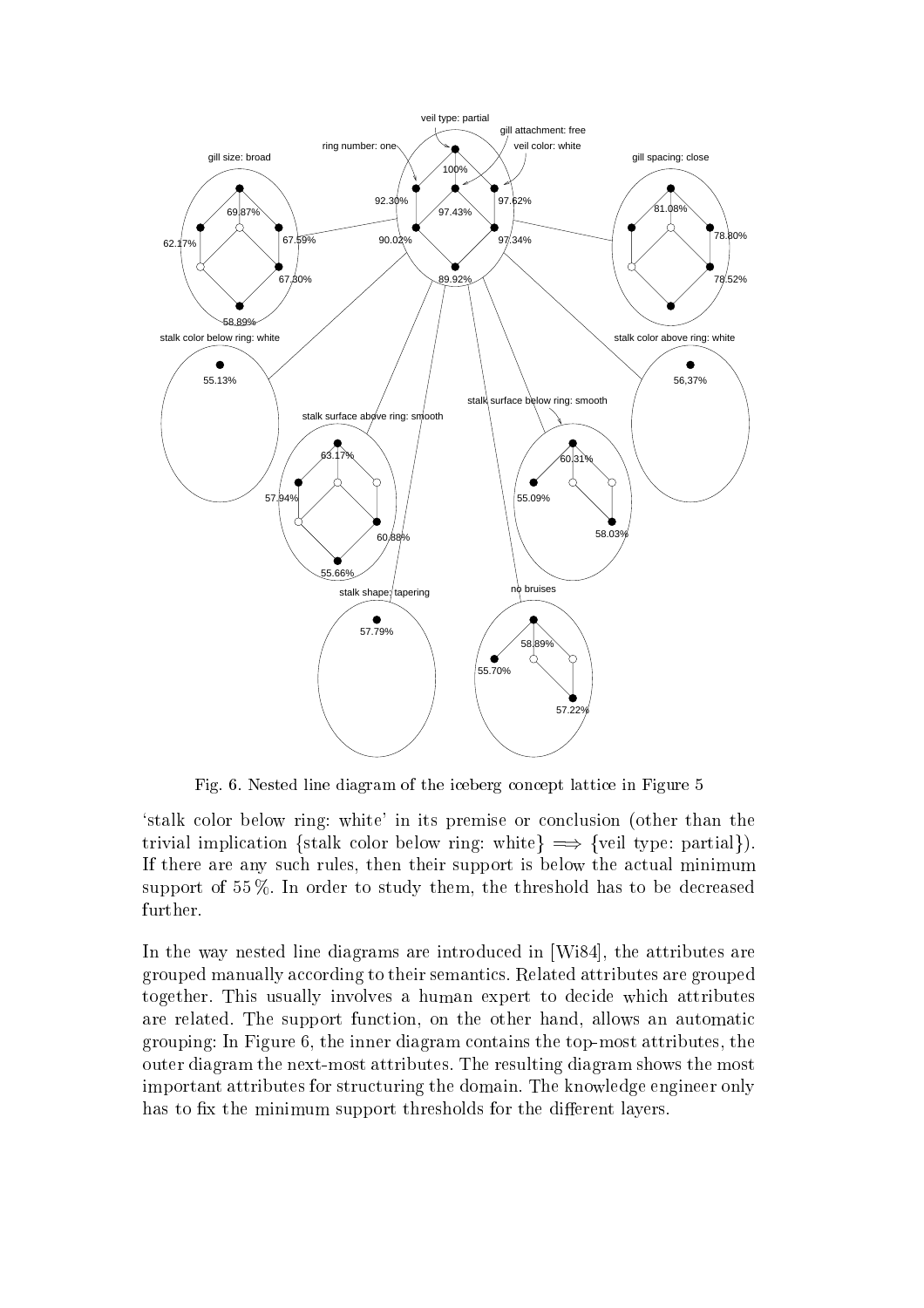Observe that the iceberg concept lattices in this example are used for conceptual clustering, or un-supervised learning. Our aim was to gain new insights about the mushrooms in the database, independent from a specic purpose. In particular, the aim was not to learn how to distinguish between poisonous and edible mushrooms. The question if and how iceberg concept lattices can be used in such a supervised learning scenario is an interesting open problem.

In general, Cluster Analysis comprises a set of unsupervised machine learning techniques which split sets of objects into clusters (subsets) such that objects within a cluster are as similar as possible while objects from different clusters are as different as possible. Conceptual Clustering techniques additionally aim at determining not only clusters  $-$  i.e., concept extensions  $-$  but to provide at the same time intensional descriptions of these extensions [Mi80,WMJ00]. This aim fits well with the understanding of concepts formalized in FCA. Therefore FCA was considered as a framework for conceptual clustering from the early 1990ies on [StrW93,CR93,MG95].

Compared to 'usual' clustering, conceptual clustering techniques pay their added value (the intensional description) with increased computation time. In FCA, there exist basically three ways to overcome this problem: local focusing (e. g., [CR93]), vertical reduction by conceptual scaling [GW99], and horizontal reduction. Iceberg concept lattices are a horizontal approach to reduce the amount of information (and the computation time) of a concept lattice. In comparison to other conceptual clustering approaches, iceberg concept lattices have structural properties which can be stated explicitly: they do not depend on diverse parameters (except the minimum support threshold) whose semantics are often difficult to interpret, nor on the order in which the input is presented to the algorithm, nor on any particularities of the implementation. Another distinction to other hierarchical clustering results is that they allow for multiple hierarchies (and not only for trees), so that all potentially interesting specialization paths are contained in the resulting hierarchy.

Up to now, we have discussed the use of iceberg concept lattices as a conceptual clustering technique, equipped with a visualization method, which is very well suited especially for analyzing very large databases containing strongly correlated data. Now we briefly discuss some more uses of iceberg concept lattices in KDD:

A condensed representation of frequent itemsets. The computation of frequent attribute sets [itemsets] is the first (and most expensive) step in the computation of association rules. One reason is that one needs to count the support for each itemset. By using the fact that  $supp(B) = supp(B'')$ , for B M, we can derive the supports of all itemsets from the supports of the frequent concept intents only. In strongly correlated data, only relatively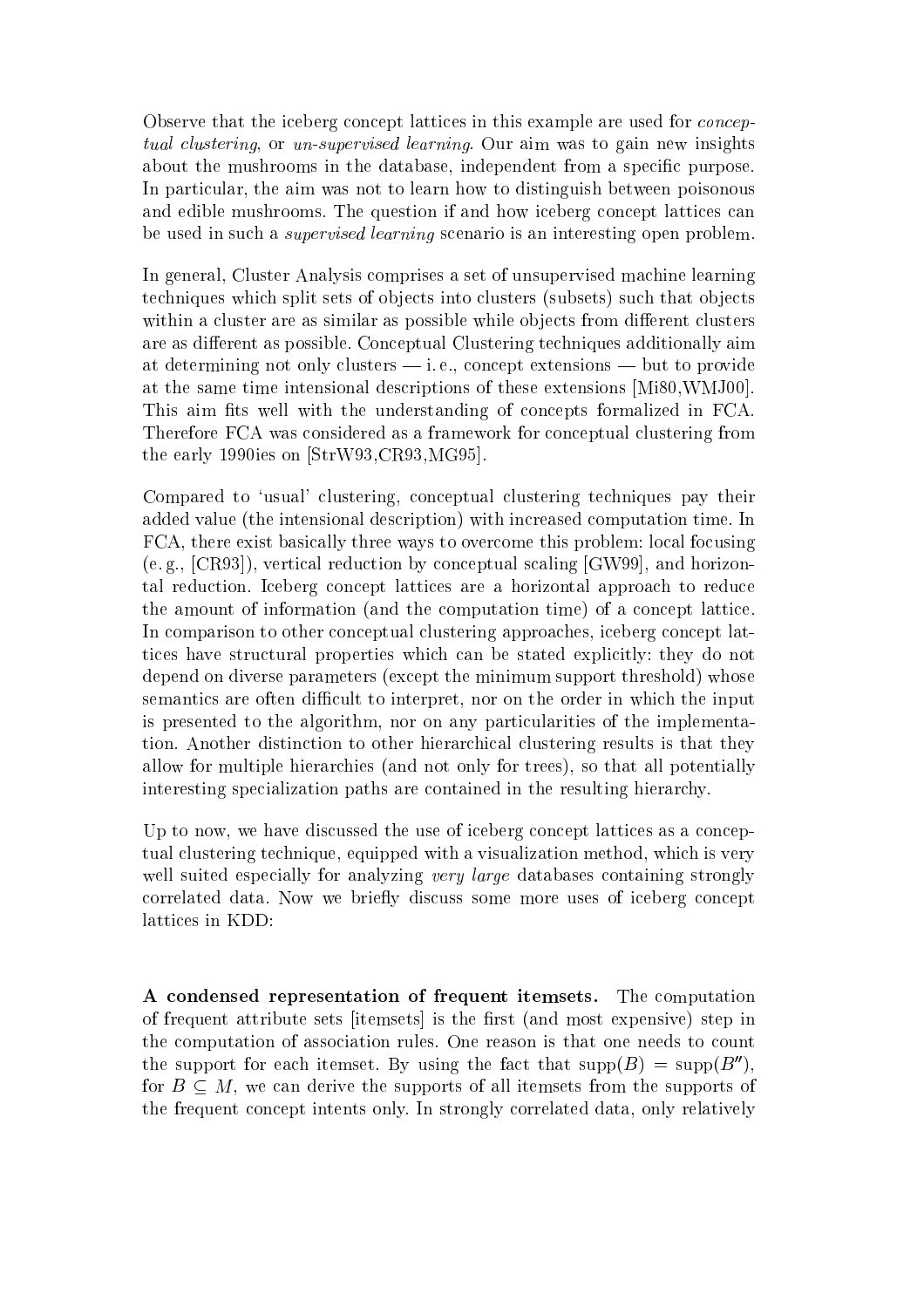

Fig. 7. Visualization of the Luxenburger basis for minsupp  $= 70\%$  and minconf=  $95\%$ 

few of the frequent itemsets are also concept intents. Hence only few support counts have to be effected in the database. This is used for the PASCAL algorithm [BTPSL00] which is related to TITANIC, and which efficiently computes frequent itemsets.

A starting point for computing bases of association rules. One problem in mining association rules is the large number of rules which are usually returned. In [BPTSL00] and [STBPL01], different bases for association rules are introduced, which prune redundant rules, but from which all valid rules can still be derived. The computation of the bases does not require all frequent itemsets, but only frequent concept intents.

A visualizing technique for association rules. We have already discussed how implications (i.e., association rules with  $100\%$  confidence) can be read from the line diagram. The Luxenburger basis for approximate association rules (i.e., association rules with less than  $100\%$  confidence), which is presented in [STBPL01], can also be visualized directly in the line diagram of an iceberg concept lattice. The Luxenburger basis is derived from [Lu91]. It contains only those rules  $B_1 \rightarrow B_2$  where  $B_1$  and  $B_2$  are frequent concept intents and where the concept  $(B_1, B_1)$  is an immediate subconcept of  $(B_2, B_2)$ . Hence there corresponds to each approximate rule in the Luxenburger base exactly one edge in the line diagram. Figure 7 visualizes all rules in the Luxenburger basis for minsupp =  $70\%$  and minconf =  $95\%$ . For instance, the rightmost arrow stands for the association rule fveil color: white, gill spacing: close}  $\rightarrow$  {gill attachment: free}, which holds with a confidence of 99.6 %.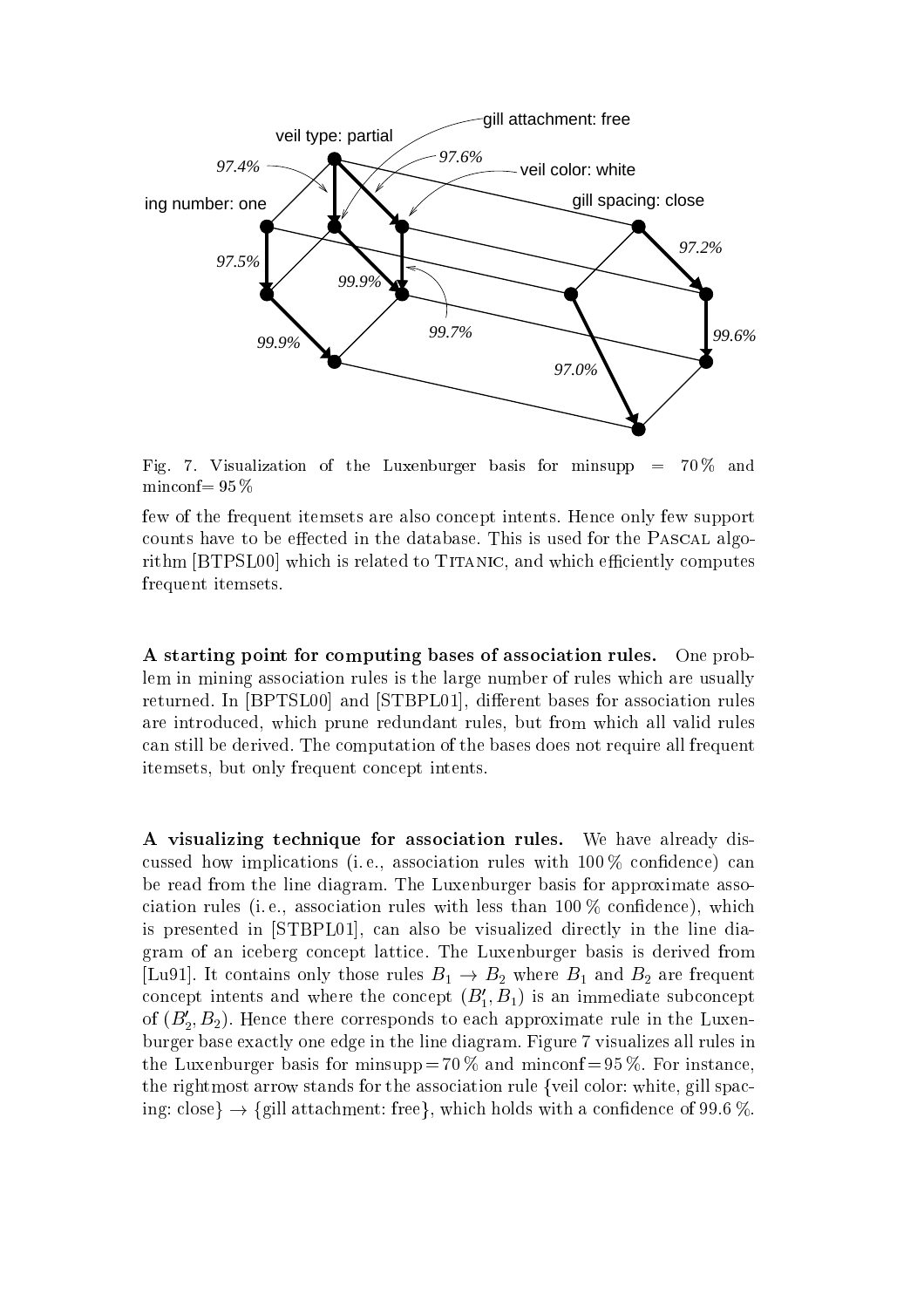Its support is the support of the concept the arrow is pointing to: 78.52 %, as shown in Figure 4. Edges without label indicate that the confidence of the rule is below the minimum condence threshold. The visualization technique is described in more detail in [STBPL01]. In comparison with other visualization techniques for association rules (as for instance implemented in the IBM Intelligent Miner), the visualization of the Luxenburger basis within the iceberg concept lattice benefits of the smaller number of rules to be represented (without loss of information!), and of the presence of a `reading direction' provided by the concept hierarchy.

#### $\overline{\mathbf{4}}$ 4 Computing Closure Systems: the Problem

Instead of giving an algorithm for computing (iceberg) concept lattices, we provide an algorithm for a more general task: computing closure systems using a weight function. The reason is that closure systems are important in a variety of applications. Some example applications are given in Section 8. In this section, we formally state the problem, and in the next section, we present our approach. Its efficiency is discussed in Section 9.

First, we recall the definition of closure systems:

Denition 4 A closure system on a set M is a subset H of the powerset  $\mathfrak{B}(M)$  of M which contains the set M and which is closed under arbitrary intersections. A closure operator on a set M is a function  $h: \mathfrak{B}(M) \to \mathfrak{B}(M)$ which is

- extensive:  $X \subseteq h(X)$
- monotonous:  $X \subseteq Y \Longrightarrow h(X) \subseteq h(Y)$
- and idempotent:  $h(h(X)) = h(X)$ .

It is well-known that closure operators and closure systems are equivalent: For each closure operator h, the set  $\mathcal{E}(\mathcal{H})$  is a closure operator in the set  $\mathcal{H}(\mathcal{H})$  is a closure operator in the set of  $\mathcal{H}(\mathcal{H})$ system on M; for each closure system H the function hH: P(M) ! P(M) with  $X \mapsto \bigcap_{H \in \mathcal{H}, H \supset X} H$  is a closure operator; and the following two equations  $\cdots$   $\cdots$   $\cdots$   $\cdots$ 

Lemma 1 and Theorem 3 show that the set of all intents of a context  $(G, M, I)$ is a closure system on  $M$ , and that  $D \mapsto D$  is the corresponding closure operator. Thus computing concept lattices is a special case of the following, more general task:

Let h be a closure operator on a finite set M. The task is to determine efciently the closure system Hh  $\mu_B$  closure of the closure operator in when the closure operator  $\sim$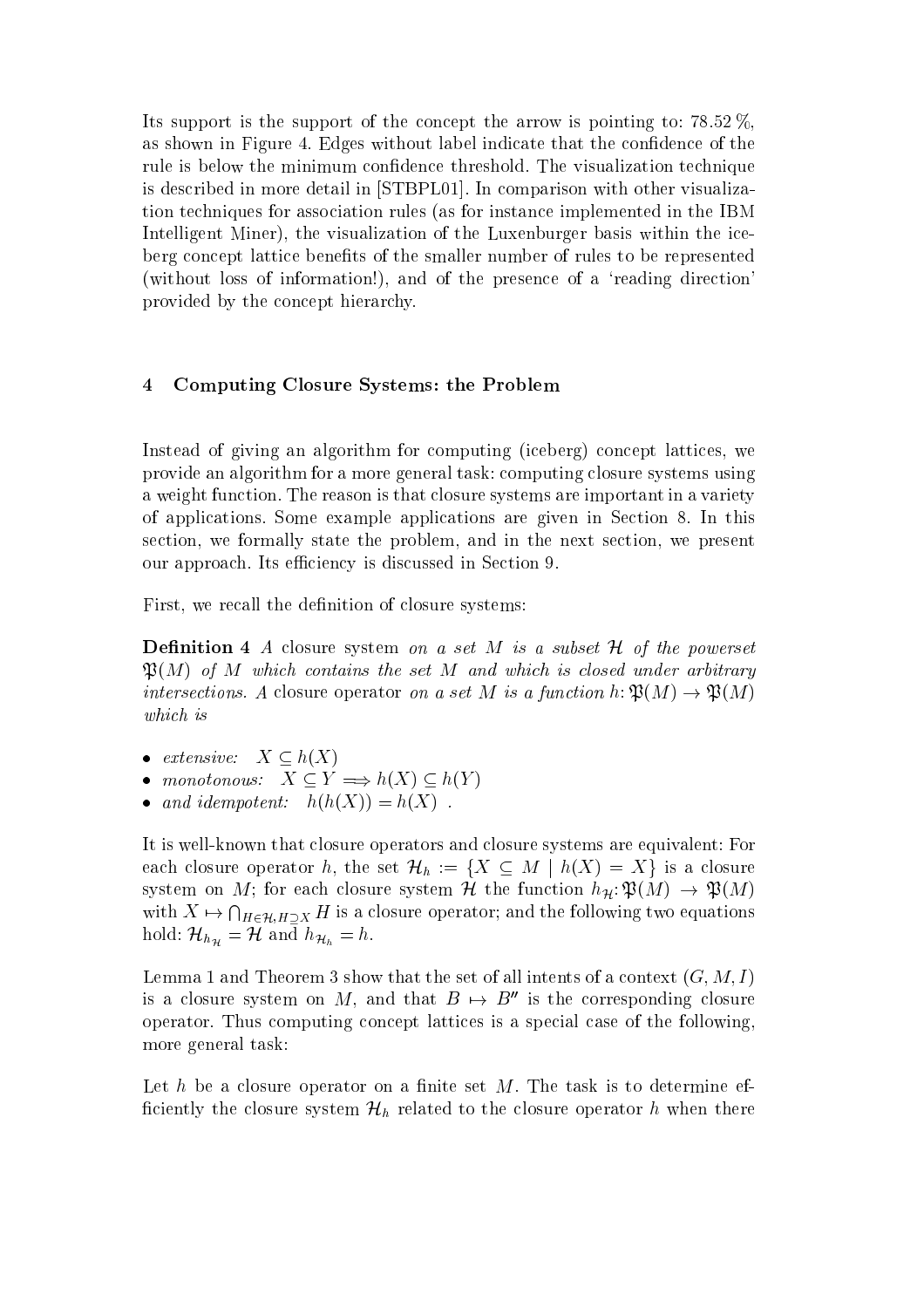exists a weight function compatible with the closure operator:

 $\mathcal{L}$  and  $\mathcal{L}$  are function on P(M) is a function simulation simulation simulation simulation simulation simulation simulation simulation simulation simulation simulation simulation simulation simulation simulation the powerset of M to a totally ordered set  $(P, \leq)$  having a largest element  $s_{\text{max}}$ . For a set  $X \subseteq M$ ,  $s(X)$  is called the weight of X. The weight function is compatible with a closure operator  $h$  if

 $\mathcal{N}$   $\mathcal{N}$   $\mathcal{N}$   $\mathcal{N}$   $\mathcal{N}$   $\mathcal{N}$   $\mathcal{N}$   $\mathcal{N}$   $\mathcal{N}$   $\mathcal{N}$   $\mathcal{N}$   $\mathcal{N}$   $\mathcal{N}$   $\mathcal{N}$   $\mathcal{N}$   $\mathcal{N}$   $\mathcal{N}$   $\mathcal{N}$   $\mathcal{N}$   $\mathcal{N}$   $\mathcal{N}$   $\mathcal{N}$   $\mathcal{N}$   $\mathcal{N}$   $\mathcal{$ (ii)  $h(X) = h(Y) \implies s(X) = s(Y)$ , (iii)  $\frac{1}{2}$  ,  $\frac{1}{2}$  ,  $\frac{1}{2}$  ,  $\frac{1}{2}$  ,  $\frac{1}{2}$  ,  $\frac{1}{2}$  ,  $\frac{1}{2}$  ,  $\frac{1}{2}$  ,  $\frac{1}{2}$ 

Remark. In the sequel, we will consider (P; ) to be the interval [0; 1] in the real numbers, but the theory presented in this paper can be applied to arbitrary totally ordered sets.

Remark. Remarks. It is a set of  $\{X_i\}_{i=1}^N$  is the constraint instead of  $\{Y_i\}_{i=1}^N$  , for  $\{X_i\}_{i=1}^N$ functional dependencies), then all 'min' in the sequel have to be replaced by `max'.

Now we can formally state the problem:

Let h be a closure operator on a finite set  $M$ , and let s be a Problem. compatible weight function. Determine the compatible weight function. Determine the compatible to the compatible to the compatible to the compatible to the compatible to the compatible to the compatible to the compatible t closure operator  $h$  by using the weight function  $s$ .

#### 5 Computing Closure Systems Based on Weights

We discuss the problem of computing the closure system by using a weight function in three parts:

- (1) How can we compute the closure of a given set using the weight function only, and not the closure operator?
- (2) How can we compute the closure system by computing as few closures as possible?
- (3) Since the weight function is usually not stored explicitly, how can we derive the weights of as many sets as possible from the weights already computed?

Questions 2 and 3 are not independent from each other. Hence we will not provide an optimal answer for each of them, but one which improves the overall benefit.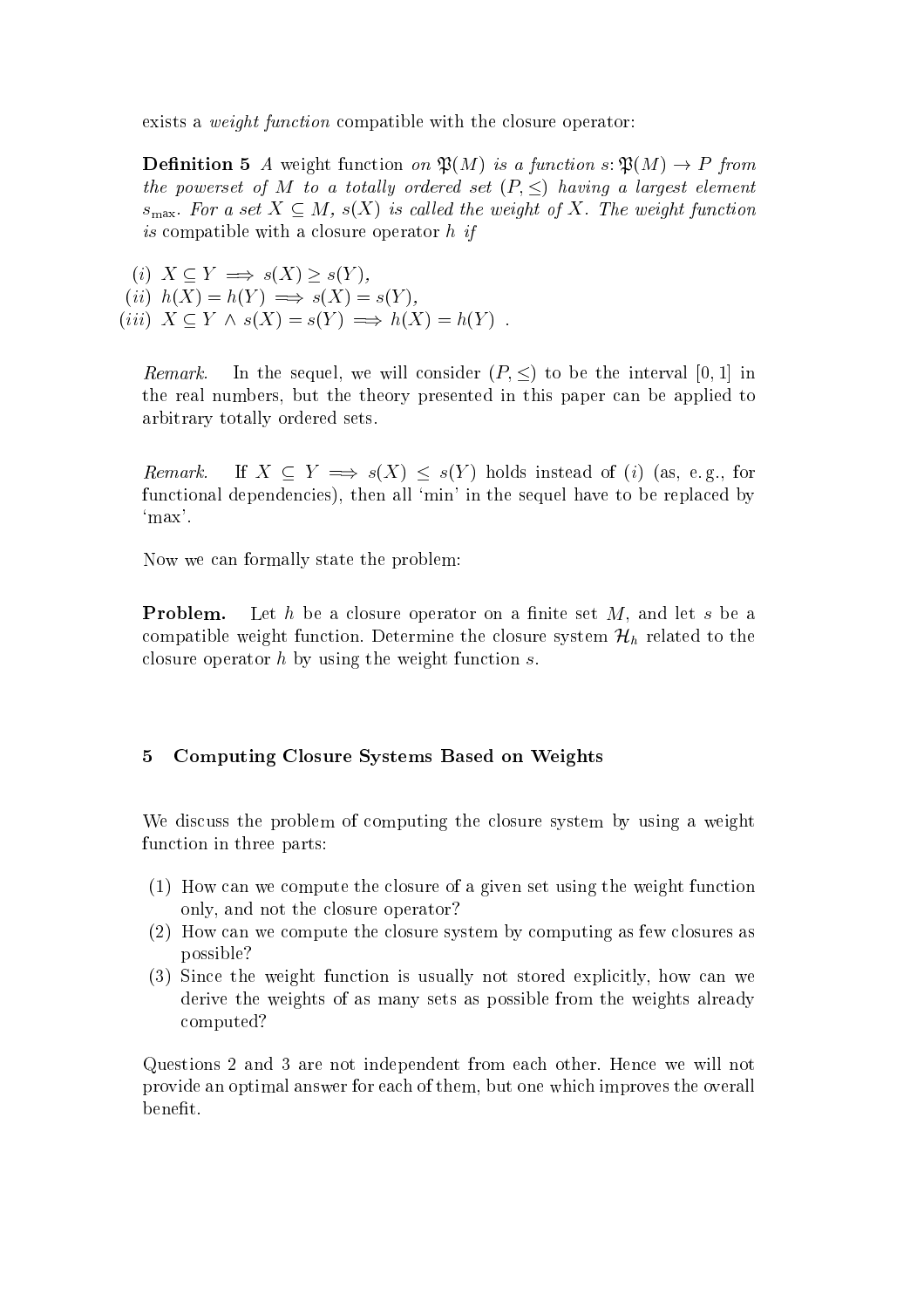We use the constraints on the function  $s$  for determining the closure of a set by comparing its weight with the weights of its immediate supersets.

Proposition 4 LetX M. Then

$$
h(X) = X \cup \{ m \in M \setminus X \mid s(X) = s(X \cup \{ m \}) \}
$$

*Proof.* "C": Suppose that there exists  $m \in h(X) \setminus X$  with  $s(X) \neq s(X \cup \{m\}).$ Then  $h(X) \neq h(X \cup \{m\})$  by condition 2 of Definition 5. Hence  $m \notin h(X)$ . Contradiction.

" $\supseteq$ ": Let  $m \in M \setminus X$  with  $s(X) = s(X \cup \{m\})$ . Then  $h(X) = h(X \cup \{m\})$  by condition 3 of Definition 5. Hence  $m \in h((X \cup \{m\})) = h(X)$ condition 3 of Definition 5. Hence  $m \in h((X \cup \{m\})) = h(X)$ .

Hence if we know the weights of all sets, then we can compute the closure operator  $(\rightarrow$  Algorithm 5, steps 5-7). In the next subsection we discuss for which sets it is necessary to compute the closure in order to obtain all closed sets. In Subsection 5.3 we discuss how the weights needed for those computations can be determined.

#### 5.2 A level-wise approach for computing all closed sets

One can now compute the closure system H by applying Proposition <sup>4</sup> to all subsets  $X$  of  $M$ . But this is not efficient, since many closed sets will be determined several times.

**Definition 6** We define an equivalence relation  $\theta$  on the powerset  $\mathfrak{P}(M)$  of M by  $(X, Y) \in \theta : \iff h(X) = h(Y)$ , for  $X, Y \subseteq M$ . The equivalence class of X is given by  $[X] := \{ Y \subseteq M \mid (X,Y) \in \theta \}.$ 

If we knew the equivalence relation  $\theta$  in advance, it would be sufficient to compute the closure for one set of each equivalence class only. But since we have to determine the relation during the computation, we have to consider more than one element of each class in general. As known from algorithms for mining association rules, we will use a level-wise approach.

**Definition 7** A k-set is a subset X of M with  $|X| = k$ . For  $\mathcal{X} \subset \mathfrak{P}(M)$ , we

<sup>3</sup> In this section, we give some references to the algorithms in the following section. These references can be skipped at the first reading.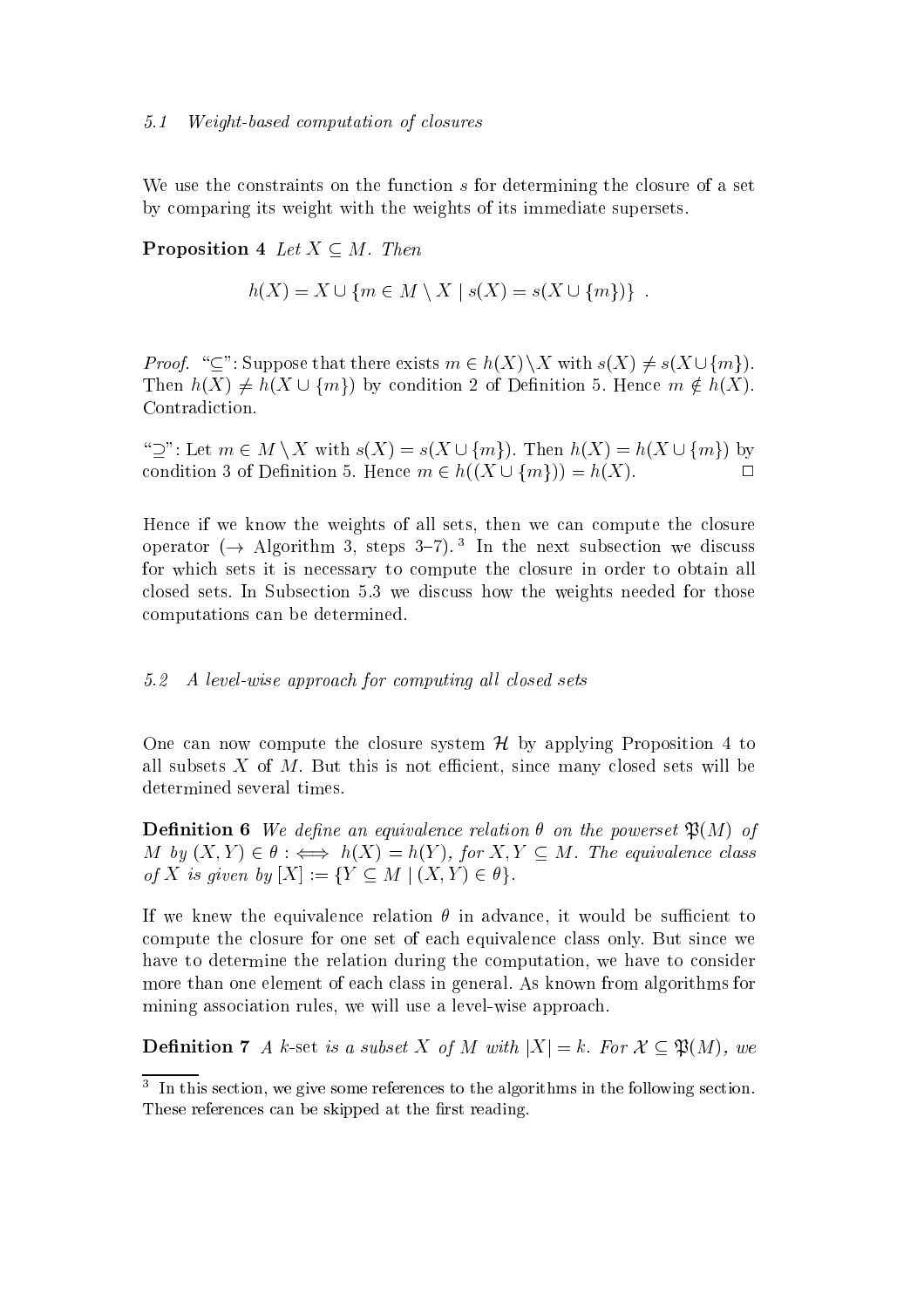denote  $\alpha$  is the set of the set of the P(M), we also write  $\alpha$  is  $\alpha$  is the  $\alpha$  $\mathbf{v}$ 

At the kth iteration, the weights of all  $k$ -sets which remained from the pruning strategy described below are determined; and the closures of all (k 1)-sets which passed the pruning in the  $(k - 1)$ th iteration are computed.

The first sets of an equivalence class that we reach using such a level-wise approach are the minimal sets in the class:

 $\blacksquare$  denote a set  $\blacksquare$  is a set  $\blacksquare$  is a set  $\blacksquare$  is a set  $\blacksquare$  if  $\blacksquare$  is a set of  $\blacksquare$ minimal (with respect to set inclusion) in  $[X]$ . The set of all key sets is denoted by K.

We have  $\mathcal{L}(\mathcal{N})$  is at least one because there is at least one key set in each one key set in each  $\mathcal{L}(\mathcal{N})$ equivalence class of  $\theta$ . Hence it is sufficient to compute the closures of all key sets.

In a sense the key sets are the first sets one reaches when traversing the powerset  $\mathfrak{B}(M)$  level-wise:

Proposition 5 The set K is an order ideal of (P(M); ); i. e., <sup>Y</sup> 2 K and X <sup>Y</sup> implies <sup>X</sup> 2 K, for al l X; Y M.

Proof. Let X <sup>Y</sup> and <sup>X</sup> be a non-key set. Then there exists a minimal <sup>Z</sup> 2 [X] with  $Z \subset X$ .<sup>4</sup> From  $h(Z) = h(X)$  it follows that  $h(Y) = h(Y \setminus (X \setminus Z)).$ Hence Y is not minimal in [Y] and thus by definition not a key set.  $\Box$ 

The definition of an order ideal is equivalent to  $X \notin \mathcal{K}$ ,  $X \subseteq Y \implies Y \notin \mathcal{K}$ , for all  $X, Y \subseteq M$ . This allows to use a pruning strategy for determining the key sets. Originally the strategy we are going to apply was presented in [AS94], but only for a special case: as a heuristic for determining all frequent sets (which are, in our terminology, all sets with weights above a user-defined threshold). We recall this strategy, and show that it can be applied to arbitrary order ideals of the powerset of M:

**Definition 9** Let  $\mathcal I$  be an order ideal of  $\mathfrak{P}(M)$ . A candidate set for  $\mathcal I$  is a subset of M such that all its proper subsets are in  $\mathcal{I}$ .

The definition is justified by the fact that all combinations of the candidate sets can appear as  $(k + 1)$ th level of an order ideal for which the first k levels are known. This statement is the subject of the first part of the following lemma. The second part states that non-candidate sets cannot appear at the

We use  $A \subseteq I$  to say that  $A \subseteq I$  and  $A \neq I$ .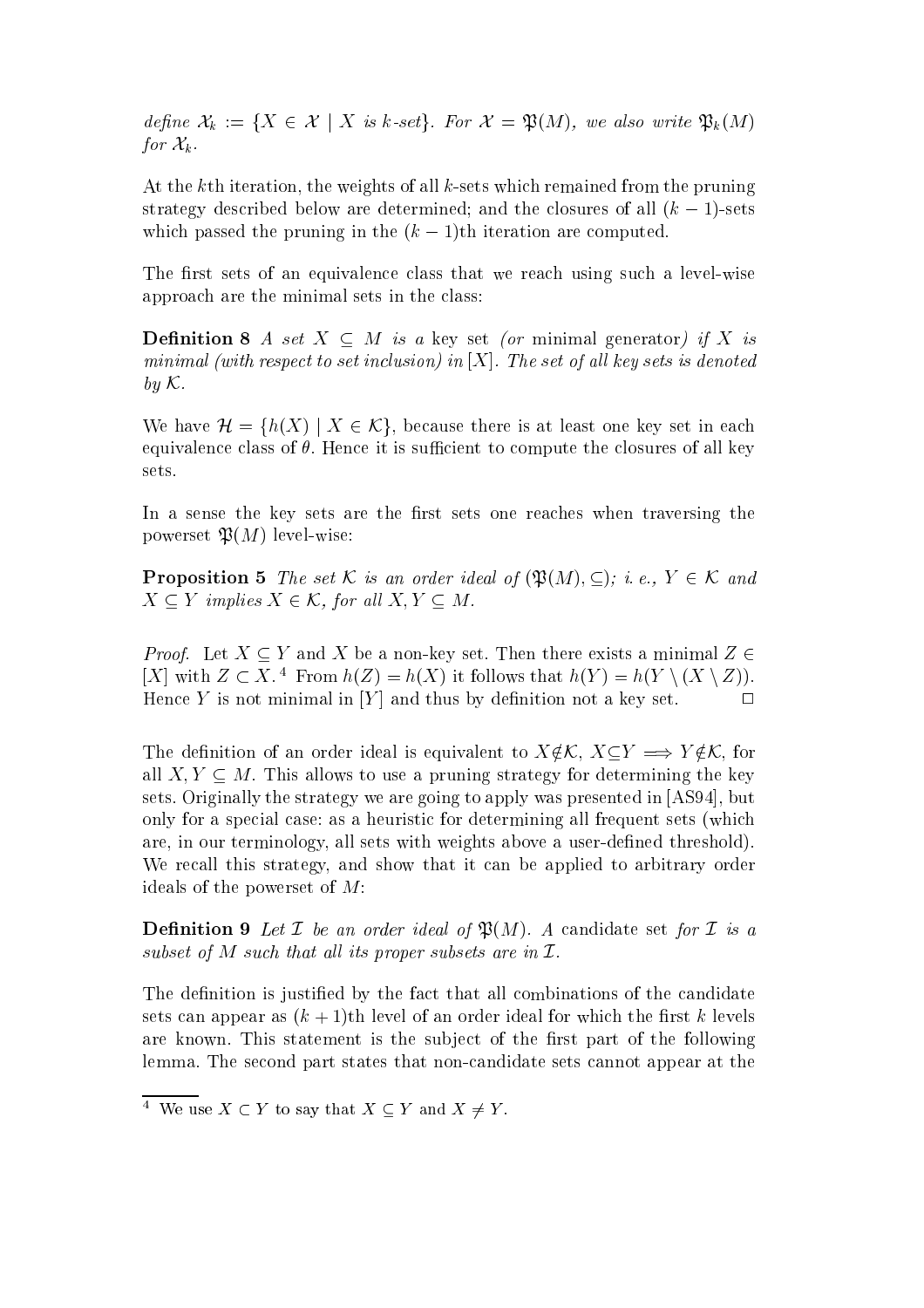$(k+1)$ th level.

**Lemma 6** Let  $\mathcal{X} \subset \mathfrak{P}_k(M)$ , and let Y be the set of all candidate  $(k+1)$ -sets for the order ideal #X := fY 2P(M) j 9X2X : <sup>Y</sup> Xg (i. e., the order ideal generated by  $\alpha$  ,  $\alpha$  ,  $\beta$  ,  $\beta$ 

- (1) For each subset Z of Y, there exists an order ideal I of P(M) with  $\mathcal{I}_k = \mathcal{X}$  and  $\mathcal{I}_{k+1} = \mathcal{Z}$ .
- (2) For each order ideal  $\equiv$   $\gamma$  (F(H) with  $\equiv$   $\kappa$   $\equiv$   $\gamma$  . The inclusion is  $\gamma$   $\equiv$   $\kappa$ holds.

 $\mathcal{P}$  : (  $\mathcal{P}$  ) = (  $\mathcal{P}$  ) = (  $\mathcal{P}$  . We have to show that  $\mathcal{P}$  is shown that  $\mathcal{P}$  is shown that  $\mathcal{P}$  is shown that  $\mathcal{P}$  is shown that  $\mathcal{P}$  is shown that  $\mathcal{P}$  is shown that  $\mathcal{P}$  $X \in \mathcal{I}$ . If  $Y \in \mathcal{X}$  then  $X \in \mathcal{X} \subseteq \mathcal{I}$  because  $\mathcal{X}$  is an order ideal. If  $Y \in \mathcal{Z}$  $\mathbf{y} = \mathbf{y} \cdot \mathbf{y} = \mathbf{y} \cdot \mathbf{y}$  becomes 9.

2. Suppose that there exists  $Y \in \mathcal{I}_{k+1} \backslash \mathcal{Y}$ . As  $Y \notin \mathcal{Y}$ , there exists  $X \subset Y$  with  $|X| = k$  and  $X \notin \mathcal{I}_k$ . Hence  $Y \notin \mathcal{I}_{k+1}$ . Contradiction.

The efficient generation of the set of all candidate sets for the next level is described in the following proposition ( $\rightarrow$  Algorithm 2). We assume that M is linearly ordered, e.g.,  $M = \{1, \ldots, n\}.$ 

**Proposition 7** Let  $\mathcal{X} \subseteq \mathfrak{P}_{k-1}(M)$ . Let

$$
\widetilde{\mathcal{C}} := \{ \{x_1 < x_2 < \ldots < x_k\} \mid \{x_1, \ldots, x_{k-2}, x_{k-1}\}, \{x_1, \ldots, x_{k-2}, x_k\} \in \mathcal{X} \} ;
$$

and

$$
\mathcal{C} := \left\{ X \in \widetilde{\mathcal{C}} \mid \forall x \in X : X \setminus \{x\} \in \mathcal{X} \right\} .
$$

 $T = \frac{1}{2} \sum_{i} P_{k}(x_i, y_i)$  is calculated set for  $\sum_{i} P_{k}(x_i, y_i)$ .

*Proof.* The definition of C is equivalent to  $C := \{x \in C \mid \Lambda \text{ is candidate set}$ for  $\{\mathcal{X}\}\$ . Hence it remains to show that all candidate sets are included in  $\tilde{C}$ . Let X be a candidate set, and let  $X = \{x_1, \ldots, x_k\}$  with  $x_1 < \ldots < x_k$ . Since x is a candidate set, and its proper subsets are in #X | especially the two two sets  $\{x_1,\ldots,x_{k-2},x_{k-1}\}\$  and  $\{x_1,\ldots,x_{k-2},x_k\}$ . Since they have cardinality k, they are also in X. Hence  $X \in \mathcal{I}$  by definition of  $\tilde{C}$ .  $\Box$ 

Unlike in the Apriori algorithm [AS94], in our application the pruning of a set cannot be determined by its properties alone, but properties of its subsets (i. e., their weights) have to be taken into account as well. This causes an additional step in the generation function ( $\rightarrow$  Algorithm 2, step 5) compared to the version presented in [AS94]. Based on this additional step, at each iteration the non-key sets among the candidate sets are pruned  $(\rightarrow$  Algorithm 1, step 8) by using the second part of the following proposition.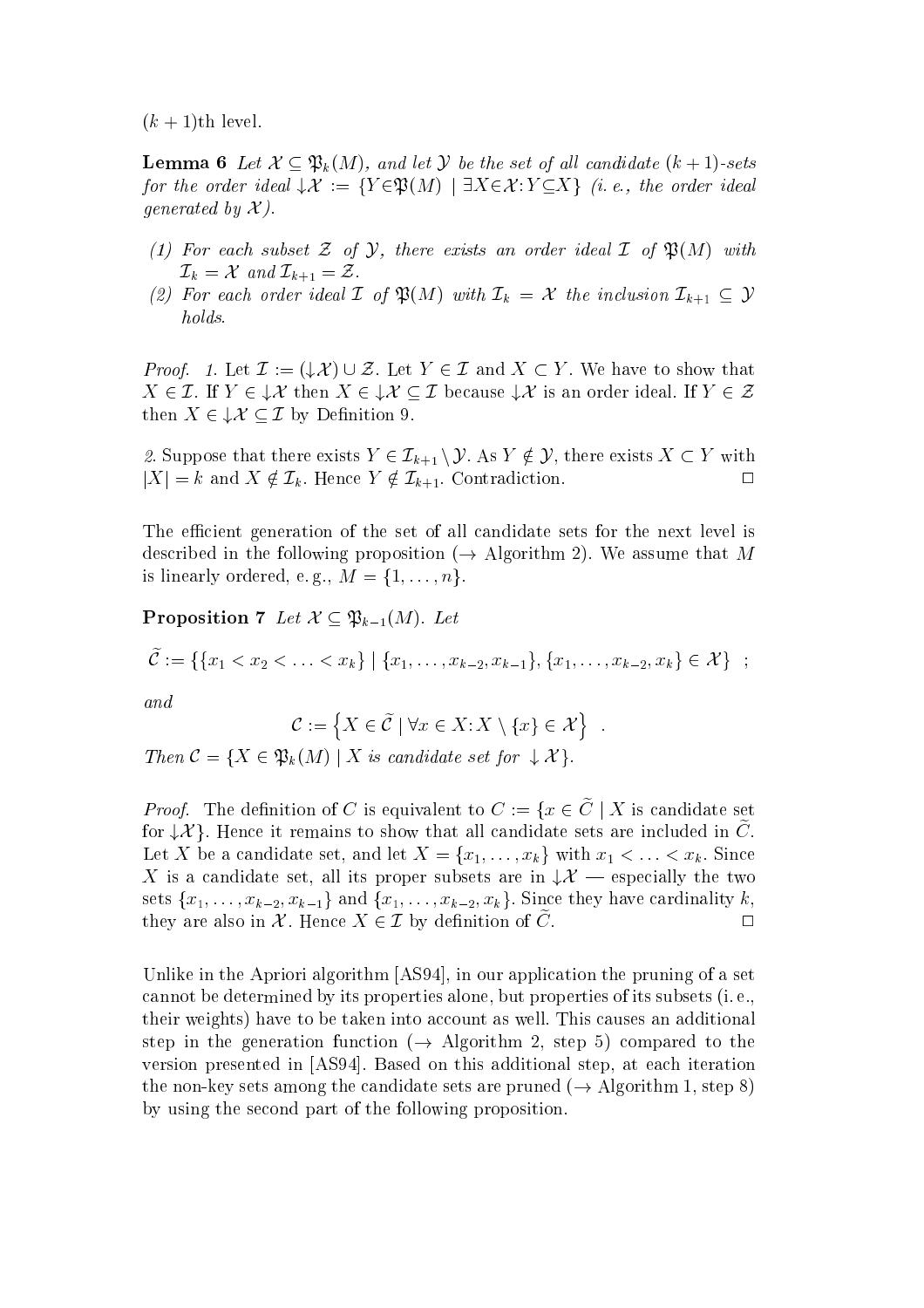## Proposition 8 Let  $\mathcal{L}$  2 Let  $\mathcal{L}$  2 Let  $\mathcal{L}$

(1)  $\frac{1}{2}$  and  $\frac{1}{2}$  and  $\frac{1}{2}$  if  $\frac{1}{2}$  if  $\frac{1}{2}$  and  $\frac{1}{2}$  if  $\frac{1}{2}$  if  $\frac{1}{2}$  if  $\frac{1}{2}$  if  $\frac{1}{2}$  if  $\frac{1}{2}$  if  $\frac{1}{2}$  if  $\frac{1}{2}$  if  $\frac{1}{2}$  if  $\frac{1}{2}$  if  $\frac{1}{2}$  if  $\frac{1}{$ (2) X is a key set if and only if  $s(X) \neq \min \{s(X \setminus \{m\}) \mid m \in X\}.$ 

*Proof.* 1. The "if" part follows from Definition  $5 (iii)$ , the "only if" part from Definition  $5(ii)$ .

2. From 1. we deduce that  $\mathcal{L} = \mathcal{L} \times \mathcal{L}$  is a set if and only if s(x)  $\mathcal{L} = \{L_1, L_2, \ldots, L_n\}$ for all <sup>m</sup> 2 X. Since <sup>s</sup> is a monotonous decreasing function, this is equivalent to 2. <sup>2</sup>

A candidate set X is hence pruned when  $s(X) = \min\{s(X \setminus \{m\}) \mid m \in X\}$ holds.

 $5.3$ 5.3 Deriving weights from already known weights

If we reach a  $k$ -set which is known not to be a key set, then we already passed along at least one of the key sets in its equivalence class in an earlier iteration. Hence we already know its weight. Using the following proposition, we determine this weight by using only weights already computed.

**Proposition 9** If  $X$  is not a key set, then

$$
s(X) = \min\{s(K) \mid K \in \mathcal{K}, K \subseteq X\} .
$$

*Proof.* " $\geq$ ": Let K be a key set with  $K\theta X$  and  $K \subseteq X$ . Then  $s(X) = s(K) \geq$  $\min\{s(K) \mid K \in \mathcal{K}, K \subseteq X\}.$ 

" $\leq$ ": Suppose that there exists  $K \in \mathcal{K}$  with  $K \subseteq X$  and  $s(K) < s(X)$ . Then  $K \not\subset X$  by Definition 5(*i*). Contradiction. K 6 <sup>X</sup> by Denition 5 (i). Contradiction. <sup>2</sup>

Hence it is sufficient to compute the weights of the candidate sets only (by calling a function depending on the specific application  $\rightarrow$  Algorithm 1, step 7). All other weights can be derived from those weights.

Now we are able to put all pieces together and to turn them into an algorithm.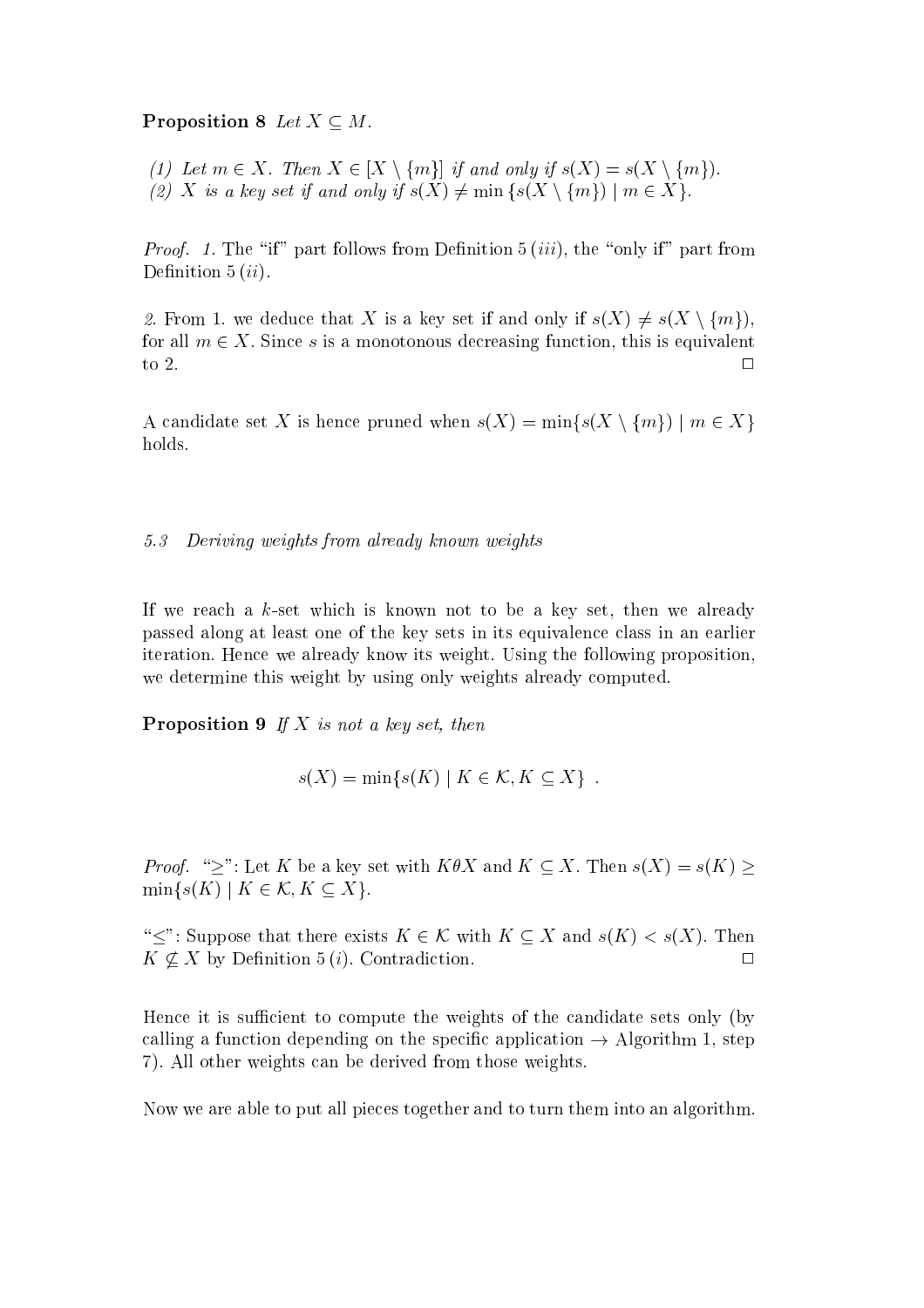# 6 The TITANIC Algorithm

The pseudo-code is given in Algorithm 1. A list of notations is provided in Table 2.

Algorithm 1 TITANIC

1)  $WEGH(\{\emptyset\});$ 2)  $\mathcal{K}_0 \leftarrow {\emptyset};$ 3)  $k \leftarrow 1$ ; 4) forall m 2 <sup>M</sup> do fmg:p s ;:s; 5)  $C \leftarrow \{\{m\} \mid m \in M\};$ 6) loop begin 7) WEIGH $(\mathcal{C})$ ;  $\begin{array}{c} 8 \times 1 \ \hline \end{array}$  for  $\begin{array}{c} 2 \times 1 \ \hline \end{array}$ 9)  $\mathcal{K}_k \leftarrow \{ X \in \mathcal{C} \mid X.s \neq X.p.s \};$ <br>10) if  $\mathcal{K}_k = \emptyset$  then exit loop; 10) if  $\mathbb{R}^n$  if  $\mathbb{R}^n$  if then exit loop  $\mathbb{R}^n$  if the set of  $\mathbb{R}^n$  if the set of  $\mathbb{R}^n$  if  $\mathbb{R}^n$  if  $\mathbb{R}^n$  if  $\mathbb{R}^n$  if  $\mathbb{R}^n$  if  $\mathbb{R}^n$  if  $\mathbb{R}^n$  if  $\mathbb{R}^n$  if  $\mathbb{R}^n$ 11)  $k + +$ ;  $12$  C Titanic-General contracts and  $12$ 13) end loop ; 14) return  $\bigcup_{i=0}^{\infty} \{X.\text{closure} \mid X \in \mathcal{N}_i\}.$ 

Table 2 Notations used in Titanic

- $k$  is the counter which indicates the current iteration. In the kth iteration, all key k-sets are determined.
- $\mathcal{K}_k$  contains after the kth iteration all key k-sets K together with their weight  $K.s$  and their closure  $K$ .closure.
- C stores the candidate k-sets C together with a counter  $C.p.s$  which stores the minimum of the weights of all  $(k - 1)$ -subsets of C. The counter is used in step 9 to prune all non-key sets.

The algorithm starts with determining the weight of the empty set (step 1) and stating that it is always a key set (step 2). Then all 1-sets are candidate sets by definition (steps  $4+5$ ).

In later iterations, the candidate  $k$ -sets are determined by the function TITANIC-GEN (step  $12 \rightsquigarrow$  Algorithm 2) which is (except step 5) a straightforward implementation of Proposition 7. The result of step 5 of Algorithm 2 will be used in step 9 of Algorithm 1 for pruning the non-key sets according to Proposition 8(2).

Once the candidate k-sets are determined, the function  $WEGH(X)$  is called to compute, for each  $X \in \mathcal{X}$ , the weight of X and stores it in the variable X.s (step 7).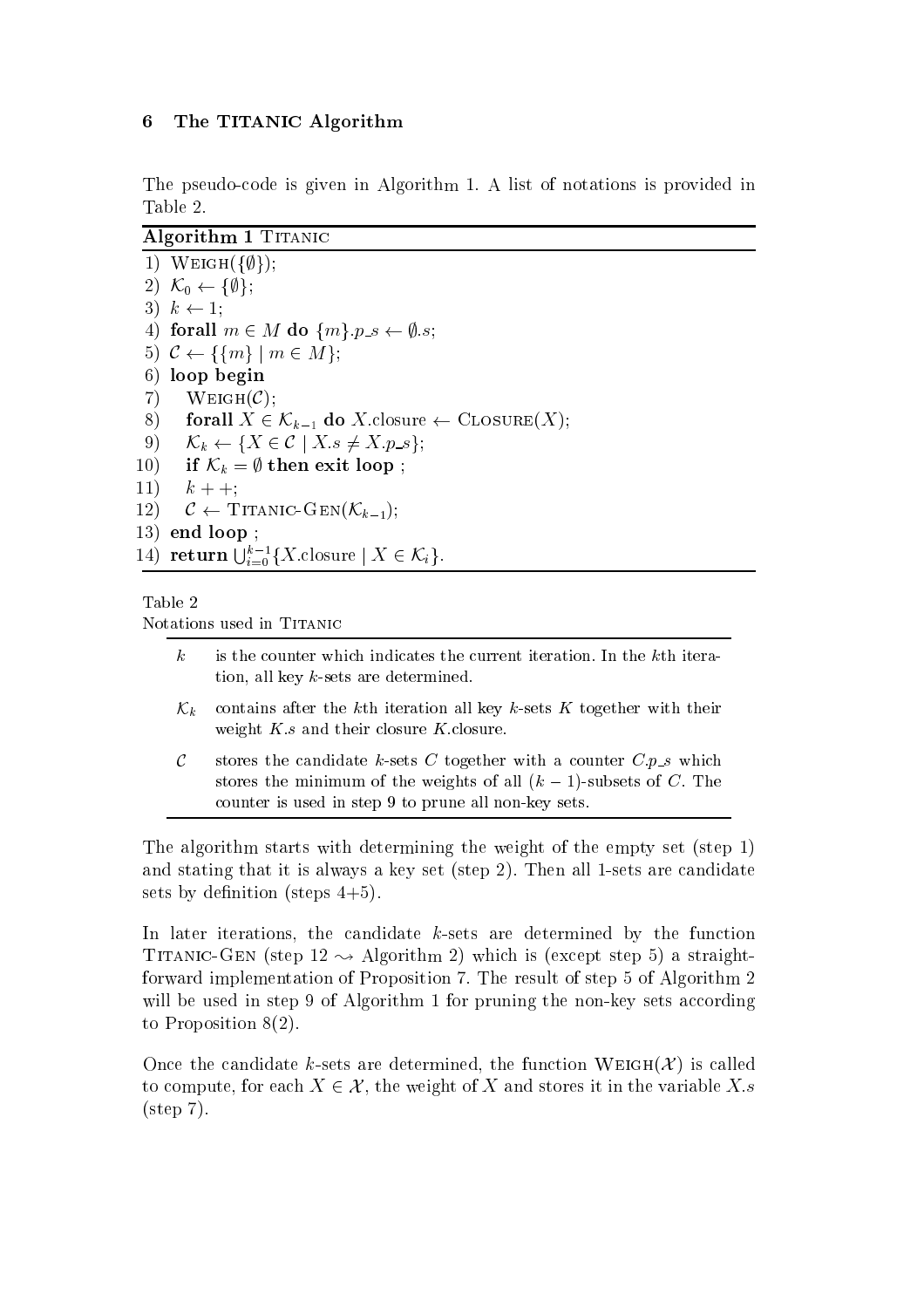#### Algorithm 2 TITANIC-GEN

Input: Kk1, the set of key (k 1)-sets <sup>K</sup> with their weight K:s.

Output: C, the set of candidate k-sets C, the sets C, the sets C, the sets C, the sets C, the sets C, the sets C, the sets C, the sets C, the sets C, the sets C, the sets C, the sets C, the sets C, the sets C, the sets C,

with the values  $C.p.s := \min\{s(C \setminus \{m\} \mid m \in C\}.$ 

The variables p s assigned to the sets  $\{m_1,\ldots,m_k\}$  which are generated in step 1 are initialized by  $\{m_1,\ldots,m_k\}.p\_s \leftarrow s_{\text{max}}.$ 

1)  $C \leftarrow \{\{m_1 < m_2 < \ldots < m_k\} \mid \{m_1, \ldots, m_{k-2}, m_{k-1}\}, \{m_1, \ldots, m_{k-2}, m_k\}$ 

- 2) forall  $X \in \mathcal{C}$  do begin  $2 \times 2$  contracts  $2 \times 2$  K king  $2 \times 2$  K king  $2 \times 2$  K king  $2 \times 2$  K king  $2 \times 2$  K king  $2 \times 2$  K king  $2 \times 2$  K king  $2 \times 2$  K king  $2 \times 2$  K king  $2 \times 2$  K king  $2 \times 2$  K king  $2 \times 2$  K king  $2 \times 2$  K king  $2 \times 2$
- $\overline{1}$  for all  $\overline{1}$  do begin  $\overline{1}$  do begin  $\overline{1}$  do begin  $\overline{1}$  do begin  $\overline{1}$  do begin  $\overline{1}$  do begin  $\overline{1}$  do begin  $\overline{1}$  do begin  $\overline{1}$  do begin  $\overline{1}$  do begin  $\overline{1}$  do begin  $\overline{1$
- 4) if  $S \notin \mathcal{K}_{k-1}$  then begin  $C \leftarrow C \setminus \{X\}$ ; exit forall ; end;<br>5)  $X.p.s \leftarrow \min(X.p.s, S.s)$ ;
- $X.p_s \leftarrow \min(X.p_s, S.s);$
- 6) end;
- 7) end;
- 8, <u>return C.</u>

Algorithm 3 CLOSURE(X) for  $X \in \mathcal{K}_{k-1}$  $\frac{1}{k+1}$ 

1)  $Y \leftarrow X$ ;  $\frac{1}{2}$  for all m 2 is  $\frac{1}{2}$  if  $\frac{1}{2}$  or  $\frac{1}{2}$  (i.e.,  $\frac{1}{2}$ )): contains;  $\sim$  1 m  $\sim$  1 m  $\sim$  1 m  $\sim$  1 m  $\sim$  1 m  $\sim$  $\frac{1}{2}$  if  $\frac{1}{2}$  if  $\frac{1}{2}$  if  $\frac{1}{2}$  if  $\frac{1}{2}$  if  $\frac{1}{2}$  if  $\frac{1}{2}$  if  $\frac{1}{2}$  if  $\frac{1}{2}$  if  $\frac{1}{2}$  if  $\frac{1}{2}$  if  $\frac{1}{2}$  if  $\frac{1}{2}$  if  $\frac{1}{2}$  if  $\frac{1}{2}$  if  $\frac{1}{2}$  if  $\frac{1}{2}$  if 5) else s minfK:s j <sup>K</sup> 2 K; <sup>K</sup> <sup>X</sup> [ fmgg; 6) if  $s = X.s$  then  $Y \leftarrow Y \cup \{m\}$ 7) end; 8) return  $Y$ .

Remark. In the case of concept lattices, WEIGH determines the weights (i.e.,  $\begin{array}{ccc} \n\text{I} & \text{I} & \text{I} \\
\text{I} & \text{I} & \text{I}\n\end{array}$ This is the reason why we call the function  $\mathcal{M}$  for a set of sets instead of sets instead of sets instead of sets in calling it for each set separately. In general, computing the weights of different sets simultaneously may or may not be more efficient than doing it separately, depending on the application.

For those sets which remained from the pruning (step 9) in the previous pass (and which are now known to be key sets), their closures are computed (step 8  $\mathcal{A}$  . The Closure  $\mathcal{A}$  is a straight-form  $\mathcal{A}$  is a straight-form  $\mathcal{A}$  is a straight-form  $\mathcal{A}$ implementation of Proposition 4 (steps  $3-7$ ) and Proposition 9 (step 5) plus an additional optimization (step 2).

In step 9 of Algorithm 1, all candidate k-sets which are not key sets are pruned according to Proposition 8(2). Algorithm 1 terminates, if there are no key  $k$ sets left (step 10). Otherwise the next iteration begins (step 11).

The correctness of the algorithm is proved by the theorems in the previous section. Examples for the algorithm are given in the next section.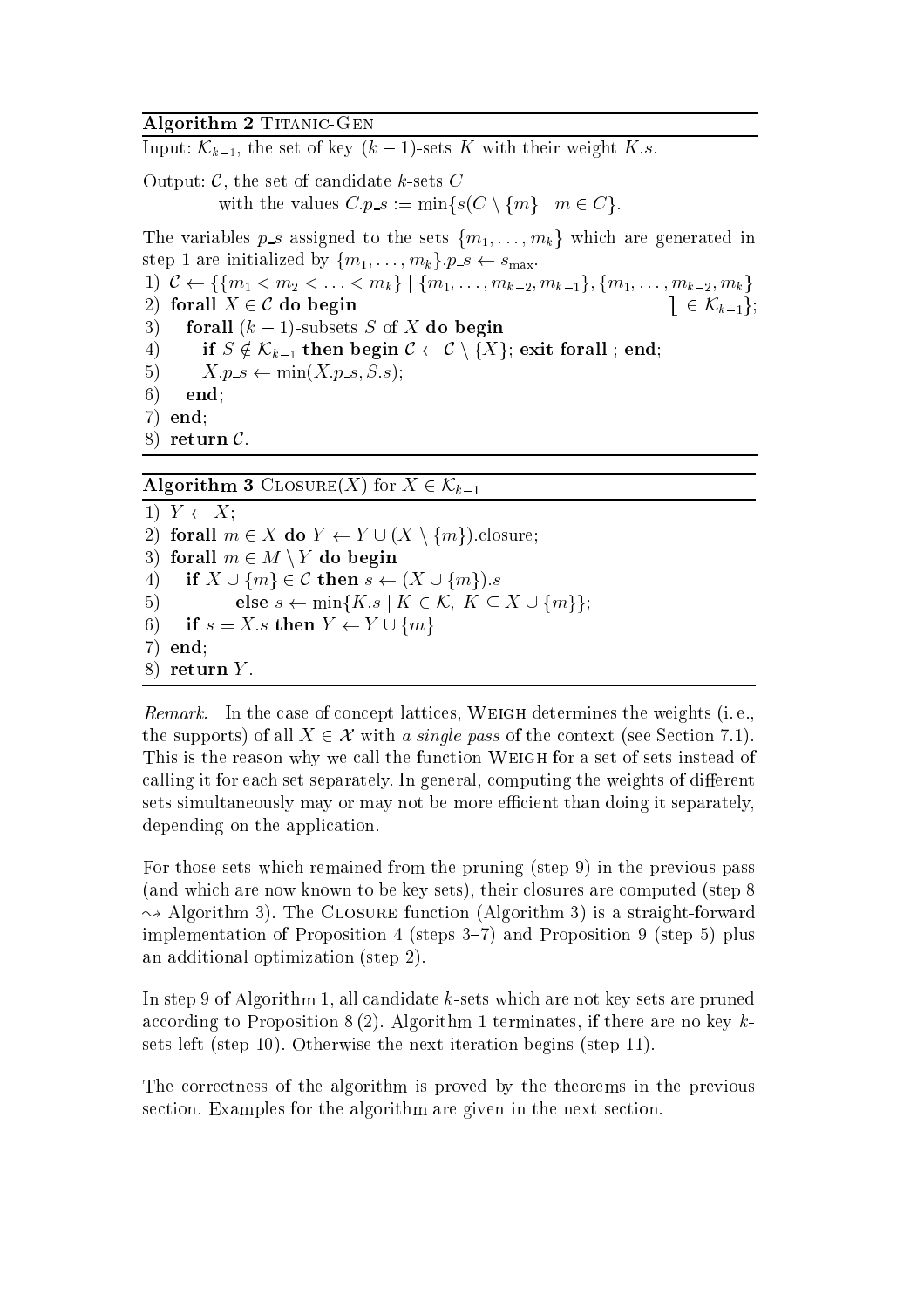#### 7 Computing (Iceberg) Concept Lattices with TITANIC

In the sequel we will show that, for a given formal context, the support function fulfills the conditions of Definition 5 for being compatible to the closure operator  $h(X) := X''$ . Hence computing concept lattices is a typical application of the problem. We will also discuss how to modify the closure operator such that the problem description applies to iceberg concept lattices as well.

We demonstrate the TITANIC algorithm by two examples: computing a concept lattice, and computing an iceberg concept lattice. For other applications (for instance those listed in Section 8), only the Weigh function has to be adapted.

#### $7.1$ 7.1 Computation of Concept Lattices

In the following, we will use the composed function  $D \mapsto D$  , for  $D \subseteq M$ . It is (by Theorem 3) a closure operator on  $M$ . The related closure system (i.e., the set of all  $B\subseteq M$  with  $B\equiv D$ ) is by Lemma 2 exactly the set of the intents of all concepts of the context. The structure of the concept lattice is hence already determined by this closure system. Therefore we restrict ourselves to the computation of the closure system of all concept intents in the sequel. The computation makes extensive use of the support function introduced in Definition 3. We show that the support function fulfills the conditions of Definition 5.

**Lemma 10** Let  $X, Y \subset M$ .

(1) X <sup>Y</sup> =) supp(X) supp(Y ) (2)  $X'' = Y'' \Longrightarrow supp(X) = supp(Y)$ (3)  $\Lambda \subseteq I$   $\land$  supp( $\Lambda$ ) = supp(Y )  $\Longrightarrow$   $\Lambda$  = Y

*Proof.* 1. Let  $A \subseteq I$ . Then  $Y \subseteq A$  by Lemma 1, which implies

$$
supp(Y) = \frac{|Y'|}{|G|} \le \frac{|X'|}{|G|} = supp(X).
$$
  
\n2.  $X \theta Y \iff X'' = Y'' \iff X''' = Y''' \iff X' = Y' \implies$   
\n
$$
s(X) = \frac{|X'|}{|G|} = \frac{|Y'|}{|G|} = s(Y).
$$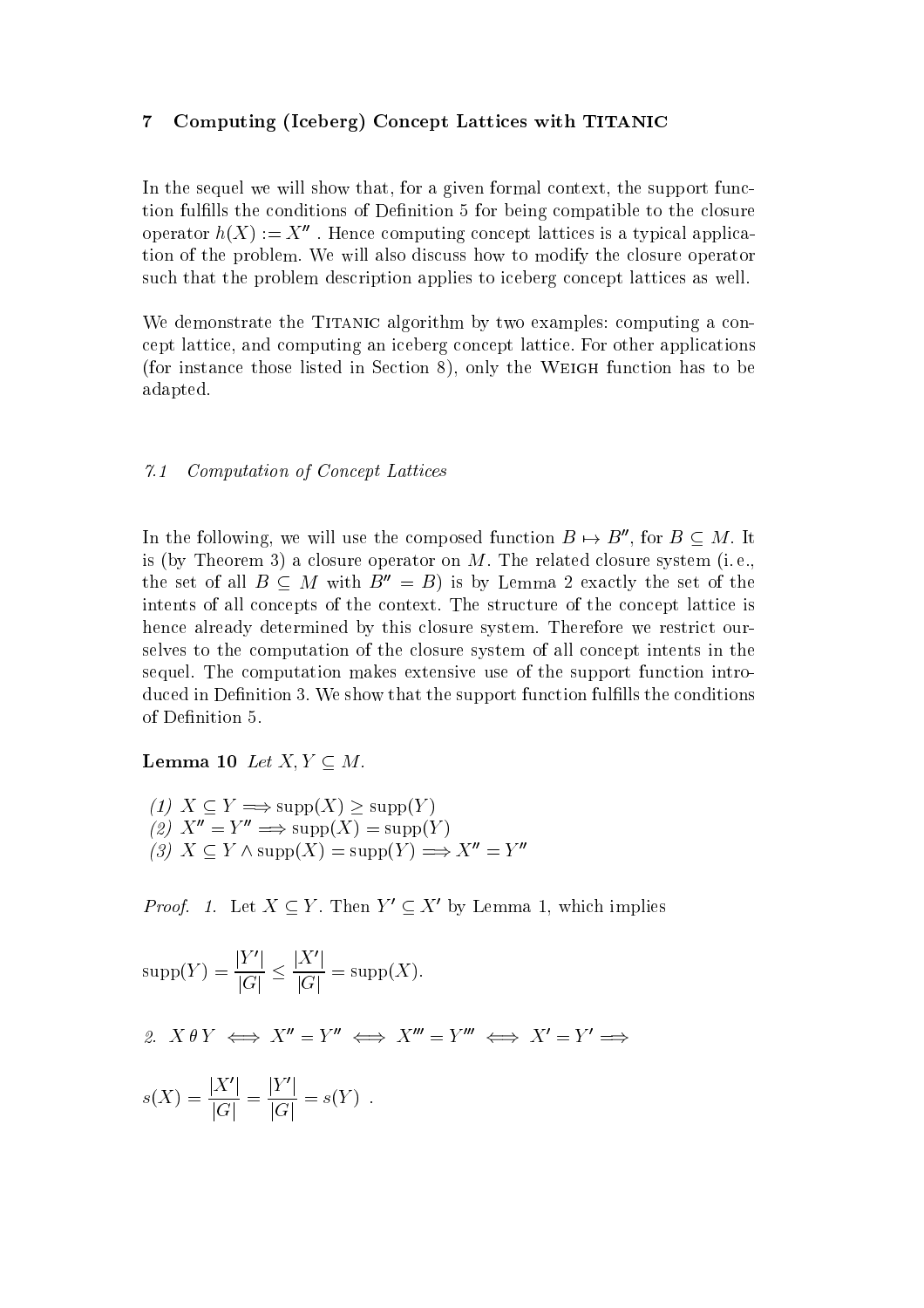Algorithm 4 The Weigh algorithm for concept lattices

- $\frac{1}{2}$  for all  $\frac{1}{2}$  do  $\frac{1}{2}$  do  $\frac{1}{2}$  do  $\frac{1}{2}$  do  $\frac{1}{2}$  do  $\frac{1}{2}$  do  $\frac{1}{2}$  do  $\frac{1}{2}$  do  $\frac{1}{2}$  do  $\frac{1}{2}$  do  $\frac{1}{2}$  do  $\frac{1}{2}$  do  $\frac{1}{2}$  do  $\frac{1}{2}$  do  $\frac{1}{2}$  do  $\frac{1}{2}$
- $2$  for all g  $2$  G dominates  $\overline{z}$  and  $\overline{z}$  dominates  $\overline{z}$  and  $\overline{z}$  dominates  $\overline{z}$  and  $\overline{z}$  dominates  $\overline{z}$  and  $\overline{z}$  and  $\overline{z}$  and  $\overline{z}$  and  $\overline{z}$  and  $\overline{z}$  and  $\overline{z}$  and  $\overline$
- $\lambda$ ) for all  $\Lambda \in \text{SUBSEIS}(q, \Lambda)$  do  $\Lambda.s + +$ ;
- 4) for all  $\Lambda \in \mathcal{X}$  do  $\Lambda.s \leftarrow \frac{1}{|G|};$

3. supp $(X)$  = supp $(Y)$  implies  $|X| = |Y|$ , and  $X \subseteq Y$  implies  $X \supseteq Y$ . Hence  $X' = Y'$ , since X' and Y' are finite. It follows  $X'' = Y''$ .

Corollary 11 The support count is a weight function which is compatible with the closure operator  $\Lambda \mapsto \Lambda$ .

Thus we can use TITANIC for computing concept lattices. In this special application, we can benet from two optimizations:

(1) In Algorithm 1, we can — in the case of (iceberg) concept lattices replace step 1 by

$$
1') \quad \emptyset.s \leftarrow 1
$$

since we know that  $supp(\emptyset) = 1$ . We avoid one call of the WEIGH function.

(2) For concept lattices, WEIGH determines the weights  $-$  that is, the sup $p \rightarrow p$  is all  $\alpha$   $\rightarrow p$  with a single pass over the context. This is (togethere) with the fact that only maximum maximum maximum maximum maximum maximum maximum maximum maximum maximum maximum needed) the reason for the efficiency of TITANIC. The WEIGH algorithm for concept lattices is given in Algorithm 4. SUBSETS $(Y, \mathcal{X})$  returns, for  $Y = Y$  and  $Y = (N+1)$ , all  $Y = Y$  with  $Y = Y$  with  $Y = Y$  with  $Y = Y$ . with hash tables (as described in [PBTL98]) to efficiently encode  $\mathcal{X}$ .

Example. For explaining how TITANIC works, we will use the mushroom example in Figure 1 again, but will reduce it further to the first five attributes (see Figure 8).

In the first pass, the algorithm deals with the empty set and all 1-sets. It returns the results for  $k = 0$  and  $k = 1$ :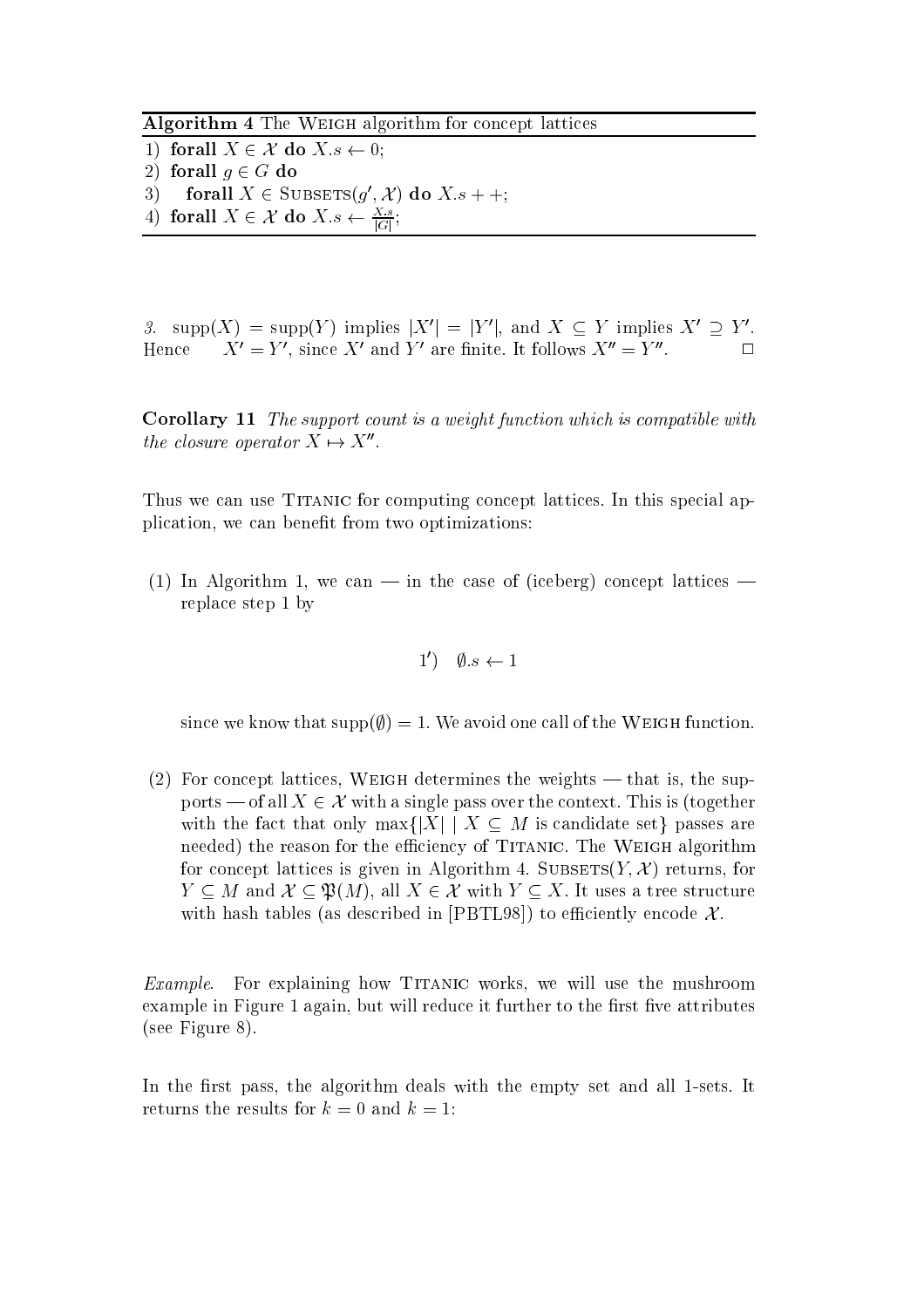



Fig. 8. Example for the TITANIC algorithm

| $k=0$ : |                               |  |
|---------|-------------------------------|--|
|         | step $1$ step 2               |  |
|         | $X X.s X \in \mathcal{K}_k$ ? |  |
|         | yes                           |  |

|  | ۰.<br>× |  |
|--|---------|--|
|  |         |  |
|  |         |  |

|         |              | steps $4+5$ step 7 | step 9                  | Step 8 |
|---------|--------------|--------------------|-------------------------|--------|
| X       | $X.p_s$      | X.s                | $X \in \mathcal{K}_k$ ? |        |
| $\{e\}$ |              | 6/10               | yes                     |        |
| $\{p\}$ | 1            | 4/10               | yes                     |        |
| ${c}$   | $\mathbf{1}$ | 4/10               | yes                     |        |
| $\{l\}$ | 1            | 6/10               | yes                     |        |
| $\{i\}$ |              | 7/10               | yes                     |        |

Then the algorithm repeats the loop for  $k = 2, 3$ , and 4: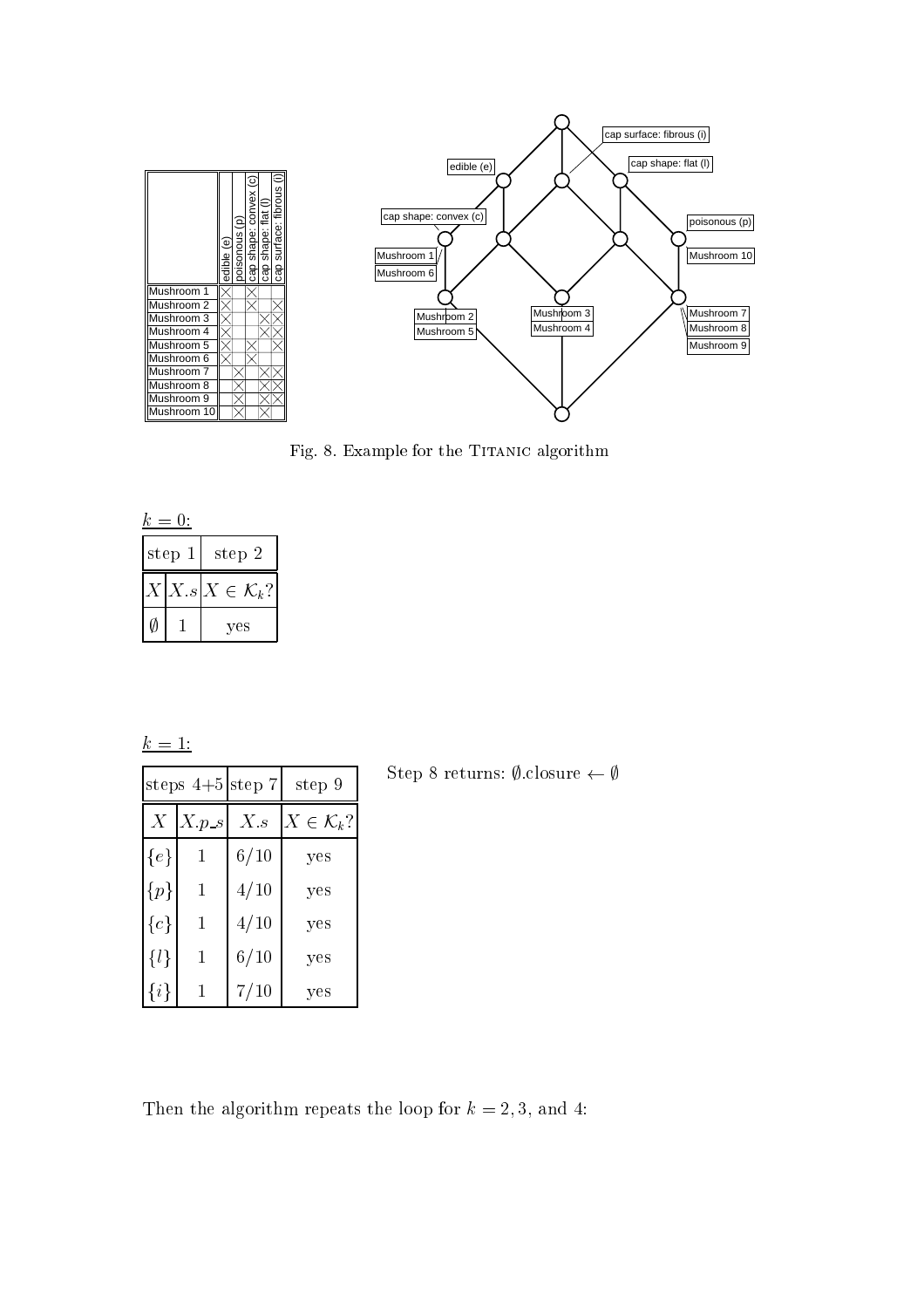$k=2$ :

|                  | step 12                  | step 7   | step 9                  | Step 8 |
|------------------|--------------------------|----------|-------------------------|--------|
| $X^-$            | $ X.p_s  X.s$            |          | $X \in \mathcal{K}_k$ ? |        |
| $\{e, p\}$ 4/10  |                          | $\theta$ | yes                     |        |
| ${e, c}$   4/10  |                          | 4/10     | no                      |        |
|                  | $\{e, l\}$ 6/10   2/10   |          | yes                     |        |
|                  | $\{e, i\}$   6/10        | 4/10     | yes                     |        |
| $\{p,c\}$ 4/10   |                          | 0        | yes                     |        |
|                  | $\{p,l\}$   $4/10$       | 4/10     | no                      |        |
|                  | $\{p,i\}$ 4/10 3/10      |          | yes                     |        |
| ${c,l}$   $4/10$ |                          | 0        | yes                     |        |
|                  | $\{c,i\}$   4/10         | 2/10     | yes                     |        |
|                  | $\{l, i\}$   6/10   5/10 |          | yes                     |        |

Step 8 returns: 
$$
\{e\}
$$
. closure  $\leftarrow \{e\}$  $\{p\}$ . closure  $\leftarrow \{p, l\}$  $\{c\}$ . closure  $\leftarrow \{c, e\}$  $\{l\}$ . closure  $\leftarrow \{l\}$  $\{i\}$ . closure  $\leftarrow \{l\}$ 

 $k = 3$ :

| step 12                                                                              |  | step 7 step 9                            | Step 8 |
|--------------------------------------------------------------------------------------|--|------------------------------------------|--------|
| $X^-$                                                                                |  | $ X.p_s $ $X.s$ $ X \in \mathcal{K}_k$ ? |        |
| $\left  \, {\left\{ {e,l,i} \right\}} \, \right \,2/10 \, \left  \,{\,2/10} \right $ |  | no                                       |        |
| $\left \{p,c,i\}\right $ $4/10$                                                      |  | yes                                      |        |
| $\left[ \{c, l, i\} \right]$ 4/10                                                    |  | yes                                      |        |

$$
k=4:
$$

Step 12 returns the Step empty set. Hence there is nothing to weigh in step 7. Step 9 sets K4 sets K4 sets K4 sets K4 sets K4 sets K4 sets K4 sets K4 sets K4 sets K4 sets K4 sets K4 equal to the empty set; and in step 10, the loop is exited.

Step 8 returns: 
$$
\{e, p\}
$$
.closure  $\leftarrow \{e, p, c, l, i\}$  $\{e, l\}$ .closure  $\leftarrow \{e, l, i\}$  $\{e, i\}$ .closure  $\leftarrow \{e, i\}$  $\{p, c\}$ .closure  $\leftarrow \{e, p, c, l, i\}$  $\{p, c\}$ .closure  $\leftarrow \{e, p, c, l, i\}$  $\{p, i\}$ .closure  $\leftarrow \{p, l, i\}$  $\{c, l\}$ .closure  $\leftarrow \{e, p, c, l, i\}$  $\{c, i\}$ .closure  $\leftarrow \{e, p, c, l\}$  $\{l, i\}$ .closure  $\leftarrow \{e, c, i\}$ 

Step 8 returns: 
$$
\{p, c, i\}
$$
. closure  $\leftarrow \{e, p, c, l, i\}$  $\{c, l, i\}$ . closure  $\leftarrow \{e, p, c, l, i\}$ 

Finally the algorithm collects all concept intents (step 14):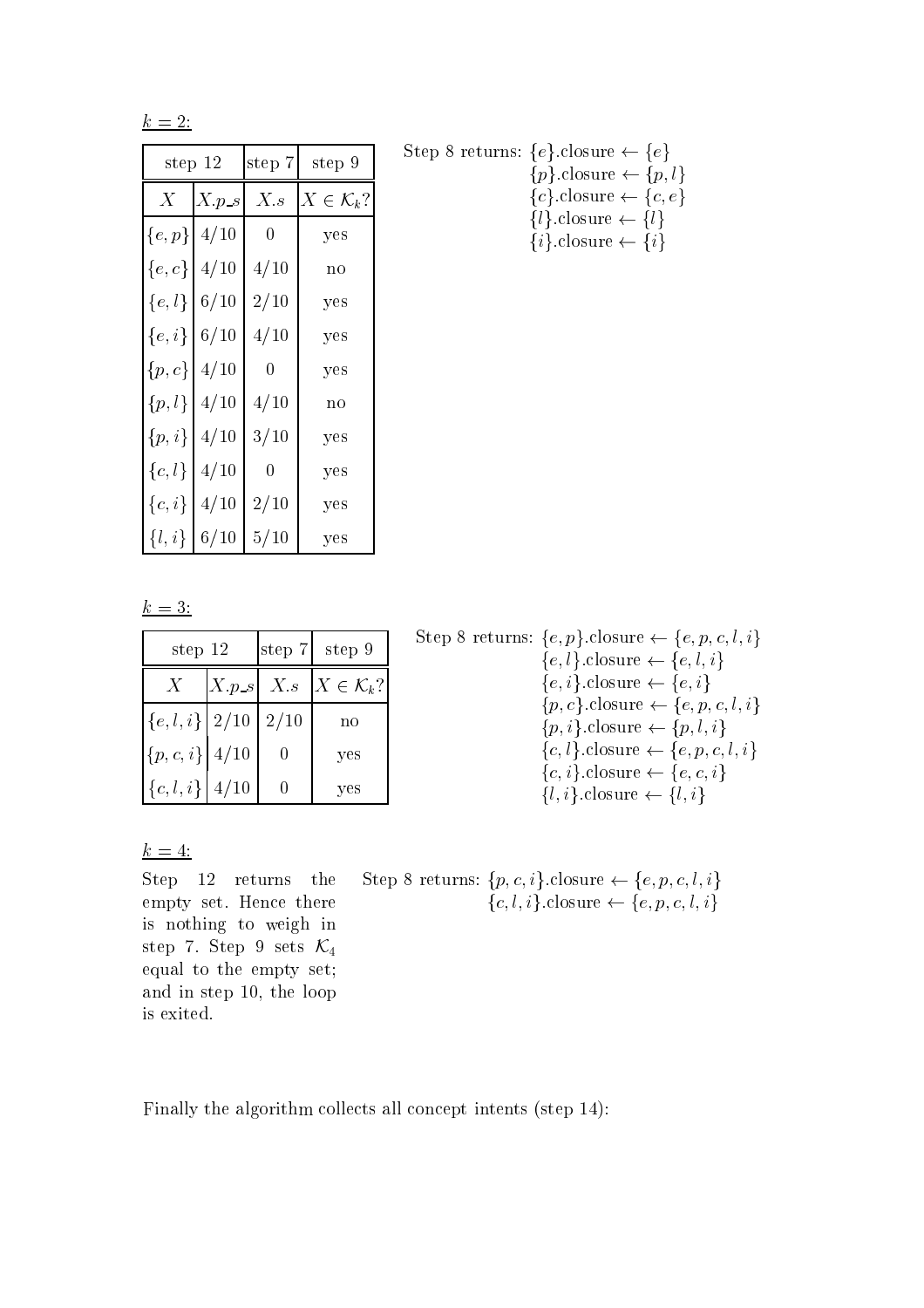$$
\emptyset, \{e\}, \{p,l\}, \{c,e\}, \{l\}, \{i\}, \{e,p,c,l,i\},\\ \{e,l,i\}, \{e,i\}, \{p,l,i\}, \{e,c,i\}, \{l,i\}
$$

(which are exactly the intents of the concepts of the concept lattice in Figure 8). The algorithm determined the support of  $5 + 10 + 3 = 18$  attribute sets in three passes of the database.

#### 7.2 Equipping Titanic for Iceberg Concept Lattices

The structure of an iceberg concept lattice is determined by the semi-lattice of its frequent intents. If we add the set  $M$  (which is not frequent in general) to the set of frequent intents, it becomes a closure system. The next lemma presents its closure operator.

**Lemma 12** Let  $\mathbb{K} := (G, M, I)$  be a context, and let minsupp  $\in [0, 1]$ . The set  $\mathcal{F} := \{ B \subseteq M \mid (A, B) \in \underline{\mathfrak{B}}(\mathbb{K}), \mathrm{supp}(B) \ge \text{minsupp}\} \cup \{M\}$  is a closure system on M. Its closure operator is given by  $h(X) := X''$  if  $\text{supp}(X) > \text{minsupp}$ and h(X) := M else. The weight function s(X) if supply(X) if supply(X) if supply(X) if supply(X) if supply(X) if supply(X) if supply(X) if supply(X) if supply(X) if supply(X) if supply(X) if supply(X) if supply(X) if supp minsupp and  $s(X) := -1$  else is compatible with the closure operator.

*Proof.*  $\mathcal{F} := \{ D \subseteq M \mid \text{supp}(D) \geq \text{minsupp}\} \cup \{ M \}$  is a closure system, since it is closed under arbitrary intersections. Int(K) :=  $\{B \subseteq M \mid (A, B) \in \underline{\mathfrak{B}}(\mathbb{K})\}$ is a closure system by Theorem 3. Hence F is <sup>|</sup> as intersection of the two closure systems  $\widetilde{\mathcal{F}}$  and Int(K) — also a closure system. Verifying that h is the related closure operator and that s is compatible is straightforward.  $\Box$ 

The lemma shows that the TITANIC algorithm as presented in Section 6 can directly be applied to iceberg concept lattices. However we can benet from the fact that weight  $-1$  indicates that the closure of the set is the whole set M. In this case we can improve the algorithm. The improved version is discussed now.

Algorithm 5 differs from Algorithm 1 in steps 1, 10, and 14; Algorithm 6 differs from Algorithm 2 in steps 1 and 4; and Algorithm 7 is extending Algorithm 3 by step 1. We discuss these differences step by step:

- Algorithm 5, step 1: See the remark about the first optimization in Section 7.1.
- Algorithm 5, step 10: The loop can be exited when no or only infrequent key sets remain, as they are not used for generating candidate sets in the next iteration (see Algorithm 6, step 1)
- Algorithm 5, step 14: The algorithm returns only frequent intents, i. e. only closures of frequent key sets.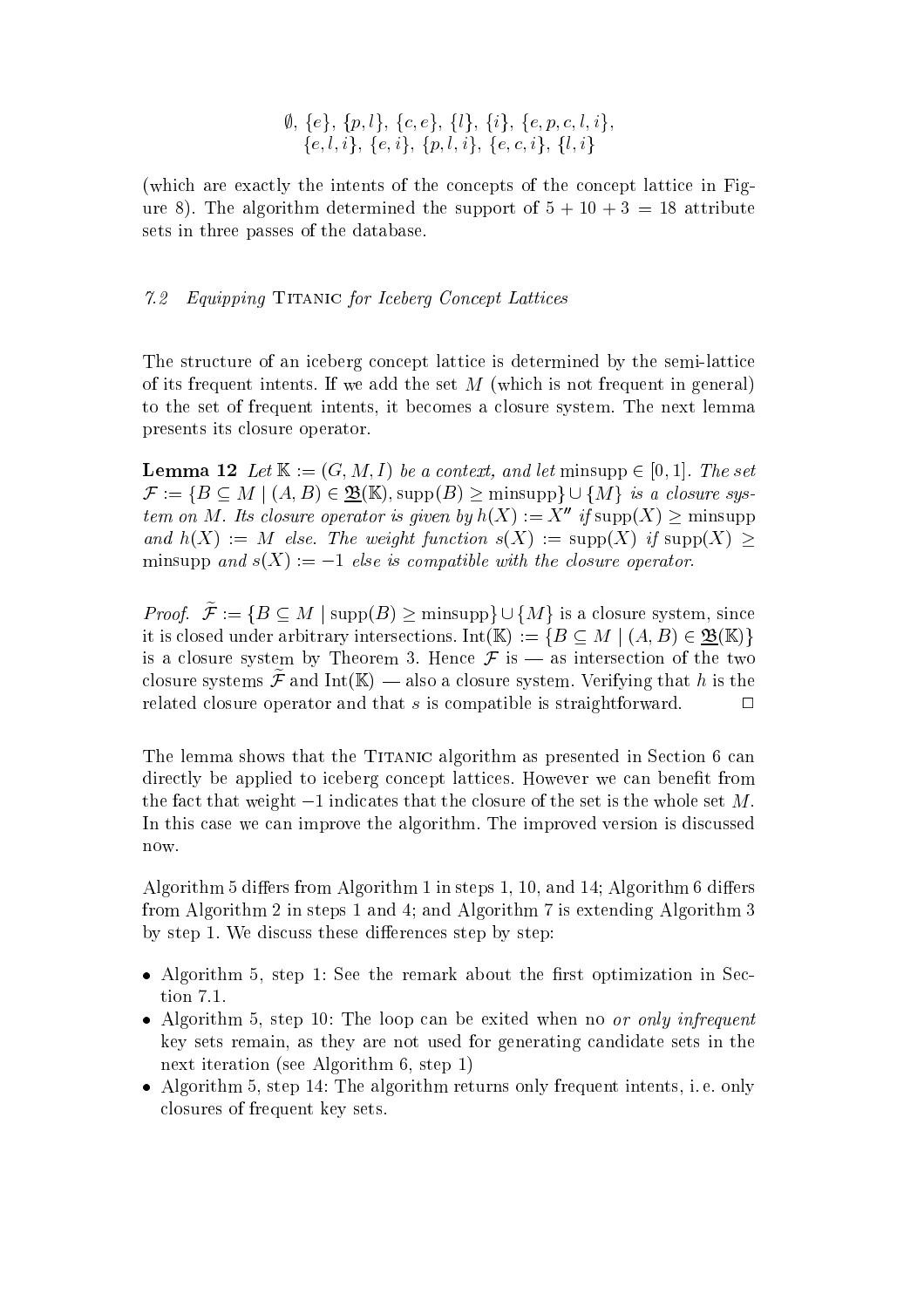Algorithm 5 TITANIC improved for iceberg concept lattices

1)  $\emptyset$ .s  $\leftarrow$  1; 2)  $\mathcal{K}_0 \leftarrow {\emptyset};$ 3)  $k \leftarrow 1$ ; 4) forall m 2 <sup>M</sup> do fmg:p s ;:s; 5)  $C \leftarrow \{\{m\} \mid m \in M\};$ 6) loop begin 7) WEIGH $(\mathcal{C})$ ;  $\mathcal{L}$  for all  $\mathcal{L}$   $\mathcal{L}$   $\mathcal{L}$ <sub>n</sub> do  $\mathcal{L}$  and  $\mathcal{L}$  contributes  $\mathcal{L}$  . Contributed  $\mathcal{L}$ 9)  $\mathcal{K}_k \leftarrow \{ X \in \mathcal{C} \mid X.s \neq X.p.s \};$ <br>10) if  $\{ X \in \mathcal{K}_k \mid X.s \neq -1 \} = \emptyset$  t 10) if  $\{X \in \mathcal{K}_k \mid X.s \neq -1\} = \emptyset$  then exit loop ;<br>11)  $k + +$ :  $k + +$ ; 12) C Titanic-Gen(Kk1);  $13)$  end loop

14) return  $\bigcup_{i=0} \{ \Lambda \cdot \text{closure} \mid A \in \mathcal{N}_i, A \cdot s \neq -1 \}.$ 

## Algorithm 6 TITANIC-GEN for iceberg concept lattices

Input: Key (the set of the set of the sets K with the sets K with the support K with the support K with the support K

Output: C, the set of candidate k-sets <sup>C</sup> with the values  $C.p\_s := \min\{s(C \setminus \{m\} \mid m \in C\}.$ 

The variables p s assigned to the sets  ${m_1, \ldots, m_k}$  which are generated in step 1 are initialized by  $\{m_1,\ldots,m_k\}.p\_s \leftarrow 1$ . 1)  $C \leftarrow \{\{m_1 < m_2 < \ldots < m_{k-1} < m_k\} \mid \{m_1, \ldots, m_{k-2}, m_{k-1}\},\}$  ${m_1,\ldots,m_{k-2},m_k}\in{K\in\mathcal{K}_{k-1}\mid K.s \neq -1}\;;$ 

- 2) forall  $X \in \mathcal{C}$  do begin
- 2 C do begin  $\mathcal{E}$ 3) forall (k 1)-subsets <sup>S</sup> of <sup>X</sup> do begin
- 4) if  $S \notin \mathcal{K}_{k-1}$  or  $S.s = -1$  then begin  $\mathcal{C} \leftarrow \mathcal{C} \setminus \{X\}$ ; exit forall ; end;<br>5)  $X.p.s \leftarrow \min(X.p.s, S.s)$ ;
- $X.p.s \leftarrow min(X.p.s, S.s);$
- $6)$ end;
- 7) end;
- $\blacksquare$  return  $\blacksquare$

Algorithm 7 Closure for iceberg concept lattices

```
1) if X:s = 1 then return M;
2) Y \leftarrow X;
 \frac{3}{2} for all m 2 iii \frac{3}{2} iii \frac{3}{2} (iii) \frac{3}{2} (iii) \frac{3}{2} (iii) \frac{3}{2} (iii) \frac{3}{2}\mathcal{A} for all m \mathcal{A} m \mathcal{A} m \mathcal{A} m \mathcal{A} and \mathcal{A} m \mathcal{A} and \mathcal{A} and \mathcal{A} and \mathcal{A} and \mathcal{A} and \mathcal{A} and \mathcal{A} and \mathcal{A} and \mathcal{A} and \mathcal{A} and \mathcal{A} and \\frac{1}{2} if \frac{1}{2} if \frac{1}{2} if \frac{1}{2} if \frac{1}{2} if \frac{1}{2} if \frac{1}{2} if \frac{1}{2} if \frac{1}{2} if \frac{1}{2} if \frac{1}{2} if \frac{1}{2} if \frac{1}{2} if \frac{1}{2} if \frac{1}{2} if \frac{1}{2} if \frac{1}{2} if 
 \begin{bmatrix} 1 \\ 2 \end{bmatrix} else s minimized s minimized s minimized s minimized s \begin{bmatrix} 1 \\ 2 \end{bmatrix} \begin{bmatrix} 2 \\ 2 \end{bmatrix} \begin{bmatrix} 3 \\ 2 \end{bmatrix}7) if s = X.s then Y \leftarrow Y \cup \{m\}8) end;
9) return Y.
```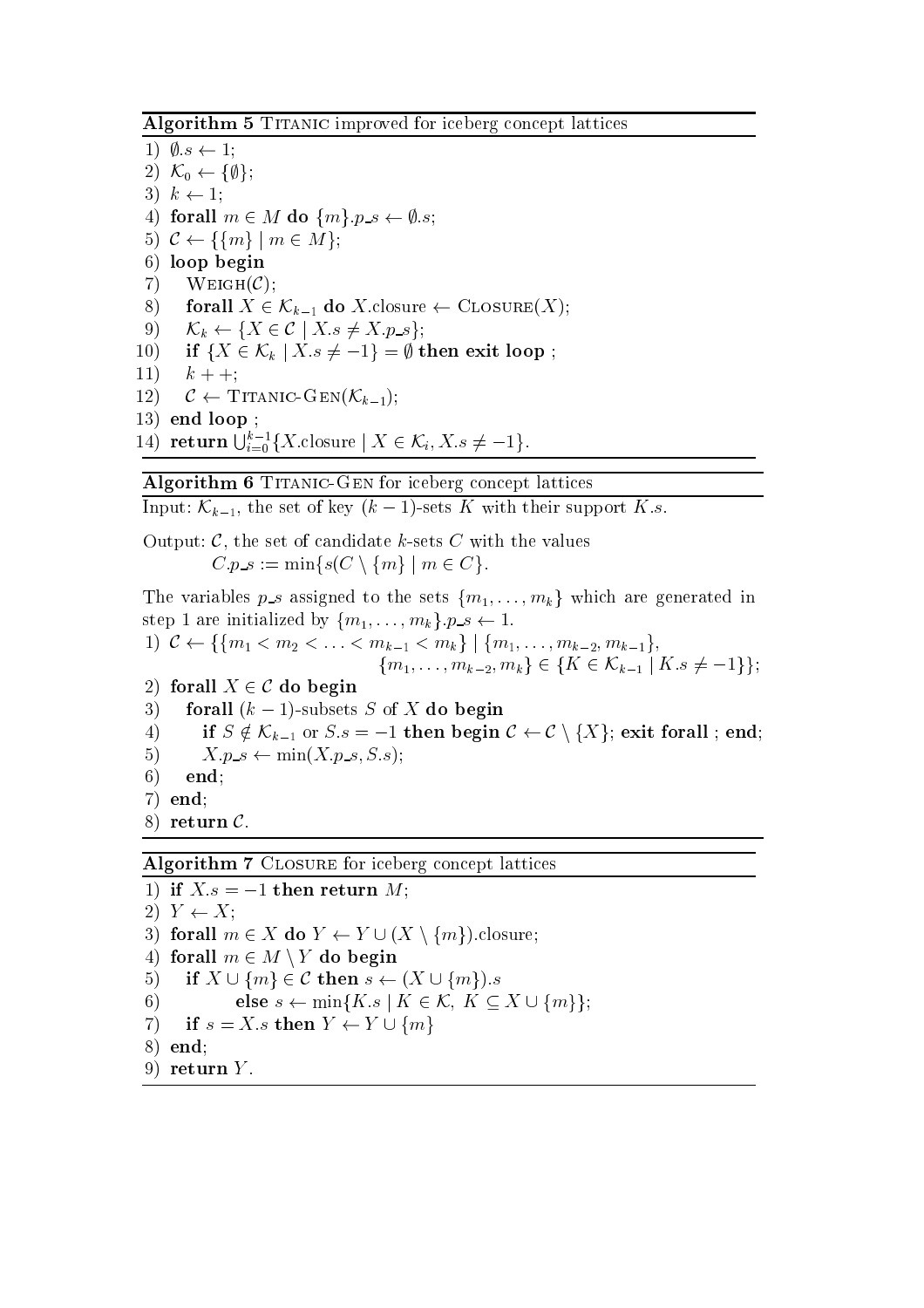- Algorithm 6, step 1: Only frequent key sets are used to construct new candidate sets. See next item.
- Algorithm 6, step 4: S is a candidate set only if all  $(k-1)$ -subsets of S are frequent key sets, because sets containing an infrequent key set are known not to be key sets.
- Algorithm 7, step 1: If the weight of a set is  $-1$ , its closure must be M by Lemma 12.

As before, the function  $WEGH(\mathcal{X})$  determines, in one pass of the context, for each X 2 X 2 X and support of XX and stores it in the variable X:s. If s(X)  $\sim$ minsupp, then WEIGH returns  $X.s \leftarrow -1$ .

Example. Although TITANIC only needs three passes of the database to compute the iceberg lattice in Figure 3 (and four passes for the one in Figure 5), we decided not to use it as example for explaining the mechanism of TITANIC for iceberg lattices. The reason is, that at the first pass the algorithm has to handle 80 candidate itemsets of size one. Of course, this is no problem in praxis, but is too large for demonstration purposes. Therefore we reuse the context in Figure 8, and show the computation of its iceberg concept lattice for minsupp  $= 30\%$ .

In the first pass, the algorithm deals with the empty set and all 1-sets. It returns the results for  $k = 0$  and  $k = 1$ . As no infrequent sets are considered here, the results are exactly the same as in Example 7.1:

| $k=0$ :  |                               |  |
|----------|-------------------------------|--|
| step $1$ | step 2                        |  |
|          | $X X.s X \in \mathcal{K}_k$ ? |  |
|          | yes                           |  |

 $k = 1$ :

|         |             | steps $4+5$ step 7 | step 9                  | Step 8 |
|---------|-------------|--------------------|-------------------------|--------|
|         | $X X.p_s$   | X.s                | $X \in \mathcal{K}_k$ ? |        |
| $\{e\}$ | 1           | 6/10               | yes                     |        |
| $\{p\}$ | $\mathbf 1$ | 4/10               | yes                     |        |
| ${c}$   | 1           | 4/10               | yes                     |        |
| $\{l\}$ | 1           | 6/10               | yes                     |        |
| $\{i\}$ |             | 7/10               | yes                     |        |

Step 8 returns:  $\emptyset$ .closure  $\leftarrow$   $\emptyset$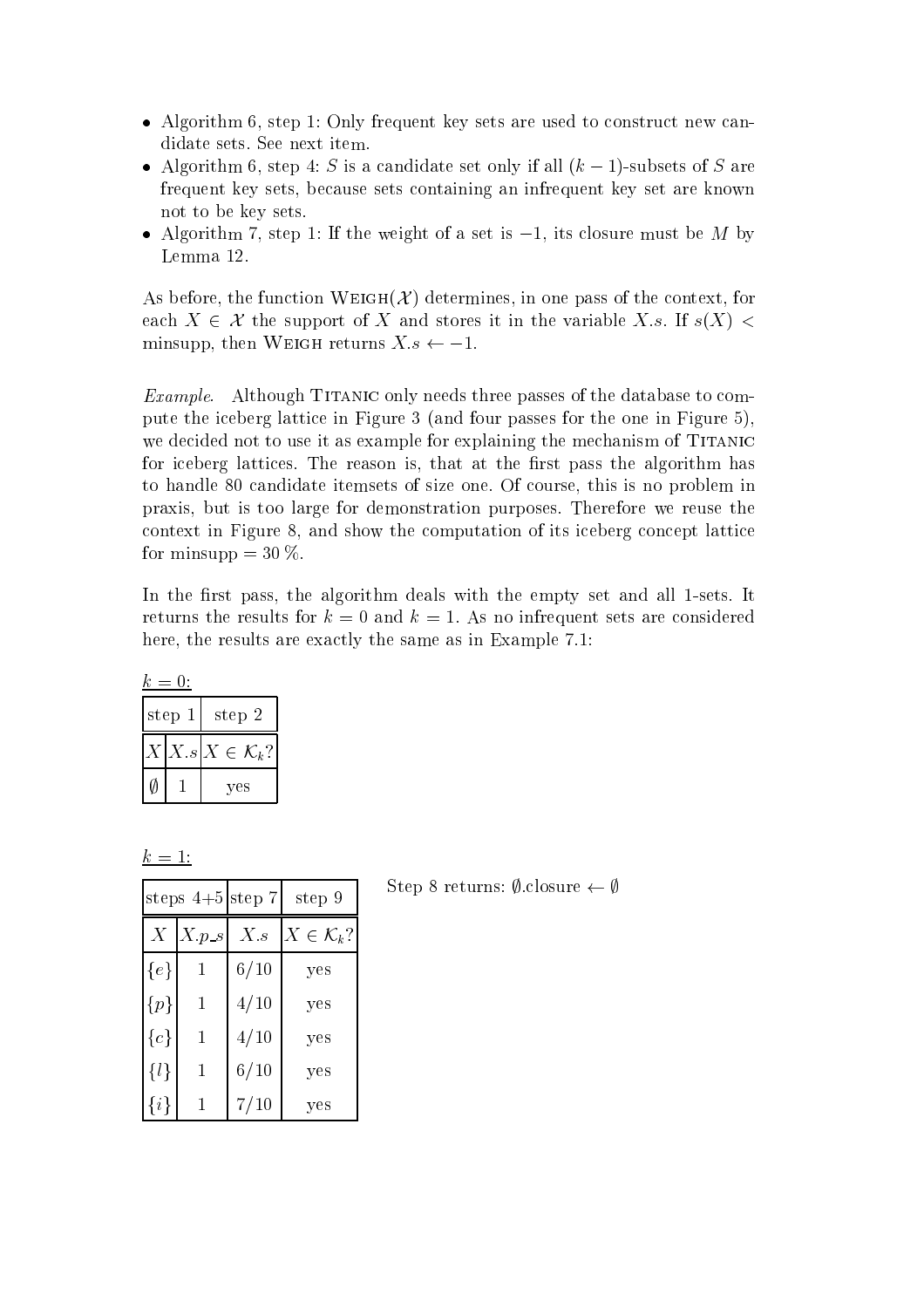Then the algorithm repeats the loop for  $k = 2$ . Here, the first infrequent sets are reached:

|                    | step $12$            | step 7  | step 9                  | Step 8 |
|--------------------|----------------------|---------|-------------------------|--------|
| $X_{-}$            | $ X.p_s  X.s$        |         | $X \in \mathcal{K}_k$ ? |        |
| $\{e, p\}$ 4/10    |                      | $-1$    | yes                     |        |
|                    | $\{e, c\}$ 4/10 4/10 |         | no                      |        |
|                    | $\{e, l\}$ 6/10      | $-1$    | yes                     |        |
|                    | $\{e, i\}$   6/10    | 4/10    | yes                     |        |
| $\{p,c\}$ 4/10     |                      | $-1$    | yes                     |        |
|                    | $\{p,l\}$   $4/10$   | 4/10    | no                      |        |
|                    | $\{p,i\}$   4/10     | 3/10    | yes                     |        |
| ${c,l}$   $4/10$   |                      | $-1$    | yes                     |        |
| $\{c,i\}$   $4/10$ |                      | $^{-1}$ | yes                     |        |
|                    | $\{l, i\}$   6/10    | 5/10    | yes                     |        |

 $k=2$ :

Step 8 returns: 
$$
\{e\}
$$
. closure  $\leftarrow$   $\{p\}$ . closure  $\leftarrow$   $\{p, l\}$   $\{c\}$ . closure  $\leftarrow$   $\{c, e\}$ .  $\{l\}$ . closure  $\leftarrow$   $\{l\}$ . closure  $\leftarrow$   $\{l\}$ . closure  $\leftarrow$   $\{l\}$ . closure  $\leftarrow$   $\{l\}$ .  $\{i\}$ . closure  $\leftarrow$   $\{i\}$ .

Remark. As the weight of the key sets  $\{e, p\}$ ,  $\{e, l\}$ ,  $\{c, l\}$ , and  $\{c, i\}$  is  $-1$ , we know that these sets are infrequent (with respect to our minimum support threshold of  $30\%$ ). In the corresponding closure system, they will hence generate the whole set  $M$ . These infrequent key sets are important if we want to provide a basis for association rules. See [STBPL01] for details. If our aim is conceptual clustering, we can neglect these infrequent key sets and can improve the performance of the algorithm by modifying step 9 in Algorithm 5 to

9') 
$$
\mathcal{K}_k \leftarrow \{ X \in \mathcal{C} \mid X.s \neq X.p.s \text{ and } X.s \neq 1 \}.
$$

This would yield 'yes' instead of 'no' in the last column for the five sets mentioned above.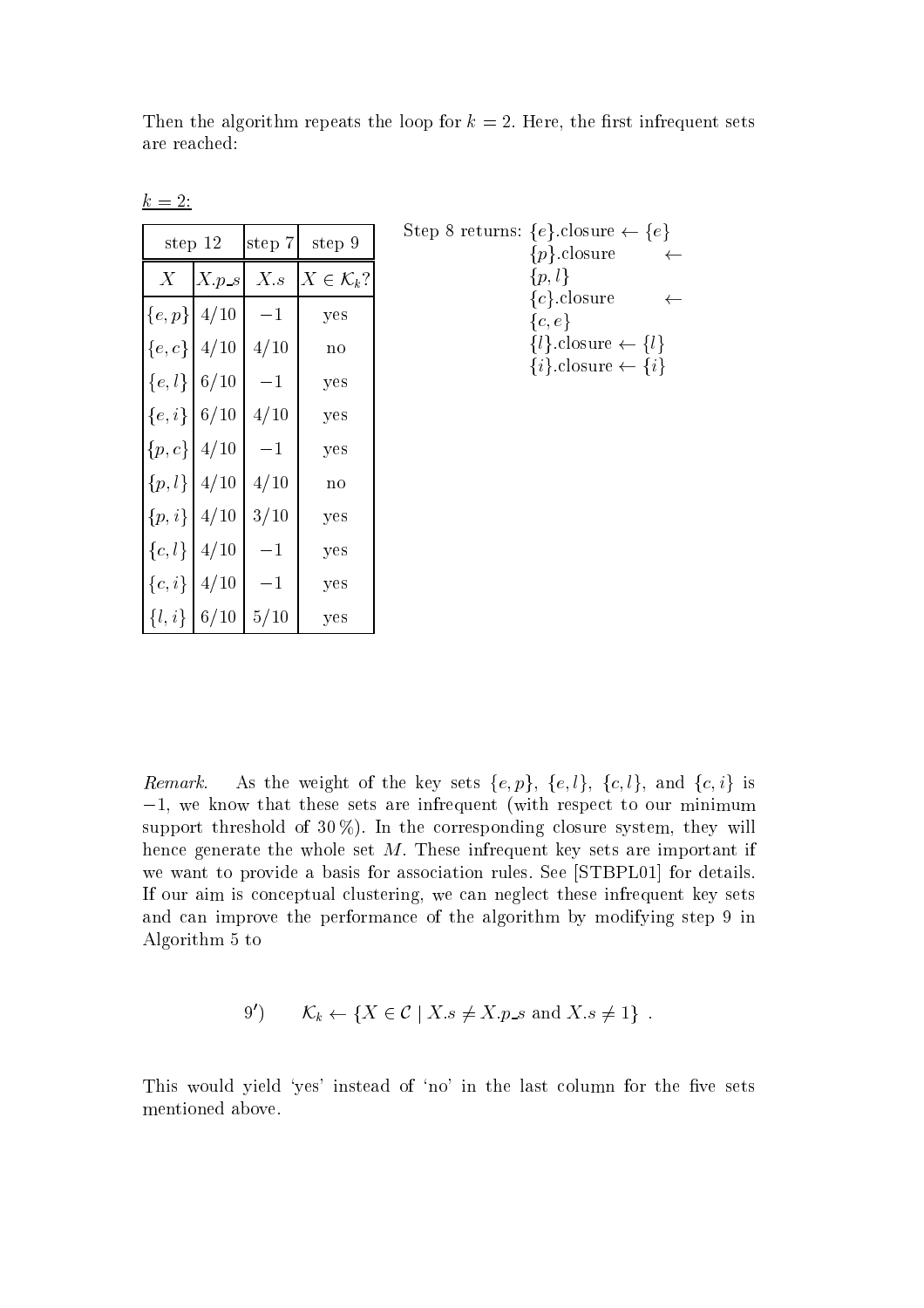

Finally the algorithm collects all frequent concept intents (step 14):

```
\emptyset, {e}, {p, l}, {c, e}, {l}, {i}, {e, i}, {p, l, i}, {l, i}
```
The resulting concept iceberg lattice is shown in Figure 9.



Fig. 9. Iceberg concept lattice for the context in Figure 8 for minsupp =  $30\%$ 

## 8 Some Typical Applications

In Section 3, we have already discussed the use of (iceberg) concept lattices for knowledge discovery and conceptual clustering. Here we present two examples, in which iceberg concept lattices have been applied:

Database marketing. The purpose of database marketing is the study of customers and their buying behavior in order to create and validate marketing strategies. In [HSWW00], the use of iceberg concept lattices for database marketing in a Swiss department store is discussed in more detail. In that scenario, the object set G consists of all customers of the warehouse paying by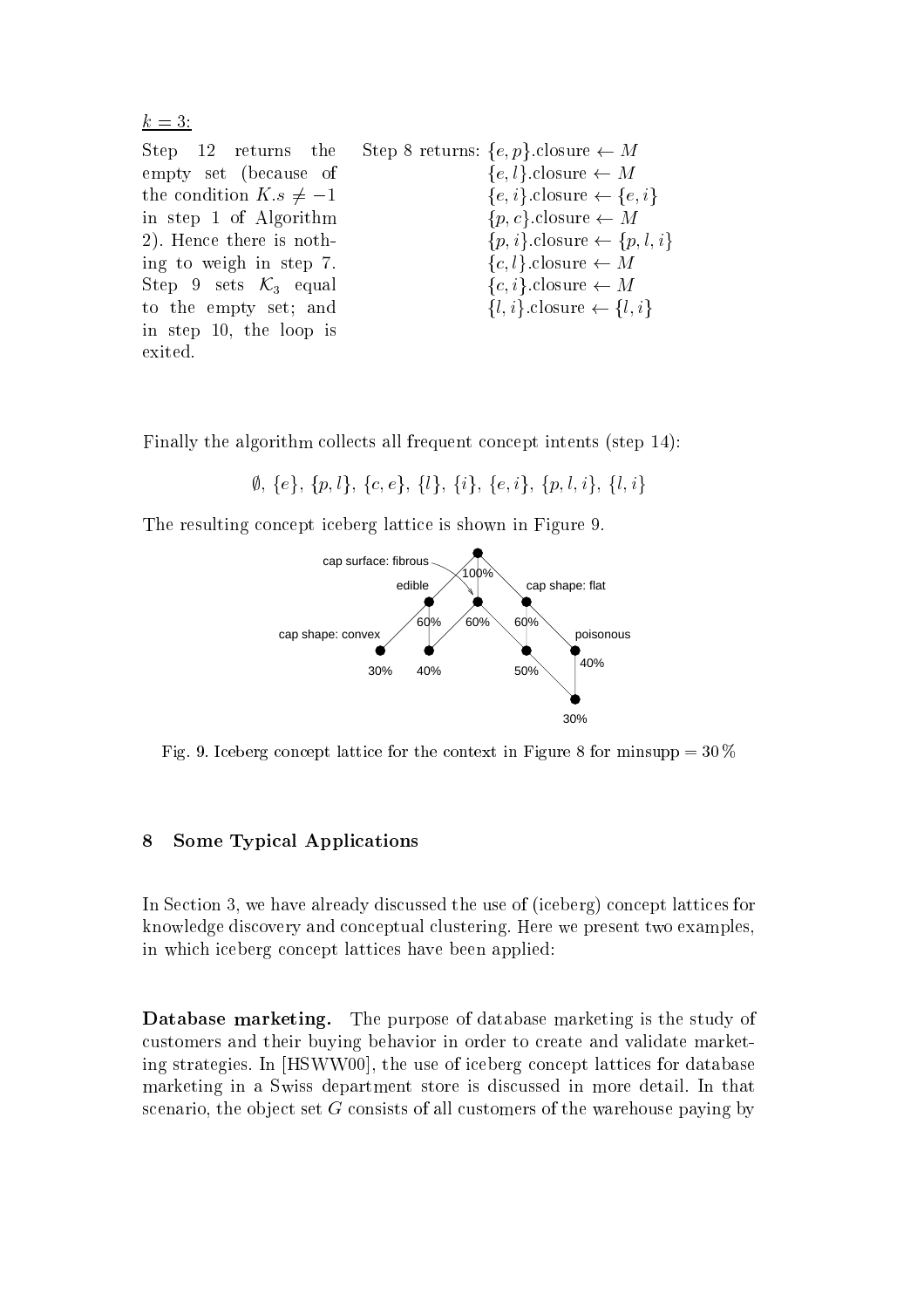

Fig. 10. Iceberg concept lattice for customers clustered by their year of birth.

credit card, and the attribute set  $M$  consists of attributes describing the customers (e.g., 'lives in Western Switzerland') and their buying behavior (e.g., 'has spent more than 1000 Swiss francs in the last year'). For a given set X of attributes, the weight function returns the number of customers fullling all attributes in  $X$ . By decreasing the minimum support, one can study the customer clusters in more and more detail. In Figure 10, for instance, the customers of the warehouse are clustered according to their year of birth. The minimum support threshold is set to 0.3, i. e., all concepts whose extents do not comprise at least 30 % of all customers, are pruned.

**Ontology Learning.** Ontologies are "explicit specification<sup>[s]</sup> of a conceptualization" [Gr94]. They usually consist of a set of concepts (not to be confused with formal concepts from FCA), a hierarchical is-a relation and other (nonhierarchical) relations between the concepts, and eventually axioms describing constraints on the relations and concepts. One task in learning ontologies from data is the construction of the is-a hierarchy. Suppose that the concepts are already learned (e. g., by applying linguistic and statistical methods [MaS00]) and stored in the set  $M$ . The set  $G$  contains instances, or documents annotated with the concepts. The relation  $I$  indicates if an instance belongs to a concept, or if a document is annotated with a concept. In [SM01], this approach has been used in FCA–MERGE, a technique for supporting the merging of ontologies. There, TITANIC uses the weight function which assigns to a set  $X$  of ontology concepts the number of documents/instances related to all concepts in  $X$ . The resulting iceberg concept lattice provides an is-a hierarchy on the set of the ontology concepts. Additionally, it suggests new concepts which may simplify the structure of the concept hierarchy.

The use of (iceberg) concept lattices is not only restricted to knowledge discovery. Here we give some more examples of typical applications, in which FCA has been successfully applied in the past (before the introduction of Titanic). Their purpose is to show that the weight function (whose existence is a necessary condition for the applicability of Titanic) naturally appears in a wide variety of domains.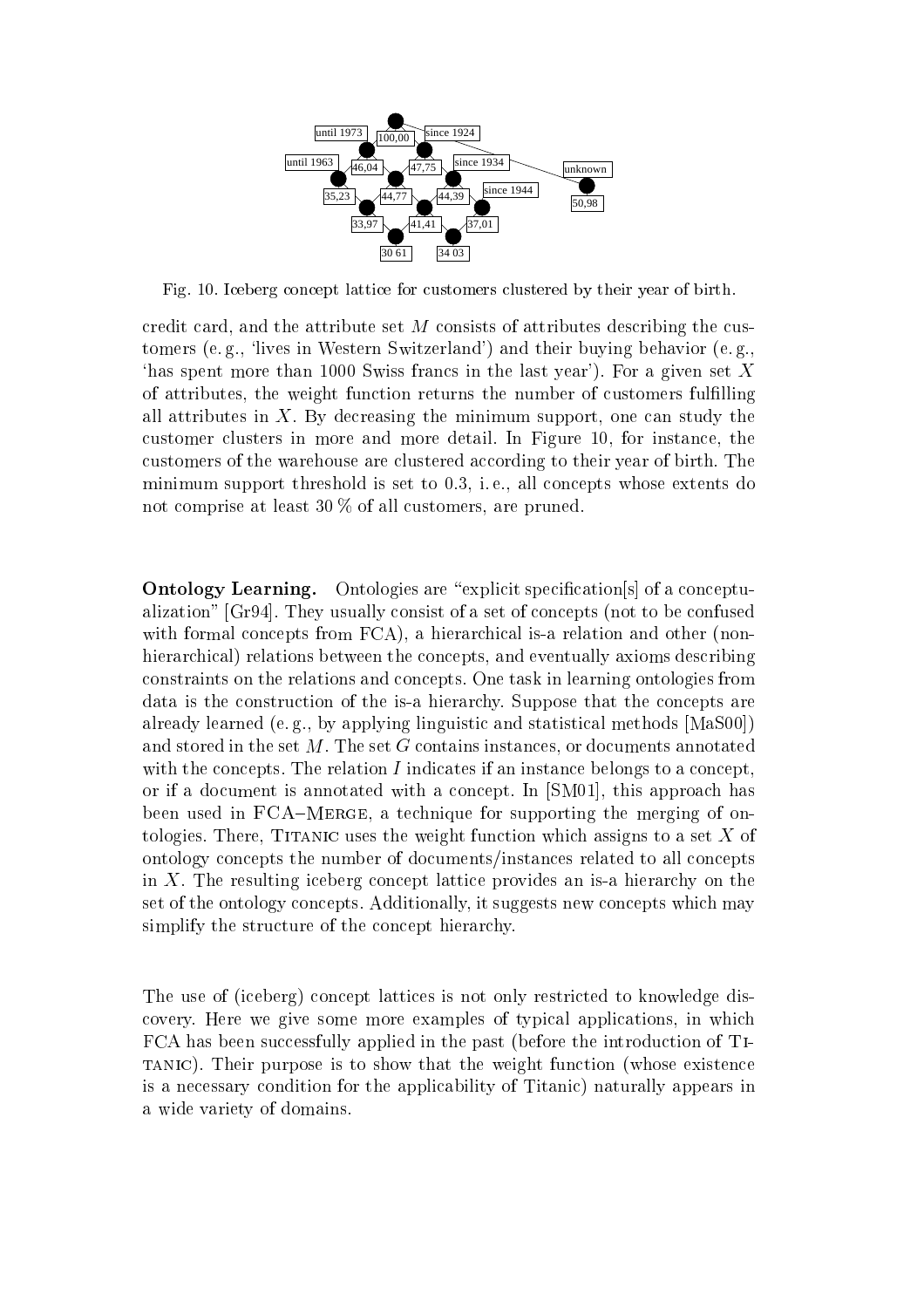Configuration space analysis. In software re-engineering, one task is to analyze the source code of a given program where no (or relatively few) documentation is given. In [KS94], the use of Formal Concept Analysis for analyzing the configuration space of  $C_{++}$  programs is discussed. In the described scenario, iceberg concept lattices could be introduced quite naturally. The set G of objects contains the lines of code, the set M consists basically of the  $C++$ preprocessor symbols which appear in the code, and the relation  $I$  indicates which lines of code are governed by which preprocessor symbols. Instead of computing the whole concept lattice, one can restrict the computation to the top-level groupings of code pieces by using Titanic. The weight function returns, for a set  $X$  of preprocessor symbols, the number of lines of code which are governed by all preprocessor symbols in X.

Transformation of class hierarchies. In object-oriented languages, one aim is to simplify the class hierarchy according to a (number of) given program(s). In [ST98], this problem has been attacked by using concept lattices. In the scenario, the set  $M$  of attributes contains all data members and methods of a given class hierarchy, and the set  $G$  of objects consists of all variables and pointers of the program(s). The relation  $I$  basically indicates which variables and pointers are related to which data members and methods.The resulting concept lattice provides an improved hierarchy which can be used for restructuring the class hierarchy according to software engineering principles without the need to modify the source code. The computation of the concept lattice can be done by using as weight function the function which returns, for a given set  $X$  of data members and methods, the number of variables and pointers related to all elements in X.

Another situation where a weight function arises naturally in the computation of a closure system is the following. This scenario is more difficult to state in terms of a formal context:

Discovery of functional dependencies. One important task of logical database tuning is the discovery of minimal functional dependencies from database relations [HKPT99,LPL00]. This is equivalent to computing a closure system on the set  $M$  of all database attributes. The closed sets are just those which are closed under all functional dependencies which hold in the database. Titanic can be applied for this computation, using as weight of a given attribute set  $X$  the minimal number of rows which have to be deleted from the database such that  $X$  is closed under all functional dependencies which are valid for the remaining rows. This weight function is derived from the  $g_3$  measure introduced in [KM95]. For this application, all 'min' in this paper have to be replaced by 'max' (refer to Remark 2).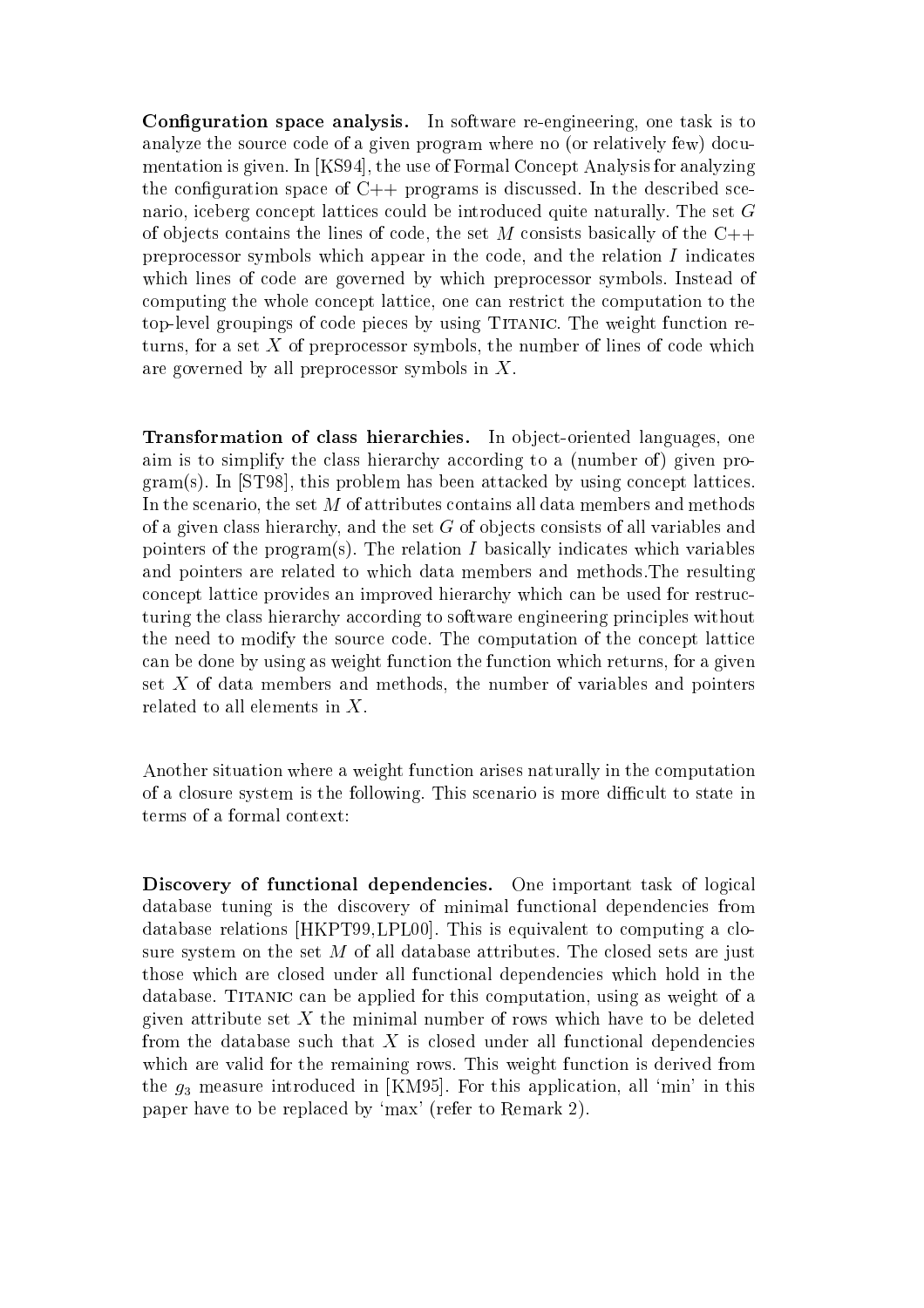# 9 Complexity and Experimental Evaluation

There are several algorithms known for computing concept lattices: [MiS89], [GR91], [GM94], [NR99], [PBTL99a], [PBTL99b], and [PHM00]. The most efficient algorithm for practical applications to the best of our knowledge is Ganter's Next-Closure algorithm [GR91]; the algorithm with the best worstcase complexity is the one from Nourine and Raynaud presented in [NR99]. The latter one substantiates in an efficient way an approach proposed by R. Wille [Wi82]. In this section, we will compare TITANIC with these two algorithms.

The problem of computing concept lattices has exponential worst-case complexity: The context  $\mathbb{K} := (\{1,\ldots,n\},\{1,\ldots,n\},\neq)$  has n objects and n attributes, while its concept lattice  $\mathfrak{B}(\mathbb{R})$  has  $2^\circ$  concepts. Therefore all three algorithms have an exponential complexity. However, for practical purposes, it is interesting to examine the situation in more detail. In the sequel, we assume that  $|M| < |G|$ .

Ganter's algorithm computes the concepts sequentially. In [GR91] is shown that the complexity for computing one concept is in  $O(|G|\cdot|M|^2)$ , so that the overall complexity could be stated as  $O(|\underline{\mathfrak{B}}(\mathbb{K})|\cdot(|G|\cdot|M|^2))$ . For each concept, the context has to be accessed. If we consider additionally the access time db of the formal context (which can be signicantly large when the context is too large to be stored in main memory!), we obtain  $O(|\mathfrak{B}(\mathbb{K})| \cdot (db + |G| \cdot |M|^2)).$ 

The algorithm of Nourine and Raynaud also computes the concepts sequentially. For each concept, the algorithm needs time  $O((|M|+|G|)\cdot |G|)$ , thus improving Ganter's worst-case complexity. Both algorithms need to access the context for each concept to be computed: If we add the access time db of the formal context to Nourine and Raynaud's algorithm, it is in  $O(|\mathfrak{B}(\mathbb{K})|$ .  $(db+(|M|+|G|)\cdot |G|)$ . On the other hand, Nourine and Raynaud's algorithm needs exponential space, since the whole lattice must be stored during runtime; while Next-Closure needs the context only, and has thus linear space complexity.

Both algorithms have different benefits. While Next-Closure needs only linear space, Nourine and Raynaud's algorithm provides the best worst-case complexity known so far. On the other hand, Next-Closure can be easily adapted to efficiently compute iceberg lattices, while the structure of Nourine and Raynaud's algorithm prohibits this. Furthermore, for the latter algorithm, the need to access the results computed so far makes it impractical for very large databases (contexts). Therefore, we will compare Titanic in the experimental evaluation with Ganter's Next-Closure algorithm only.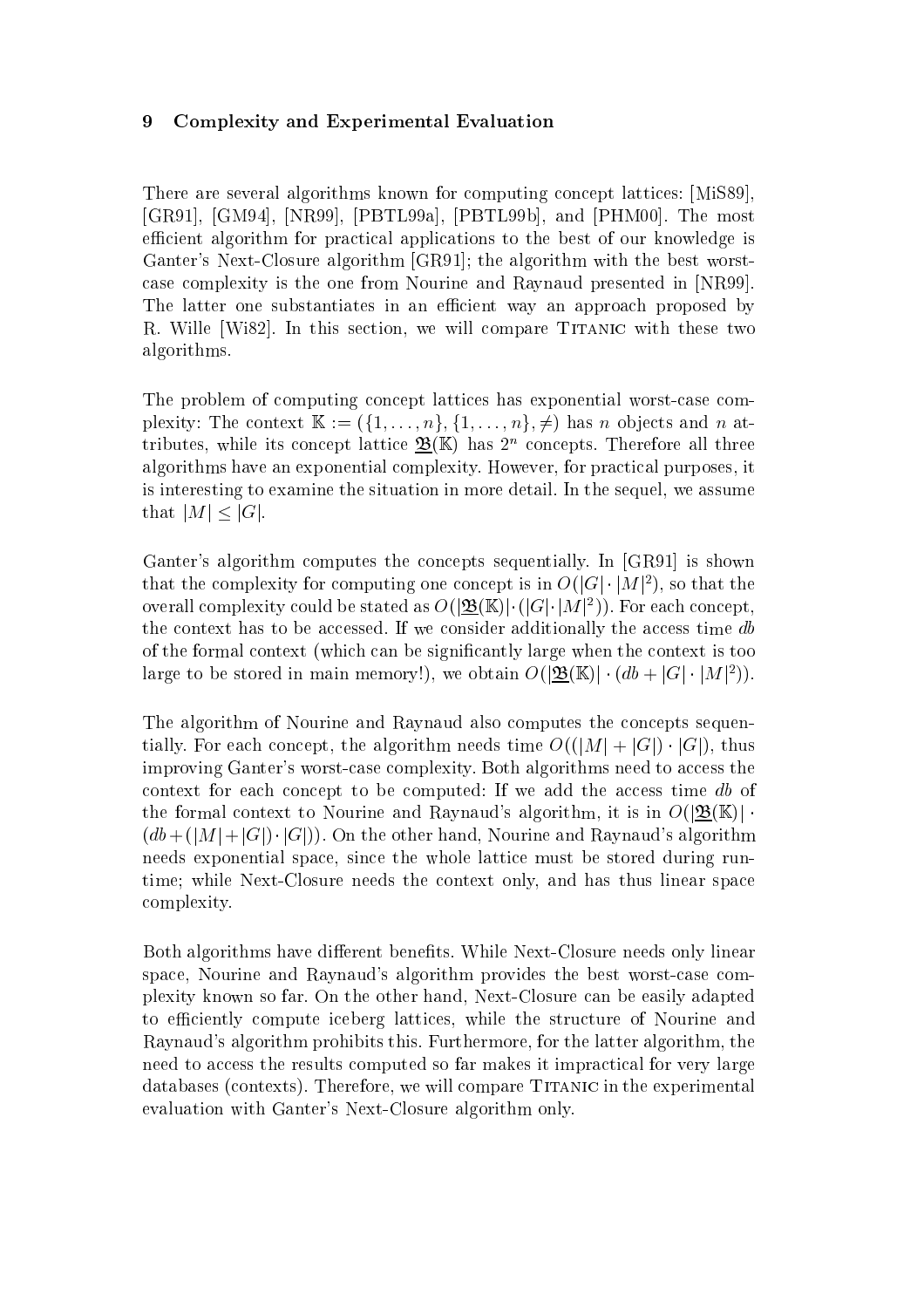From a complexity point of view, TITANIC is in between those two algorithms. Its worst-case space complexity is reached, when all  $\left|\frac{|M|}{2}\right|$ -sets are candidate sets. Then all these

$$
\left(\begin{array}{c} |M| \\ \left\lfloor \frac{|M|}{2} \right\rfloor \end{array}\right) = \frac{|M| \cdot \ldots \cdot \left(\left\lfloor \frac{|M|}{2} \right\rfloor + 1\right)}{\left\lceil \frac{|M|}{2} \right\rceil \cdot \ldots \cdot 1}
$$

sets have to be stored. This is the widest level of the powerset of  $|M|$ , and its width grows exponentially relatively to  $|M|$ .

Titanic's time complexity can be determined as follows: The algorithm accesses the context as often as the size  $L$  of the largest candidate set is. This size is bounded by  $|M|$ , the height of the powerset of M. At each access, the algorithm considers a number of candidate sets. Let  $N$  be the maximal number of candidate sets considered at one of the accesses of the context. Then the time complete  $\mathcal{A} = \{x_1, \ldots, x_{n-1}, \ldots, x_{n-1}, \ldots, x_n\}$  and  $\mathcal{A} = \{x_1, \ldots, x_n\}$ for  $L$  and  $N$ , we obtain

$$
O\Bigg(|M| \cdot \left(d b + \left(\frac{|M|}{\left\lfloor \frac{|M|}{2} \right\rfloor}\right) \cdot |G| \cdot |M| \right)\Bigg) \quad.
$$

We see that the number of accesses of the context is at most  $|M|$  (rather than  $2^{|M|}$  as for the other two algorithms), which is especially important, when the context is so large that it doesn't fit into main memory. In that case,  $db$  can be a signicant (or even the dominant) time factor.

The results show Titanic's worst-case complexity. In praxis the values for L and N are usually much lower. Especially for  $N$  (which contributes the exponentiality), the upper limit is, in the average case for computing iceberg concept lattices, the number of 2-itemsets, which is at most

$$
\binom{|M|}{2} = \frac{|M| \cdot (|M|-1)}{2} \enspace .
$$

We evaluated TITANIC experimentally also. For our evaluation, a version of the TITANIC algorithm was implemented in  $C++$  together with a rewriting of Ch. Lindig's C version of Next-Closure [Li97]. The comparisons took place on a Pentium III running at  $600 \text{ MHz}$ , with  $512 \text{ MB}$  of main memory, and were performed on the MUSHROOM (8,416 objects, 80 attributes) and INTERNET  $(10,000)$  objects, 141 attributes) databases, both available from the UCI KDD Archive (http://kdd.ics.uci.edu/), with a varying number of objects.

The results are visualized in Figures 11 and 12, and listed in detail in Table 3. They show that on the weakly correlated INTERNET database, Next-Closure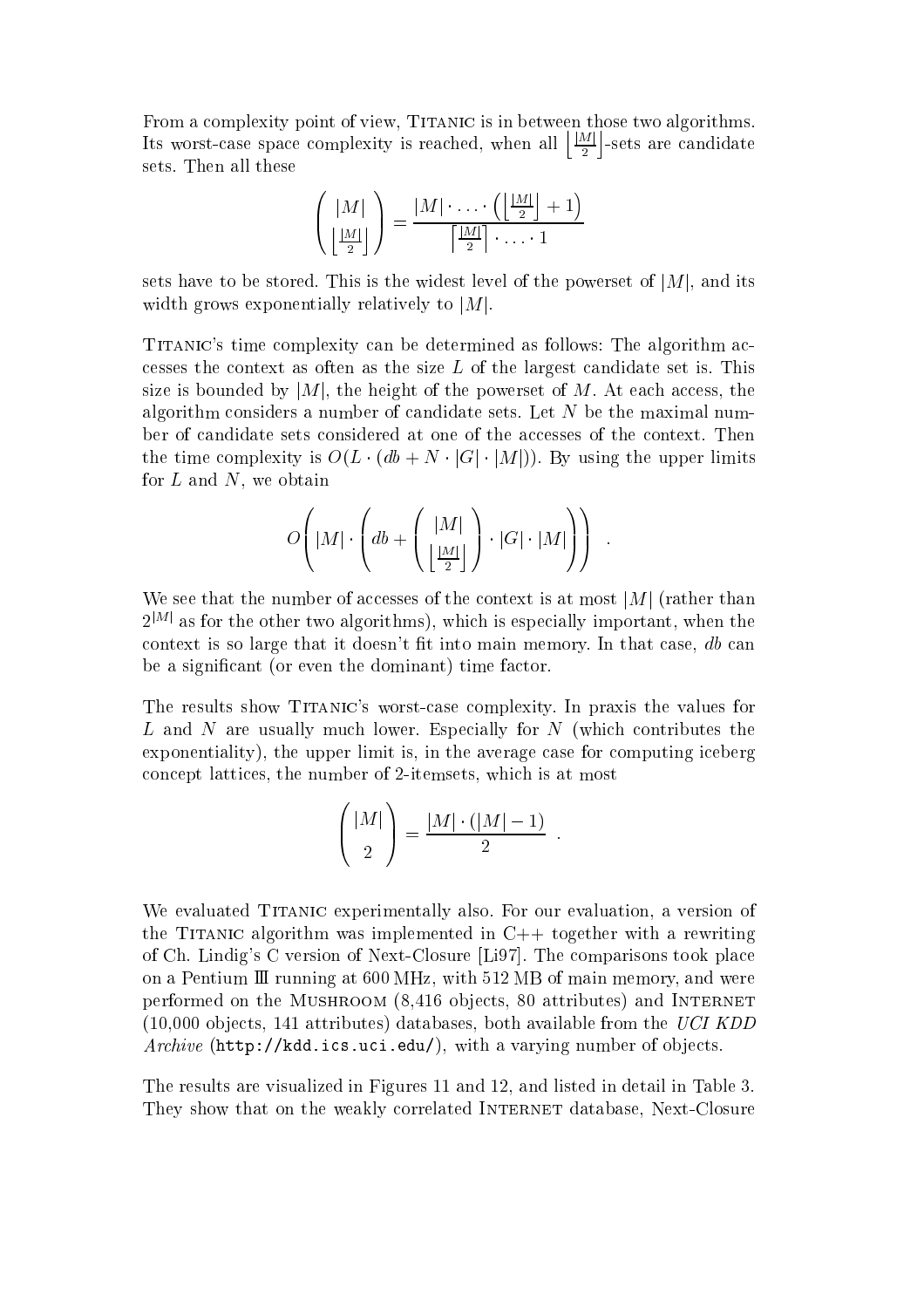|           |                |              |                 | Computation time (sec.) |         |
|-----------|----------------|--------------|-----------------|-------------------------|---------|
| Database  | $#$ of objects | $#$ of attr. | $#$ of concepts | Next-Closure            | Titanic |
| Internet  | 1,000          | 141          | 15,107          | 16.49                   | 31.29   |
|           | 2,000          | 141          | 31,719          | 66.32                   | 82.70   |
|           | 5,000          | 141          | 73,026          | 381.95                  | 253.00  |
|           | 7,500          | 141          | 100,706         | 803.17                  | 368.44  |
|           | 10,000         | 141          | 124,574         | 1431.86                 | 480.34  |
| Mushrooms | 2,500          | 79           | 5,394           | 31.13                   | 14.87   |
|           | 5,000          | 79           | 9,064           | 108.38                  | 20.14   |
|           | 8,416          | 80           | 32,086          | 527.74                  | 97.93   |

Table 3 Database characteristics and evaluation results



Fig. 11. Comparison of Titanic and Next-Closure on the Internet database



Fig. 12. Comparison of Titanic and Next-Closure on the Mushrooms database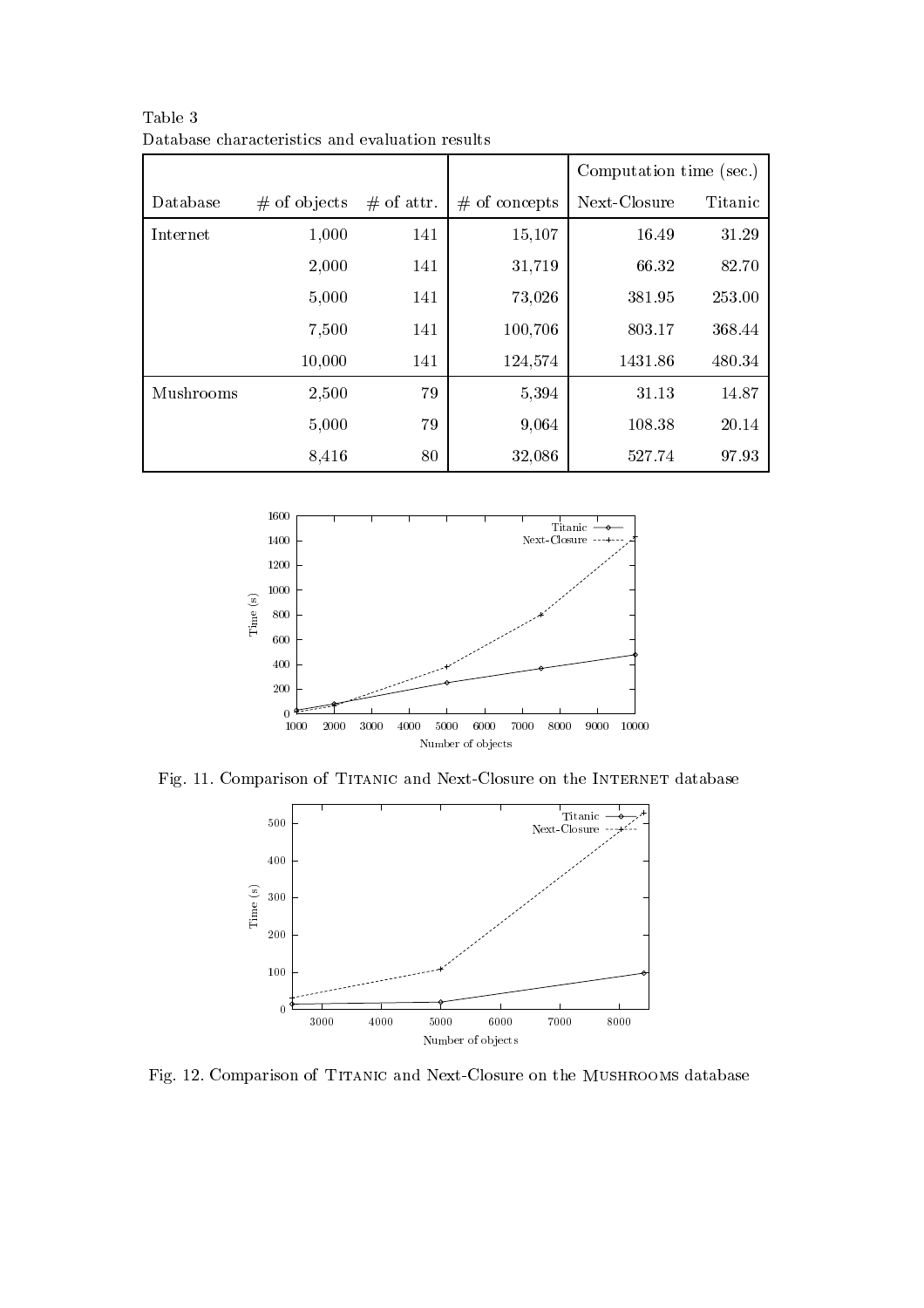is faster for few attributes, but takes three times the time of Titanic for the whole dataset. On the strongly correlated MUSHROOMS database, TITANIC is two to five times faster than Next-Closure.

In [BTPSL00], we showed that a modified version of TITANIC for computing association rules called Pascal (which computes all frequent itemsets, and not only the closed ones) outperforms the algorithms Apriori [AS94] and Max-Miner [Ba98] on strongly correlated data sets (and is comparable with those algorithms on weakly correlated data sets).

The problem of computing concept lattices has exponential complexity. This shows that one cannot expect from any algorithm  $-$  however robust it is claimed to be  $-$  that it solves the problem in reasonable time in the worst case. However our experimental results with Titanic show that under normal conditions (and if handled with care) a strong and waterproof algorithm may improve the exploration of unknown regions of knowledge.

## 10 Conclusion

The paper provides two contributions: iceberg concept lattices and the Titanic algorithm. It shows the use of iceberg concept lattices as a conceptual clustering method, a condensed representation of frequent itemsets, and an efficient visualization technique for conceptual hierarchies derived from very large databases. TITANIC is presented as an algorithm for efficiently determining closure systems for a given weight function. Typical examples for its application are listed in the paper. The mathematical foundations of the algorithm are introduced, and the algorithm is experimentally evaluated.

## References

- [AIS93] R. Agrawal, T. Imielinski, A. Swami. Mining association rules between sets of items in large databases. *Proc. SIGMOD Conf.*, 1993, 207-216
- [AS94] R. Agrawal and R. Srikant. Fast algorithms for mining association rules. Proc. VLDB Conf., 1994, 478-499 (Expanded version in IBM Report RJ9839)
- [AN68] A. Arnauld, P. Nicole: La logique ou l'art de penser contenant, outre les règles communes, plusieurs observations nouvelles, propres à former le jugement. Ch. Saveux, Paris 1668
- [BPTSL00] Y. Bastide, N. Pasquier, R. Taouil, G. Stumme, L. Lakhal: Mining Minimal Non-Redundant Association Rules Using Frequent Closed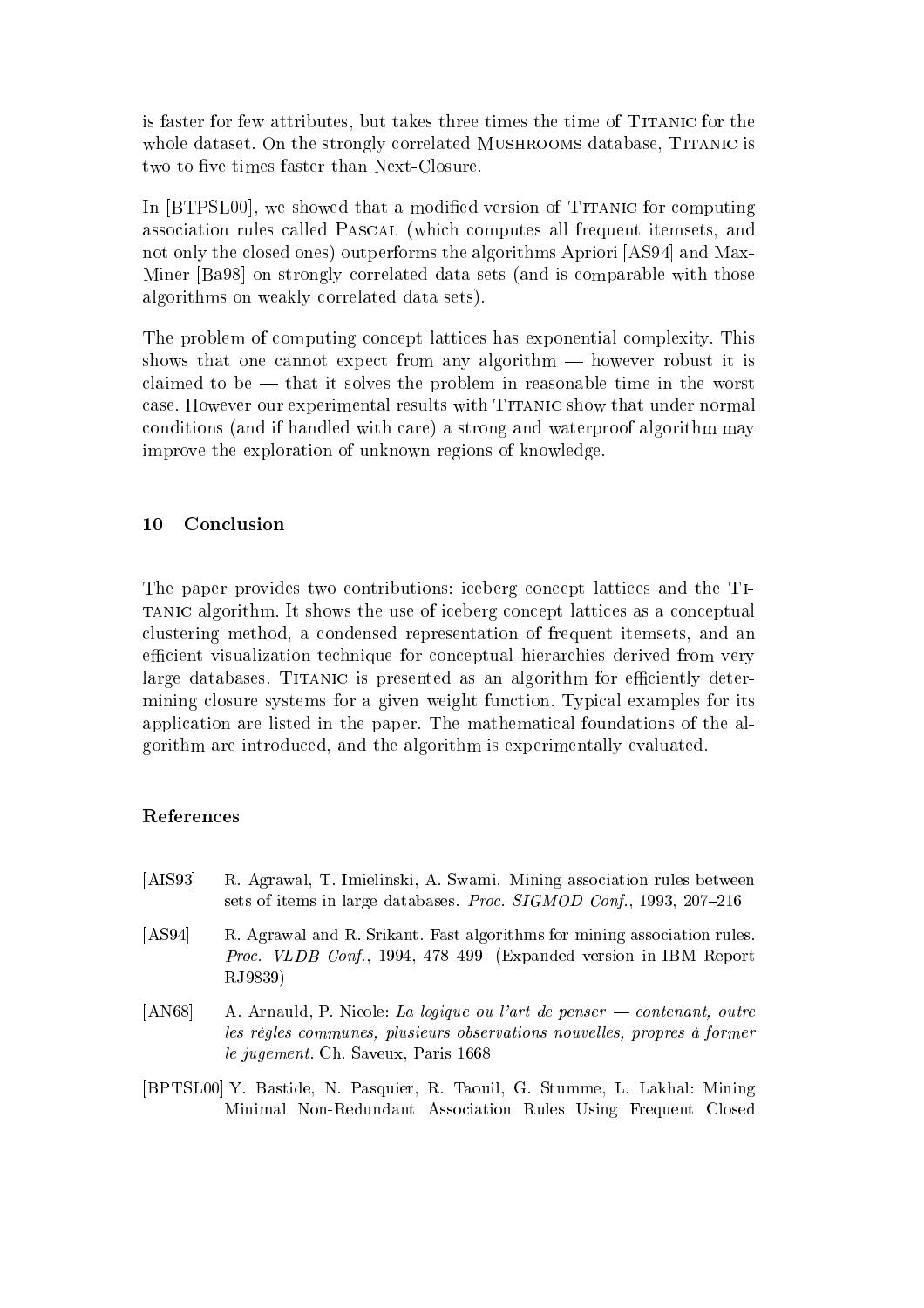Itemsets. In: J. Lloyd, V. Dahl, U. Furbach, M. Kerber, K.–K. Lau, C. Palamidessi, L. M. Pereira, Y. Sagiv, P. J. Stuckey (eds.): Computational  $Logic - CL$ . Proc. 1st Intl. Conf. on CL (6th Intl. Conf. on Database Systems). LNAI  $1861$ , Springer, Heidelberg 2000, 972-986

- [BTPSL00] Y. Bastide, R. Taouil, N. Pasquier, G. Stumme, L. Lakhal: Mining Frequent Patterns with Counting Inference. SIGKDD Explorations 2(2), Special Issue on Scalable Algorithms,  $2000, 71-80$
- [Ba98] R. J. Bayardo: Efficiently Mining Long Patterns from Databases. Proc.  $SIGMOD$  '98, 1998, 85-93
- [BSWWZ00] K. Becker, G. Stumme, R. Wille, U. Wille, M. Zickwolff: Conceptual Information Systems Discussed Through an IT-Security Tool. In: R. Dieng, O. Corby (eds.): Knowledge Engineering and Knowledge Management. Methods, Models, and Tools. Proc. EKAW '00. LNAI 1937, Springer, Heidelberg 2000, 352-365
- [CR93] C. Carpineto, G. Romano: GALOIS: An Order-Theoretic Approach to Conceptual Clustering. Machine Learning. Proc. ICML 1993, Morgan Kaufmann Prublishers 1993, 33-40
- [CS00] R. Cole, G. Stumme: CEM A Conceptual Email Manager. In: B. Ganter, G. W. Mineau (eds.): Conceptual Structures: Logical, Linguistic, and Computational Issues. Proc. ICCS '00. LNAI 1867, Springer, Heidelberg 2000, 438-452
- [DDJL96] H. Dicky, C. Dony, M. Huchard, T Libourel: On automatic class insertion with overloading.  $OOPSLA$  1996, 251-267
- [GR91] B. Ganter, K. Reuter: Finding all closed sets: A general approach. Order. Kluwer Academic Publishers, 1991, 283-290
- [GW99] B. Ganter, R. Wille: Formal Concept Analysis: Mathematical Foundations. Springer, Heidelberg 1999
- [GMMMAC98] R. Godin, H. Mili, G. Mineau, R. Missaoui, A. Arfi, T. Chau: Design of class hierarchies based on concept (Galois) lattices. TAPOS 4(2), 1998, 117-134
- [GM94] R. Godin, R. Missaoui: An incremental concept formation approach for learning from databases.  $TCS 133(2)$ : 387-419 (1994)
- [Gr94] T. Gruber: Towards principles for the design of ontologies used for knowledge sharing. Intl. J. of Human and Computer Studies 46(2/3), 1997, 293-310
- [HSWW00] J. Hereth, G. Stumme, U. Wille, R. Wille: Conceptual Knowledge Discovery and Data Analysis. In: B. Ganter, G. Mineau (eds.): Conceptual Structures: Logical, Linguistic, and Computational Structures. Proc. ICCS 2000. LNAI 1867, Springer, Heidelberg 2000,  $421-437$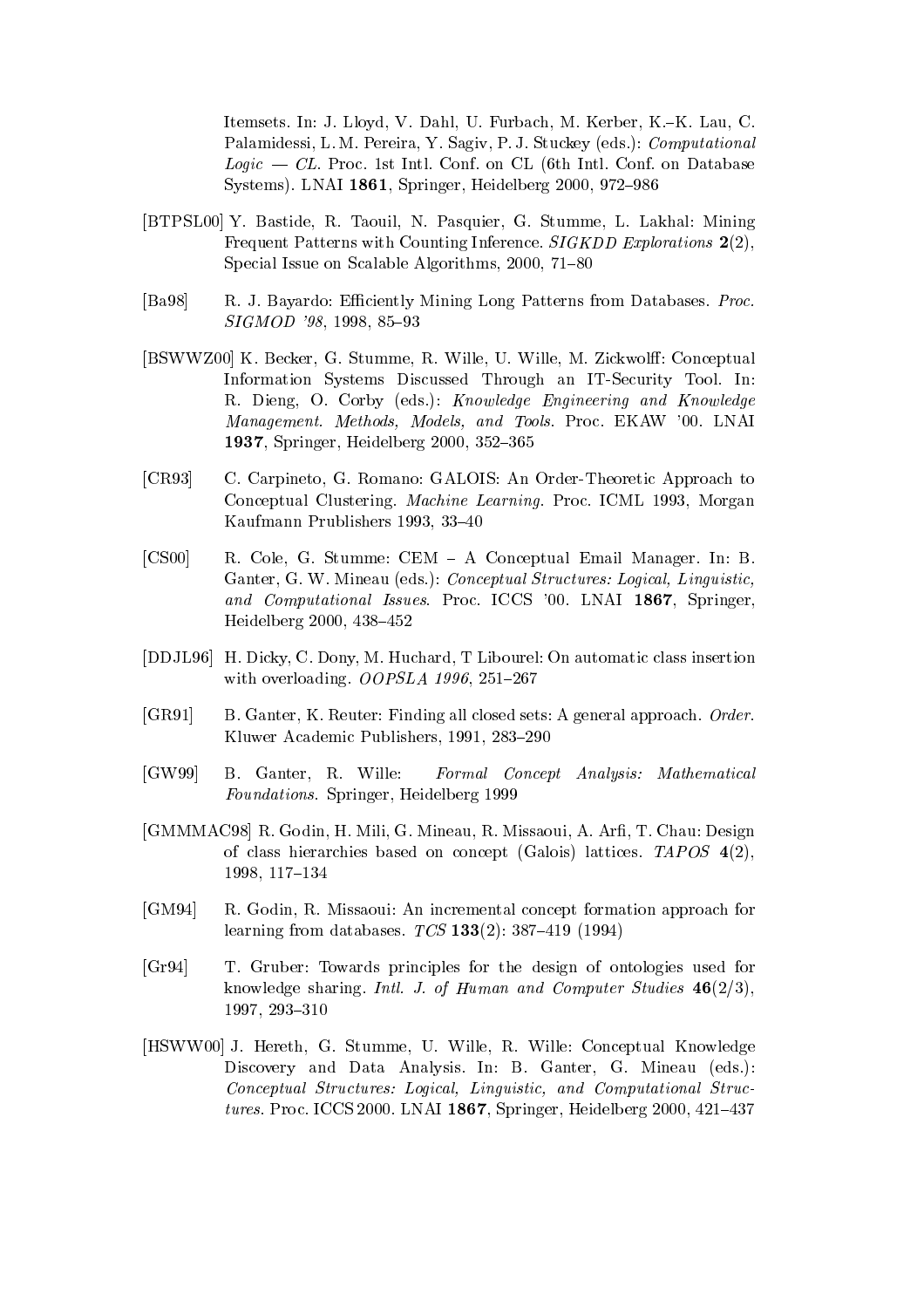- [HKPT99] Y. Huhtala, J. Kärkkäinen, P. Porkka, H. Toivonen: TANE: an efficient algorithm for discovering functional and approximate dependencies. The Computer Journal  $42(2)$ , 1999, 100-111
- [KM95] J. Kivinen, H. Mannila: Approximate inference of functional dependencies from relations.  $TCS$  149(1), 1995, 129-149
- [KS94] M. Krone, G. Snelting: On the inference of configuration structures from source code. Proc. 16th Intl. Conference on Software Engineering, May 1994, IEEE Comp. Soc. Press, 49–57
- [Li97] Ch. Lindig: Concepts. ftp://ftp.ips.cs.tu-bs.de/pub/local/softech/misc/ concepts-0.3d.tar.gz, 1997. (Open Source implementation of concept analysis in C)
- [LPL00] S. Lopes, J.-M. Petit, L. Lakhal: Efficient discovery of functional dependencies and Amstrong relations. Proc. EDBT 2000. LNCS 1777. Springer, Heidelberg  $2000, 350-364$
- [Lu91] M. Luxenburger: Implications partielles dans un contexte. Mathématiques, Informatique et Sciences Humaines  $29(113)$ , 1991, 35-55
- [MW97] K. Mackensen, U. Wille: Qualitative Text Analysis Supported by Conceptual Data Systems. Quality and Quantity: Internatinal Journal of Methodology  $2(33)$ , 1999, 135-156
- [MaS00] A. Mädche, S. Staab: Mining Ontologies from Text. In: R. Dieng, O Corby (eds.): Know ledge Engineering and Know ledge Management. Methods, Models, and Tools. Proc. EKAW '00. LNAI 1937, Springer, Heidelberg 2000, 189-202
- [MT97] H. Mannila, H. Toivonen: Levelwise Search and Borders of Theories in Knowledge Discovery. Data Mining and Knowledge Discovery 1(3): 241-258 (1997)
- [Mi80] R. S. Michalski: Knowledge acquisition through conceptual clustering: a theoretical framework and an algorithm for partitioning data into conjunctive concepts. Policy Analysis and Information Systems 4(3), 1980, 219-244
- [MG95] G. Mineau, G., R. Godin: Automatic Structuring of Knowledge Bases by Conceptual Clustering. IEEE Transactions on Knowledge and Data Engineering  $7(5)$ , 1995, 824-829
- [MiS89] M. Missikoff, M. Scholl: An algorithm for insertion into a lattice: application to type classication. Proc. 3rd Intl. Conf. FODO 1989. LNCS  $367$ , Springer, Heidelberg 1989, 64-82
- [NR99] L. Nourine, O. Raynaud: A fast algorithm for building lattices. Information Processing Letters  $71, 1999, 199-204$
- [PBTL98] N. Pasquier, Y. Bastide, R. Taouil, L. Lakhal: Pruning Closed Itemset Lattices for Association Rules. 14èmes Journes Bases de Donnes Avances (BDA'98), Hammamet, Tunisia, 26-30 October 1998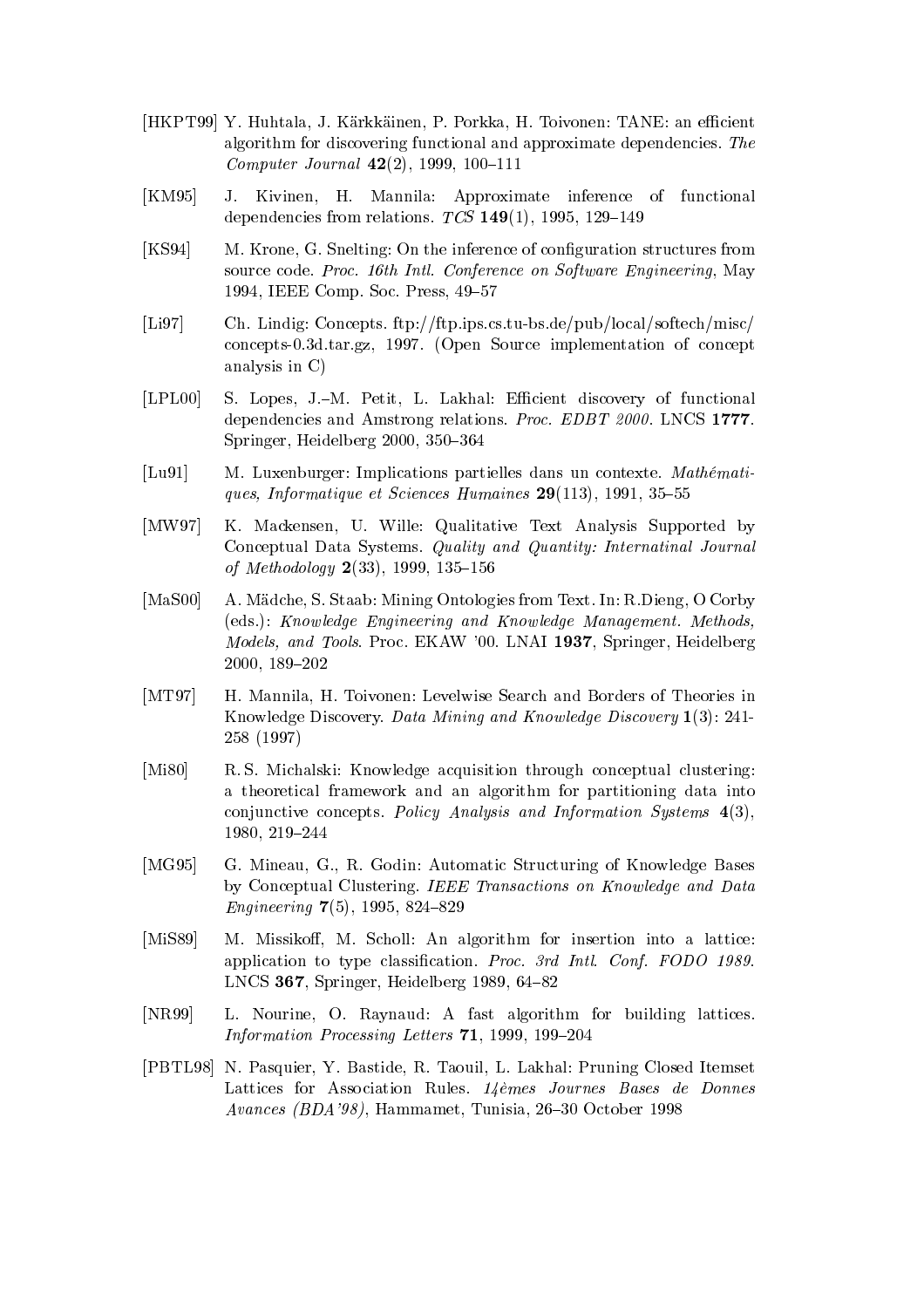- [PBTL99a] N. Pasquier, Y. Bastide, R. Taouil, L. Lakhal: Efficient mining of association rules using closed itemset lattices. Journal of Information  $Systems, 24(1), 1999, 25-46$
- [PBTL99b] N. Pasquier, Y. Bastide, R. Taouil, L. Lakhal: Discovering frequent closed itemsets for association rules. Proc. ICDT '99. LNCS 1540. Springer, Heidelberg  $1999, 398-416$
- [PHM00] J. Pei, J. Han, R. Mao: CLOSET: An Efficient Algorithm for Mining Frequent Closed Itemsets. ACM SIGMOD Workshop on Research Issues in Data Mining and Knowledge Discovery  $2000, 21{-}30$
- [SSVWW93] P. Scheich, M. Skorsky, F. Vogt, C. Wachter, R. Wille: Conceptual Data Systems. In: O. Opitz, B. Lausen, R. Klar (eds.): Information and  $Classification$ . Springer, Berlin-Heidelberg 1993, 72-84
- [SS98] I. Schmitt, G. Saake: Merging inheritance hierarchies for database integration. Proc. 3rd IFCIS Intl. Conf. on Cooperative Information *Systems*, New York City, Nework, USA, August  $20-22$ , 1998, 122-131
- [ST98] G. Snelting, F. Tip: Reengineering class hierarchies using concept analysis. Proc. ACM SIGSOFT Symposium on the Foundations of  $Software\ \ \textit{Enaineerna}\$ , November 1998, 99-110
- [StrW93] S. Strahringer, R. Wille: Conceptual clustering via convex-ordinal structures. In: O. Opitz, B. Lausen, R. Klar (eds.): Information and  $Classification$ . Springer, Berlin-Heidelberg 1993, 85-98
- [SM01] G. Stumme, A. Mdche: FCA–Merge: Bottom-Up Merging of Ontologies. Proc. 17th Intl. Conf. on Artificial Intelligence (IJCAI '01). Seattle, WA, USA, 2001, 225-230
- [STBL01] G. Stumme, R. Taouil, Y. Bastide, L. Lakhal: Conceptual Clustering with Iceberg Concept Lattices. Proc. GI-Fachgruppentreffen Maschinelles Lernen '01. Universität Dortmund 763, Oktober 2001
- [STBPL00] G. Stumme, R. Taouil, Y. Bastide, N. Pasquier, L. Lakhal: Fast computation of concept lattices using data mining techniques. Proc. 7th Intl. Workshop on Knowledge Representation Meets Databases, Berlin, 21-22. August 2000. CEUR-Workshop Proceeding. http://sunsite.informatik.rwth-aachen.de/Publications/CEUR-WS/
- [STBPL01] G. Stumme, R. Taouil, Y. Bastide, N. Pasquier, L. Lakhal: Intelligent Structuring and Reducing of Association Rules with Formal Concept Analysis. In: F. Baader. G. Brewker, T. Eiter (eds.): KI 2001: Advances in Artificial Intelligence. Proc. KI 2001. LNAI 2174, Springer, Heidelberg 2001, 335-350
- [SWW98] G. Stumme, R. Wille, U. Wille: Conceptual Knowledge Discovery in Databases Using Formal Concept Analysis Methods. In: J. M. Zytkow, M. Quafofou (eds.): Principles of Data Mining and Knowledge Discovery. Proc. 2nd European Symposium on PKDD '98, LNAI 1510, Springer, Heidelberg 1998, 450-458